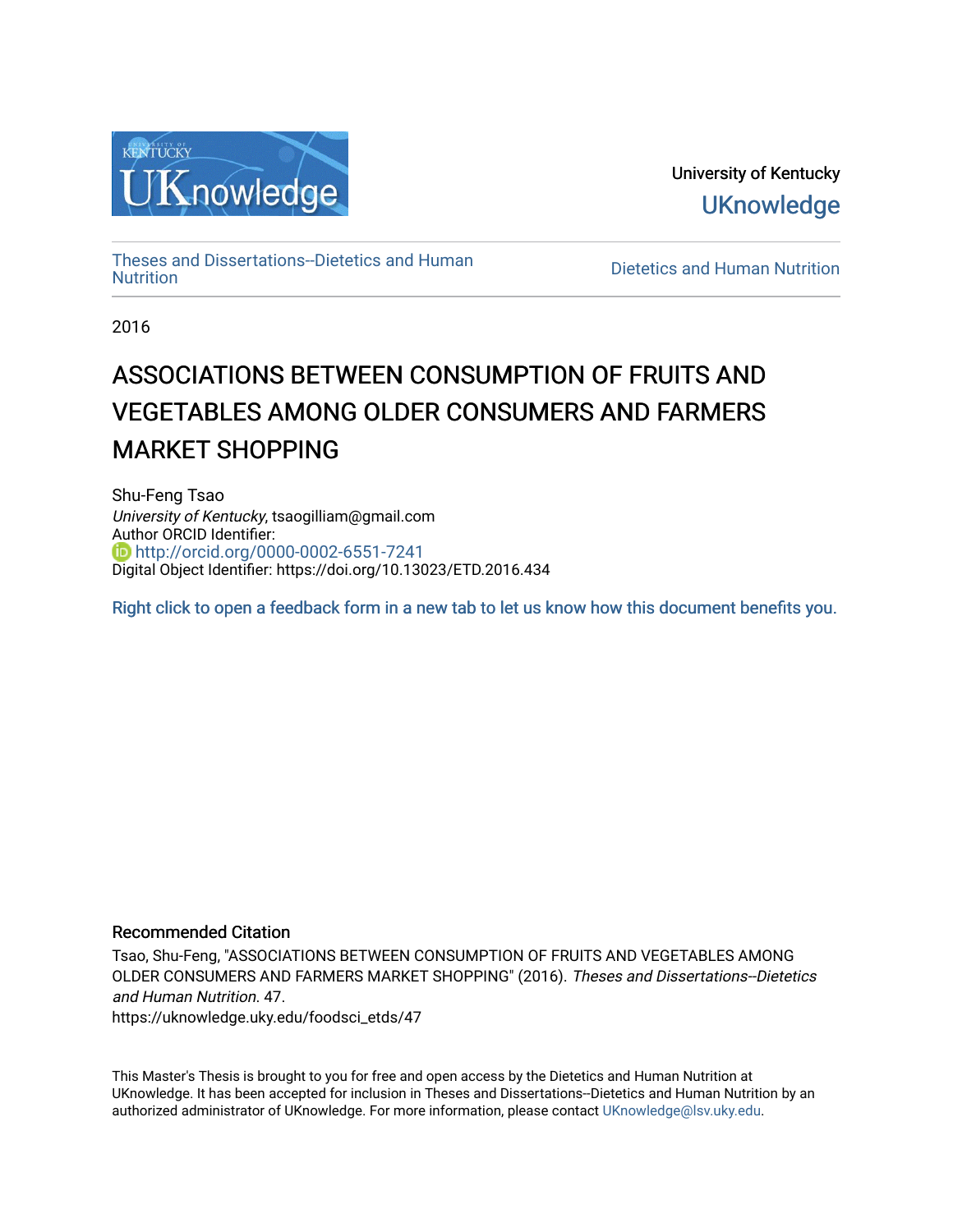## STUDENT AGREEMENT:

I represent that my thesis or dissertation and abstract are my original work. Proper attribution has been given to all outside sources. I understand that I am solely responsible for obtaining any needed copyright permissions. I have obtained needed written permission statement(s) from the owner(s) of each third-party copyrighted matter to be included in my work, allowing electronic distribution (if such use is not permitted by the fair use doctrine) which will be submitted to UKnowledge as Additional File.

I hereby grant to The University of Kentucky and its agents the irrevocable, non-exclusive, and royalty-free license to archive and make accessible my work in whole or in part in all forms of media, now or hereafter known. I agree that the document mentioned above may be made available immediately for worldwide access unless an embargo applies.

I retain all other ownership rights to the copyright of my work. I also retain the right to use in future works (such as articles or books) all or part of my work. I understand that I am free to register the copyright to my work.

## REVIEW, APPROVAL AND ACCEPTANCE

The document mentioned above has been reviewed and accepted by the student's advisor, on behalf of the advisory committee, and by the Director of Graduate Studies (DGS), on behalf of the program; we verify that this is the final, approved version of the student's thesis including all changes required by the advisory committee. The undersigned agree to abide by the statements above.

> Shu-Feng Tsao, Student Dr. Sandra Bastin, Major Professor Dr. Kelly Webber, Director of Graduate Studies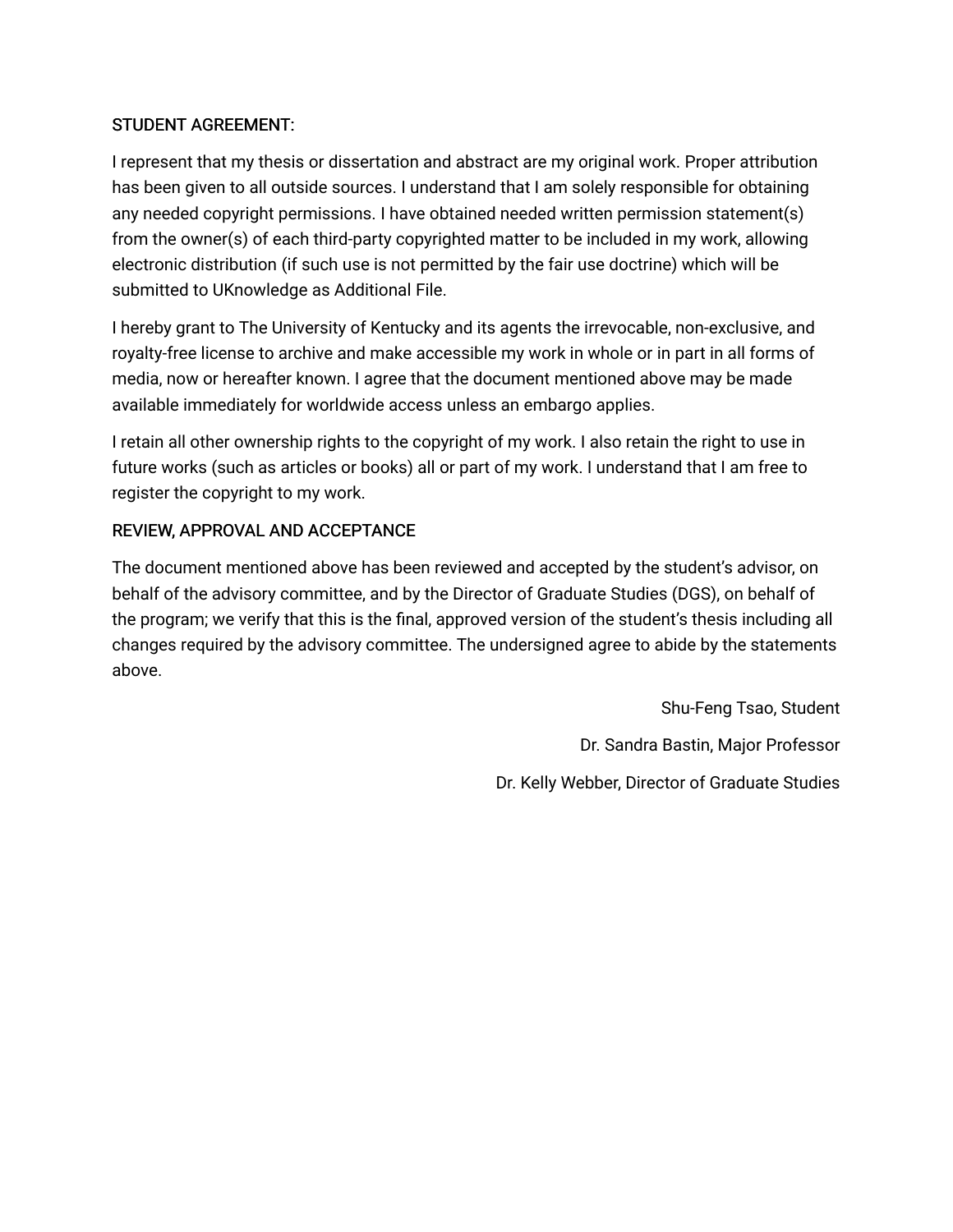## ASSOCIATIONS BETWEEN CONSUMPTION OF FRUITS AND VEGETABLES AMONG OLDER CONSUMERS AND FARMERS MARKET SHOPPING

### THESIS

A thesis submitted in partial fulfillment of the requirements for the degree of Master of Science in the College of Agriculture, Food and Environment at the University of Kentucky

By SHU-FENG TSAO Lexington, Kentucky Director: Dr. Sandra Bastin, Professor of Dietetics and Human Nutrition Lexington, Kentucky 2016 Copyright© SHU-FENG TSAO 2016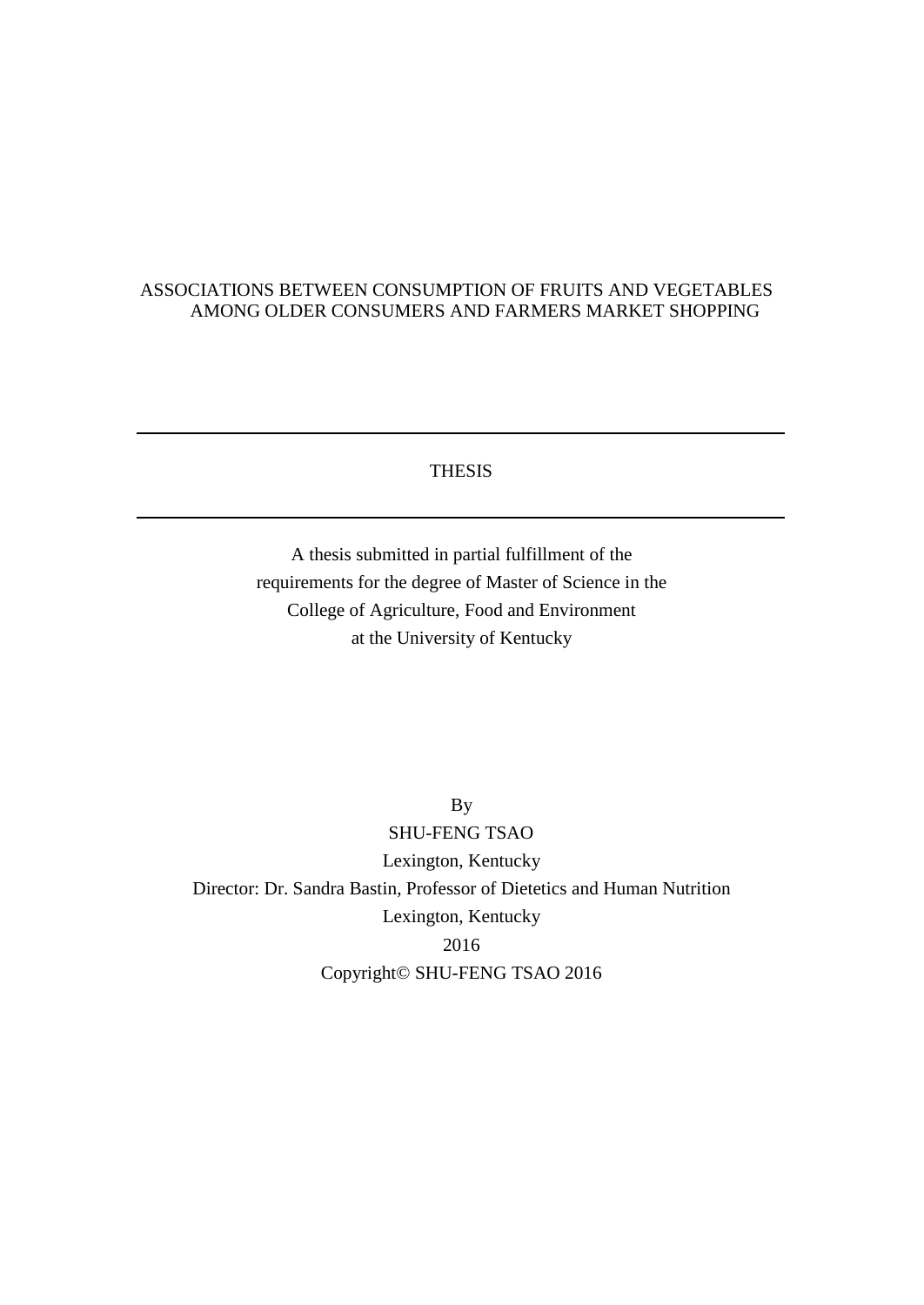#### ABSTRACT OF THESIS

## ASSOCIATIONS BETWEEN CONSUMPTION OF FRUITS AND VEGETABLES AMONG OLDER CONSUMERS AND FARMERS MARKET SHOPPING

The number of farmers' markets in the United States has increased over 300% in past two decades. Many studies have also shown a positive association between an increased access to farmers' markets and consumption of fruits and vegetables. However, few studies have explored relationships between older consumers aged 55+ whose fruit and vegetable consumption and their attendance at farmers' markets. In Taiwan, no previous studies regarding farmers' markets had been conducted from nutritional perspectives. The aims of this study were to determine general characteristics of farmers' markets shoppers and their perceptions regarding the markets in Lexington, Kentucky and Taipei City, Taiwan; to compare the amount of fruit and vegetable consumption and shopping behaviors between older and younger consumers; to identify common barriers that affect consumers shopping at farmers' markets; and to compare similarities and differences of farmers' markets in these two cities. The results of this descriptive, cross-sectional, and cross-cultural study shown that, although overall farmers' market shoppers had a higher fruit and vegetable consumption compared to statewide data, the average amount of fruit and vegetable intake still failed to meet the standards recommended by the dietary guidelines in both cities, regardless of age.

KEY WORDS: Farmers' Markets, Fruit and Vegetable Consumption, Older Consumers, Shopping Behaviors, Barriers

> SHU-FENG TSAO November 29, 2016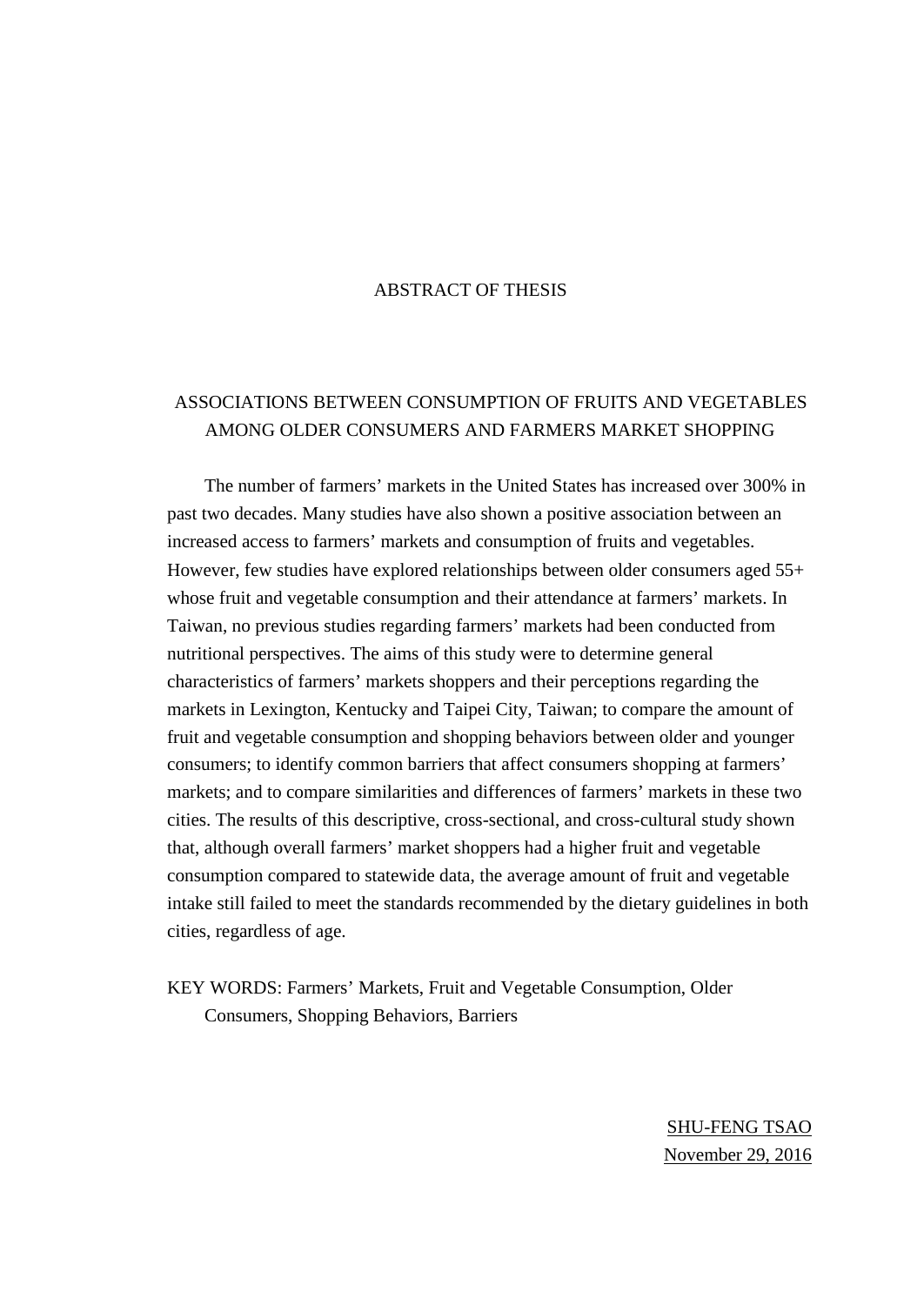# ASSOCIATIONS BETWEEN CONSUMPTION OF FRUITS AND VEGETABLES AMONG OLDER CONSUMERS AND FARMERS MARKET SHOPPING

By

SHU-FENG TSAO

Dr. Sandra Bastin Director of Thesis Dr. Kelly Webber Director of Graduate Studies November 29, 2016 Date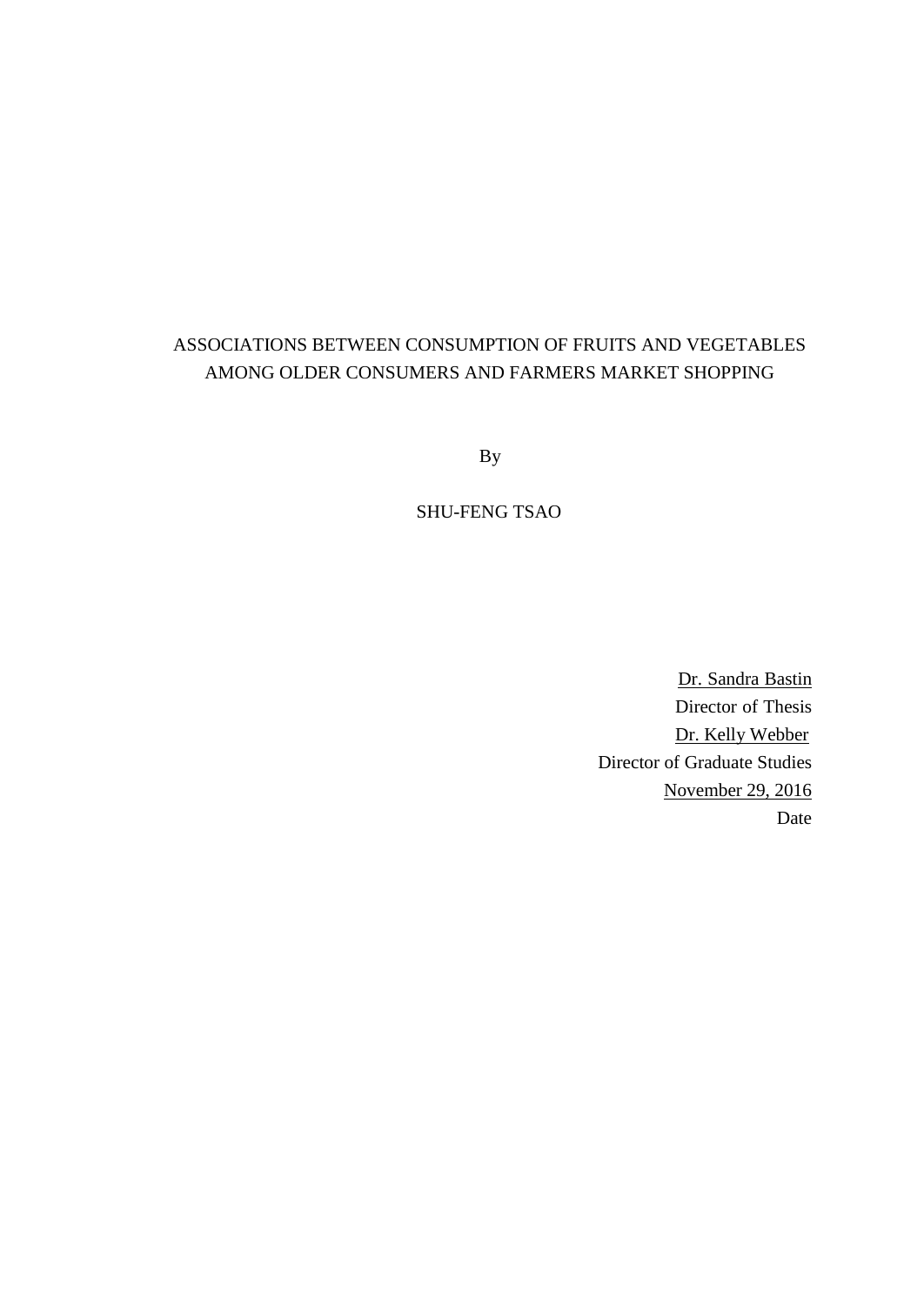## ACKNOWLEDGEMENTS

The following thesis, while an individual work, benefited from the insights and directions of several people. First, my thesis director, Dr. Sandra Bastin, exemplifies the high-quality fellowship to which I aspire. Furthermore, Dr. Bastin provided timely and instructive comments and evaluation at every stage of the thesis process, allowing me to complete this project on schedule. Next, I would like to thank the complete Thesis Committee: Dr. Dawn Brewer and Dr. Tammy Stephenson. Each professor provided insights that guided and challenged my thinking, substantially improving the ultimate results.

In addition to the technical and instrumental assistance above, I received equally important assistance from family and friends. My father, Howard Tsao, provided ongoing support throughout the thesis process, including helping collect questionnaires in Taipei City, Taiwan. My mother, YAN-MEI CHANG, instilled in me, from an early age, the desire and skills to obtain the Master's. Finally, I would like to thank the respondents of my study (who remain anonymous for confidentiality purposes). Their comments and insights created an informative and interesting project with opportunities for future work.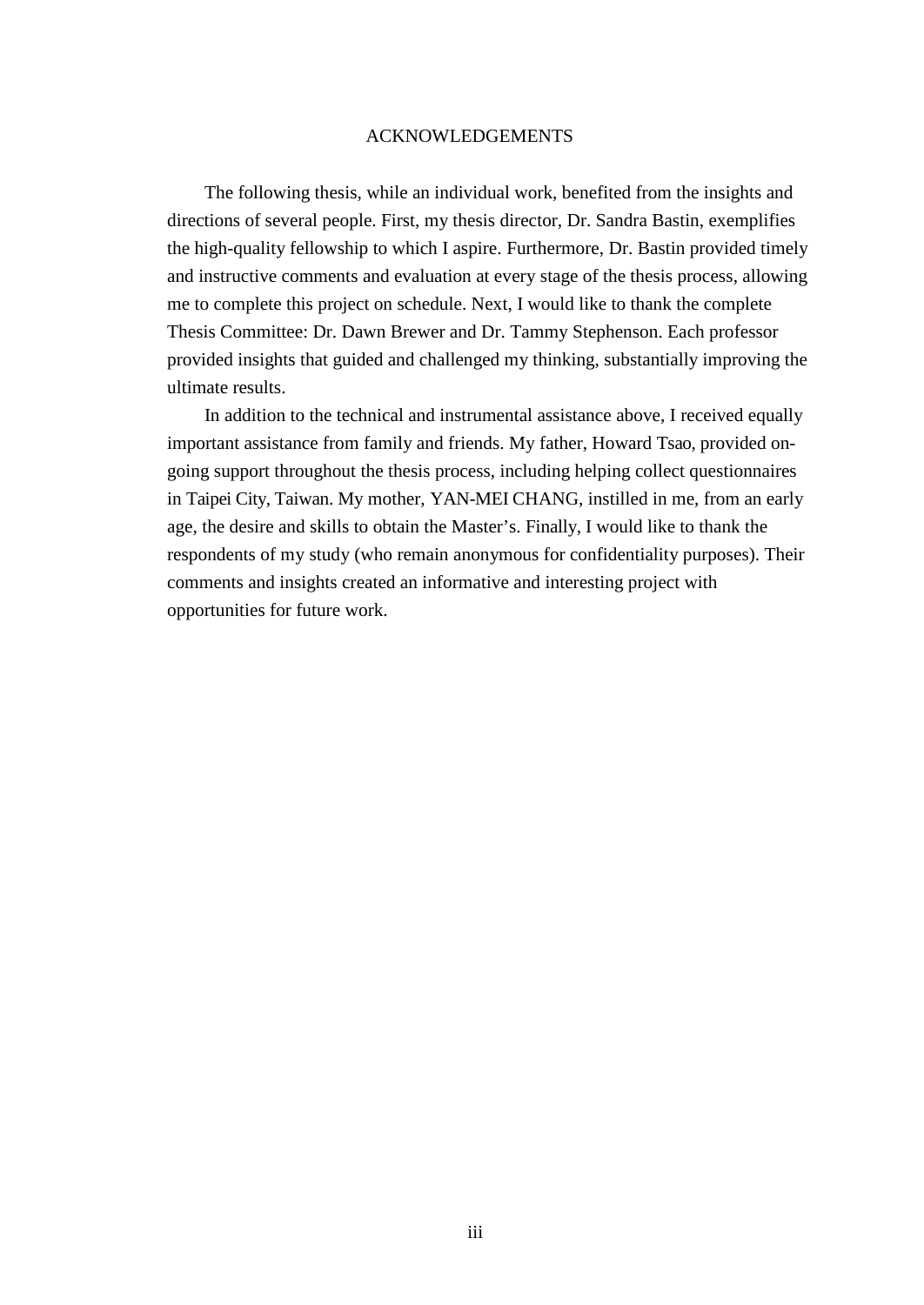# **Table of Contents**

| 1.1 |                                                                                                                                                                   |
|-----|-------------------------------------------------------------------------------------------------------------------------------------------------------------------|
| 1.2 |                                                                                                                                                                   |
| 1.3 |                                                                                                                                                                   |
| 1.4 |                                                                                                                                                                   |
| 1.5 |                                                                                                                                                                   |
|     |                                                                                                                                                                   |
| 2.1 | Farmers' Markets, Fruit and Vegetable Consumption, and Food Assistance Programs in the                                                                            |
| 22  |                                                                                                                                                                   |
| 23  | Farmers' Markets and Consumption of Fruit and Vegetable among Older Adults 10                                                                                     |
|     |                                                                                                                                                                   |
| 3.1 |                                                                                                                                                                   |
| 3.2 |                                                                                                                                                                   |
| 3.3 |                                                                                                                                                                   |
| 3.4 |                                                                                                                                                                   |
| 3.5 |                                                                                                                                                                   |
|     |                                                                                                                                                                   |
| 4.1 | Research Question 1: General characteristics of farmers' markets shoppers and their                                                                               |
| 4.2 | Research Question 2: Compare the amount of fruit and vegetable consumption and shopping                                                                           |
| 4.3 | Research Question3: Identify common barriers that affect Kentucky residents shopping at                                                                           |
| 4.4 | Research Question 4: Compare similarities and differences in three farmers' markets in<br>Lexington, Kentucky and three farmers' markets in Taipei City, Taiwan22 |
|     |                                                                                                                                                                   |
|     |                                                                                                                                                                   |
|     |                                                                                                                                                                   |
|     |                                                                                                                                                                   |
|     |                                                                                                                                                                   |
|     |                                                                                                                                                                   |
|     |                                                                                                                                                                   |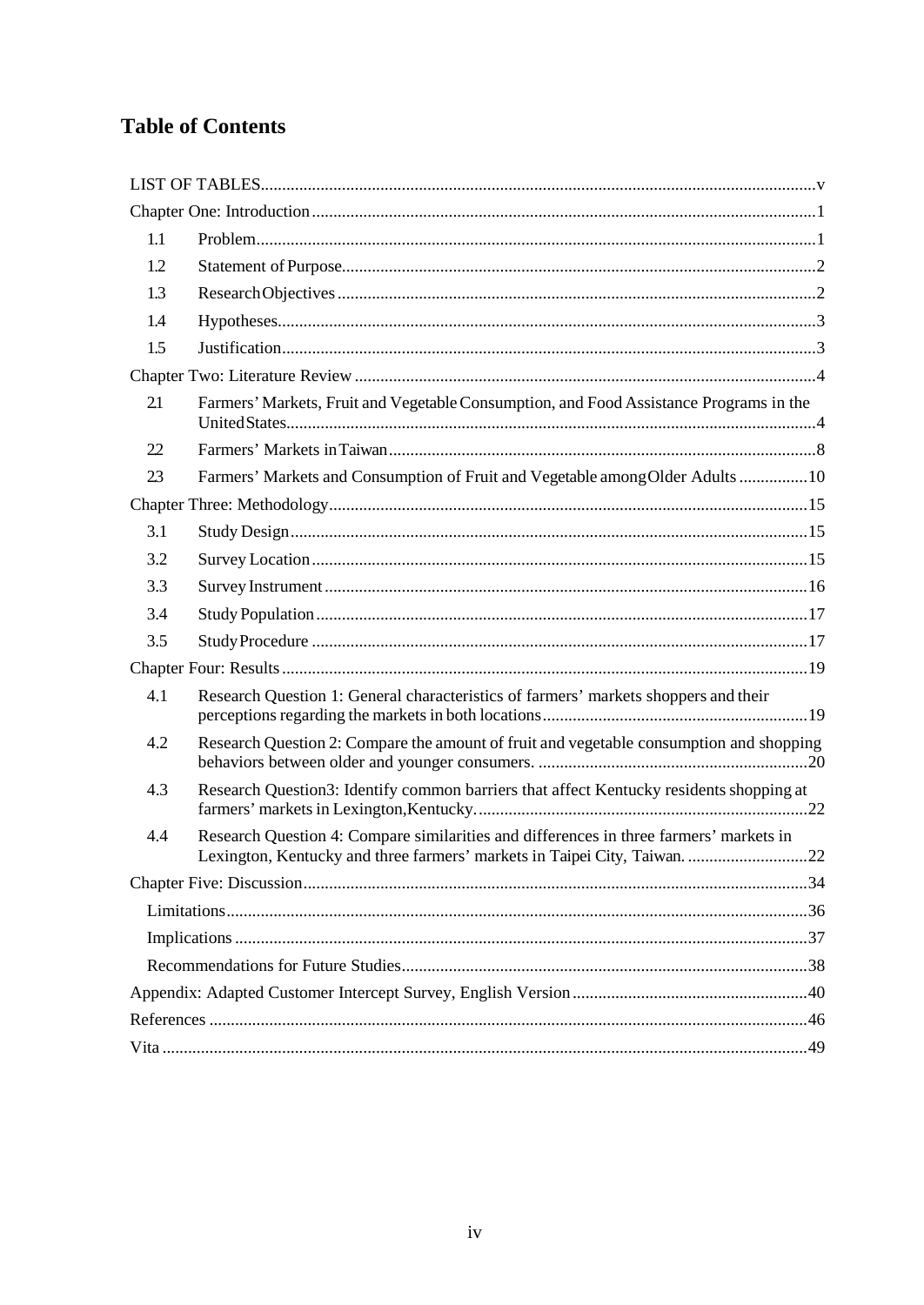## LIST OF TABLES

<span id="page-7-0"></span>

| Table 1: Characteristics of demographics and descriptive statistics of respondents at |
|---------------------------------------------------------------------------------------|
|                                                                                       |
| Table 2: Characteristics of demographics and descriptive statistics of respondents at |
|                                                                                       |
| Table 3: Analyses of t-tests for farmers' market respondents divided by age 30        |
|                                                                                       |
| Table 5: Similarities of farmers' markets in Lexington, Kentucky and Taipei City,     |
|                                                                                       |
| Table 6: Differences of farmers' markets in Lexington, Kentucky and Taipei City,      |
|                                                                                       |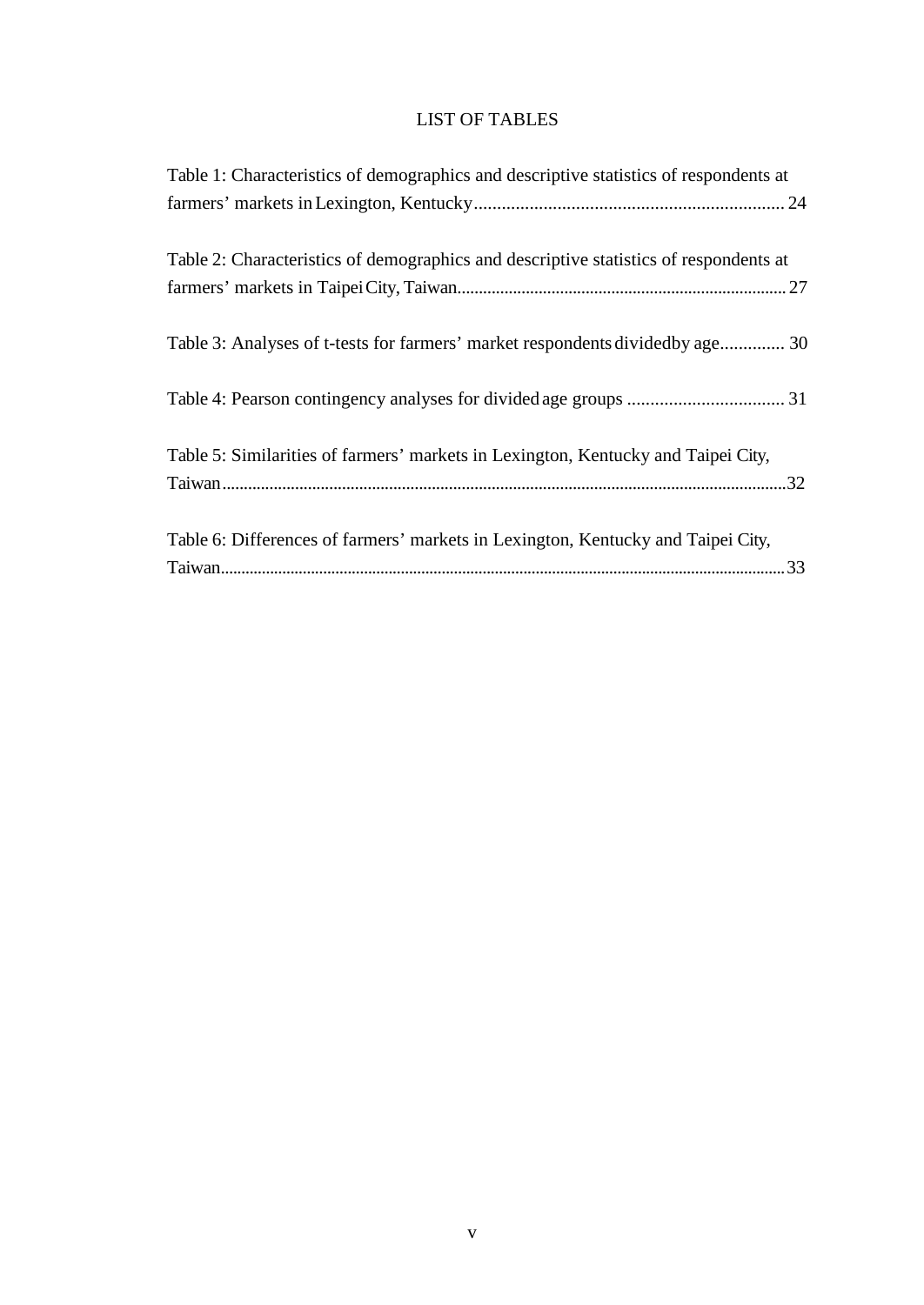## <span id="page-8-0"></span>**Chapter One: Introduction**

More than 1,000 new farmer's markets were added in the United Sates between 2010 and 2011, leading to over 7,000 farmer's markets to supply local foods to the public. Farmer's markets provide consumers with access to locally grown, farm fresh produce (USDA, 2015). Many studies have shown the benefits of farmers' markets, including an increase of vegetable and fruit consumption, especially for low-income populations. However, few studies emphasize the effects of farmer's markets on the elderly aged 55 or over because it is more challenging to recruit older adults than their younger peers in a study. Namely, the number of seniors are typically not enough in samples, so it is difficult to distinguish older participants from others. Therefore, this project was conducted to study whether or not older and younger farmers' market shoppers have different characteristics regarding demographics, perceptions of farmers' markets, consumption of fruits and vegetables, and shopping behavior as measured by the adapted "customer intercept survey" from the Perkins's thesis (2014). Furthermore, I compared similarities and differences of farmers' markets in Lexington, Kentucky and Taipei City, Taiwan because local governments in Taiwan recently increase their efforts to promote farmers' markets. Since the diet pattern in both countries has become more homogeneous and thus they have some common health issues, such as chronic diseases and obesity, the cultural difference still plays a critical part in shopping and eating behaviors. It is of my interest to explore general characteristics of shoppers and the possibility to encourage the consumption of fruits and vegetables via farmers' markets in Taiwan as the US has successfullydone.

#### <span id="page-8-1"></span>**1.1 Problem**

Compared to the Women, Infants, and Children Nutrition Program (WIC), the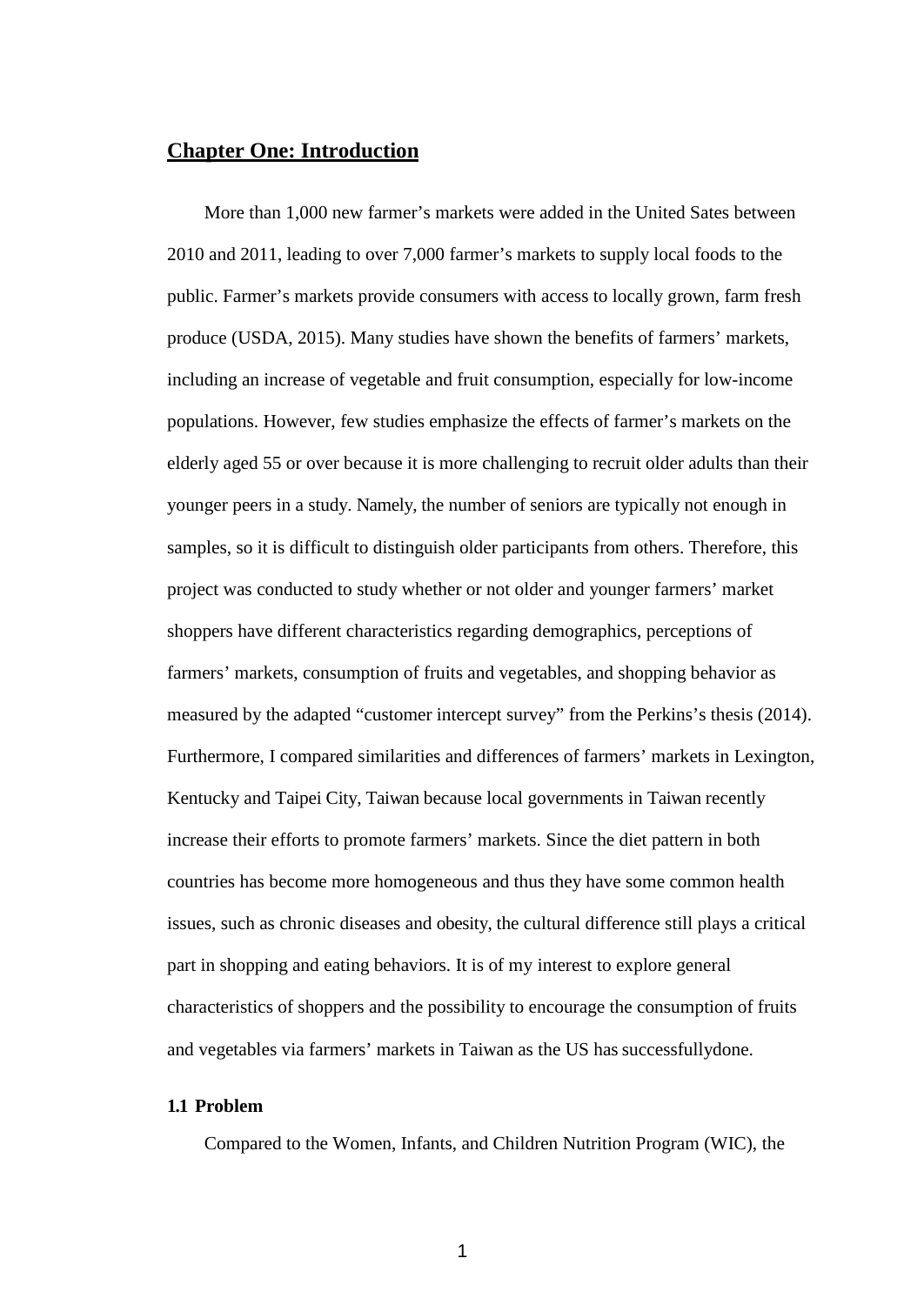Senior Farmers Market Nutrition Program (SFMNP), which offers an annual \$25 to low-income seniors, is available at a very limited number of farmers' markets in the U.S. For instance, SFMNP does not apply to farmers' markets in Lexington, Kentucky since there are other programs to support older Kentuckians, such as the Meals on Wheels. Thus, it remains unclear whether the elderly can benefit from farmers' markets without SFMNP if they purchase products there. In addition, a great many countries have farmers' markets, including Taiwan, but few studies have investigated the similarities and differences across different countries. Compared to farmers' markets in the US, those in Taiwan might affect people in different ways.

#### <span id="page-9-0"></span>**1.2 Statement of Purpose**

The purpose of this study is to compare the characteristics of younger and older adults as related to their perceptions of farmers' markets, their consumption of fruits and vegetables, and their shopping behaviors. Furthermore, three farmers' markets in Lexington, Kentucky will be compared with three farmers' markets in Taipei City, Taiwan to determine their similarities and differences, and to identify how farmers' markets impact people in these two different cultures. Since food environments and the prevalence of chronic diseases and obesity in both countries become more and more similar to each other, this study attempts to find implications for farmers' markets in Kentucky and Taiwan to make progress.

#### <span id="page-9-1"></span>**1.3 ResearchObjectives**

- 1. Determine the general characteristics of farmers' markets shoppers andtheir perceptions regarding the markets in bothlocations.
- 2. Compare the amount of fruit and vegetable consumption and shopping behaviors between older and younger consumers.
- 3. Identify common barriers that affect Kentucky residents shoppingat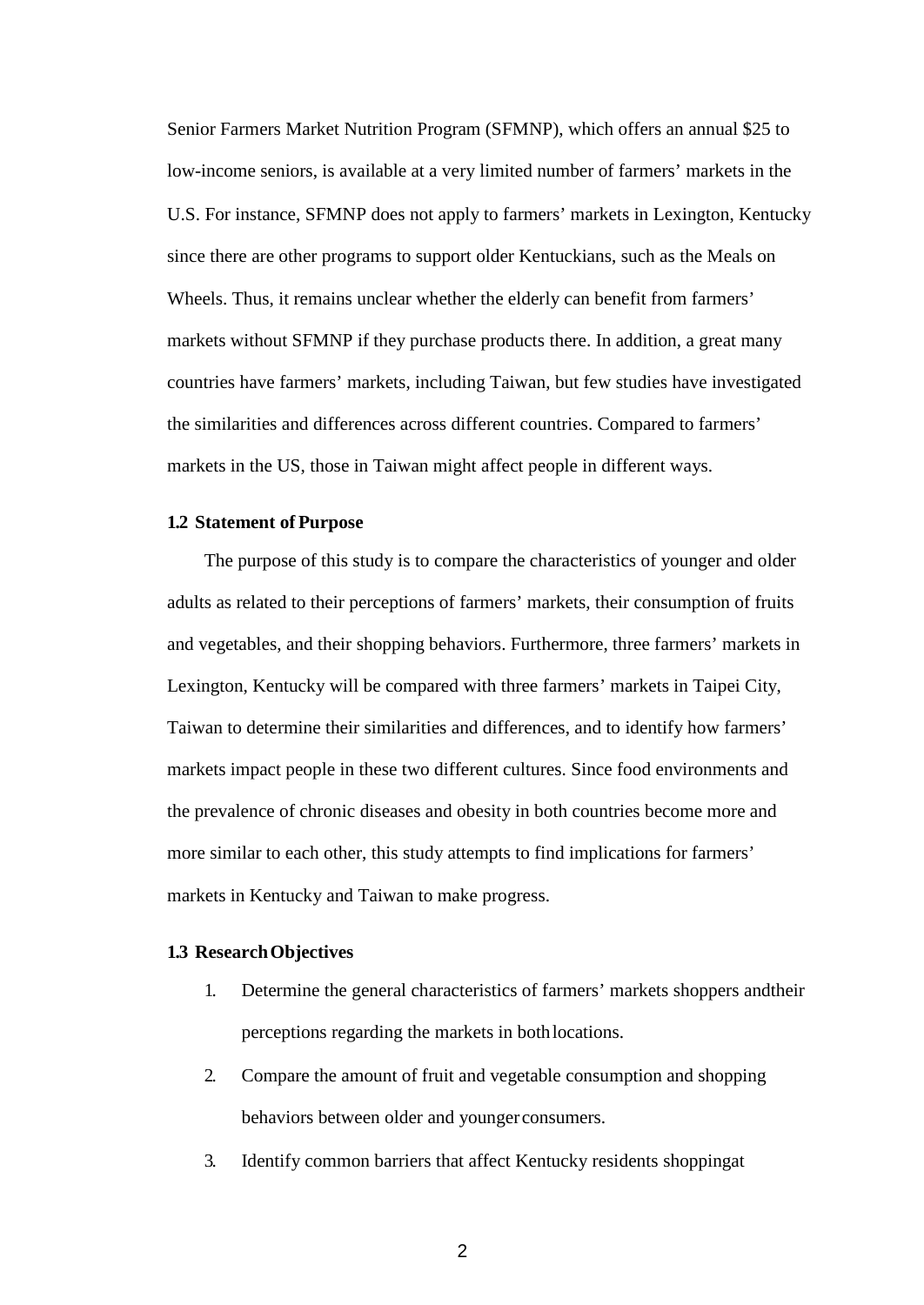farmers' markets in Lexington, Kentucky.

4. Compare similarities and differences in three farmers' markets in Lexington, Kentucky and three farmers' markets in Taipei City,Taiwan.

#### <span id="page-10-0"></span>**1.4 Hypotheses**

It is hypothesized that there are differences between older shoppers and their younger peers. Specifically, elderly aged 55 and over in both countries has lower fruit and vegetable intake, and less healthy diets compared to younger adults. Another assumption is that older adults might have different perceptions related to farmers' markets than younger shoppers. The other hypothesis is that there are more differences than similarities between the two countries.

### <span id="page-10-1"></span>**1.5 Justification**

It has been reported that farmers' markets in the US help increase people's intake of fruits and vegetables; a similar trend is more obvious among elderly adults and low-income populations (Byker et al, 2013). The SFMNP especially works for low-income seniors in order to increase their access and consumption of fruits and vegetables (Smith et al, 2004). Unfortunately, the SFMNP is not employed at every farmers' market in the U.S. Taiwan also has farmers' markets, but it remains unclear how the markets influence people, compared to a number of studies regarding the effects of farmers' markets done in the U.S. Accordingly, there is a gap in understanding regarding whether and how the elderly can benefit from farmers' markets without SFMNP in terms of their fruit and vegetable consumption, and shopping behaviors. It is also of importance to identify similarities and differences in farmers' markets in the US and Taiwan since few studies have explored how farmers' markets affect people's health.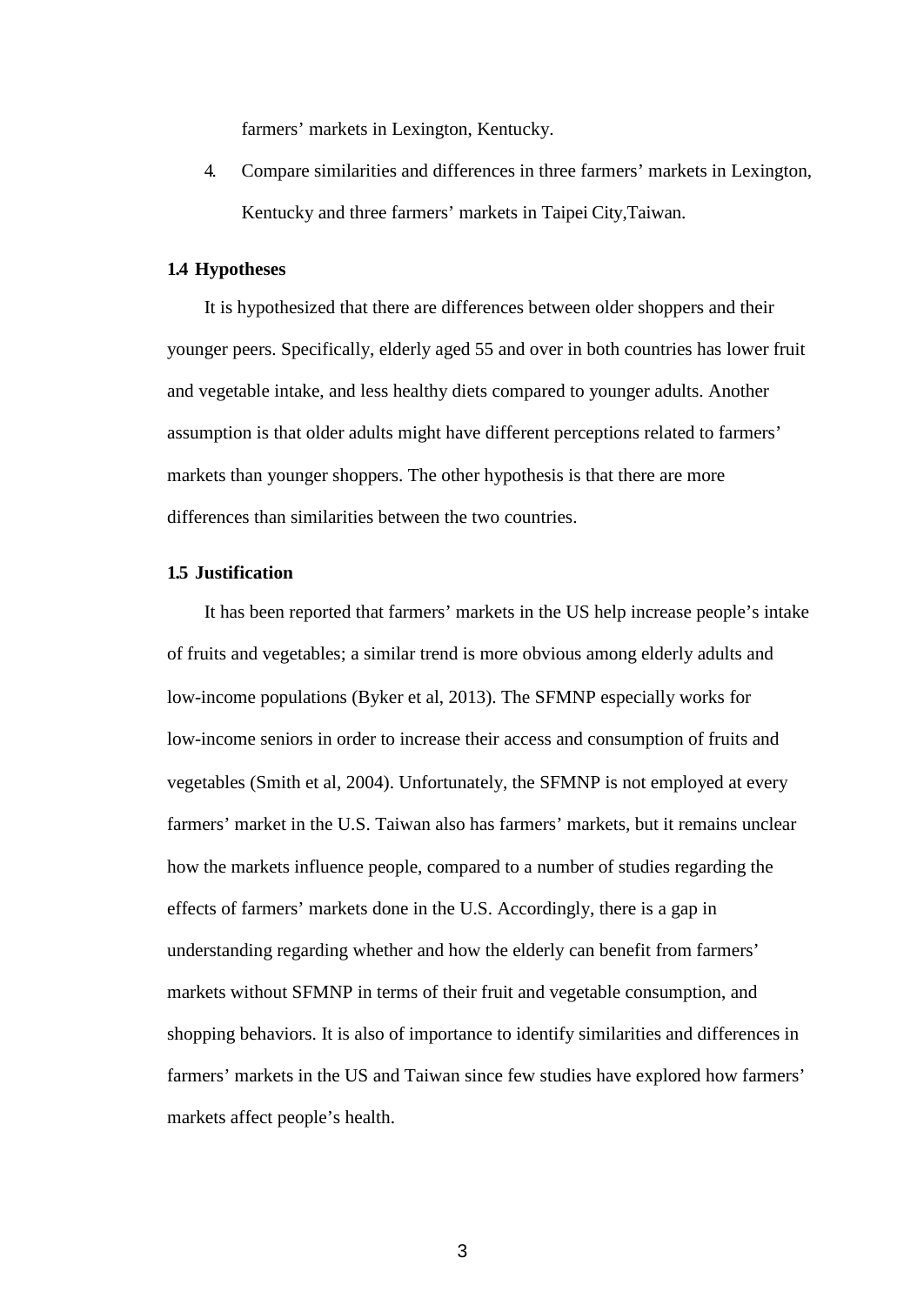## <span id="page-11-0"></span>**Chapter Two: Literature Review**

# <span id="page-11-1"></span>**2.1 Farmers'Markets, Fruit and Vegetable Consumption, and Food Assistance Programs in the UnitedStates**

A farmers' market is a place where local farmers gather on a recurring basis to sell fresh fruits, vegetables, and other farm products directly to consumers. The number of farmers' markets rose to 8,476 in 2015, up from 3,706 in 2004, a number that reflected a jump from 1,755 in 1994, according to the United States Department of Agriculture (USDA, 2015). The growing number of farmers' markets reflects increasing demands for local food products based on consumer perceptions of freshness and quality, support for the local economy, or other perceived attributes relative to foods different from conventional food retailers (Martinez et al, 2015). However, the fruit and vegetable consumption remains low in Kentucky. According the State Indicator Report on Fruits and Vegetables: 2013 Behavioral Indicators, published by the Centers for Disease Control (CDC), the median intakes of fruits and vegetables in Kentucky were 1.0 and 1.7 times per day, respectively. Moreover, the percentage who reported consuming fruits and vegetables less than one time daily in Kentucky were 45.9 and 25.2, respectively. Considering the low fruit and vegetable consumption among the public, health and nutrition professionals regard farmers' markets as an ideal opportunity to reach many people and encourage them to consume fruits and vegetables.

Numerous studies have demonstrated an inverse association between low intake of fruits and vegetables and high risks for chronic diseases and obesity (Boeing et al., 2012). As a result, improving access to healthy food venues, such as improving access to farmers' markets, is regarded as a method by many nutrition professionals to promote fruit and vegetable consumption because the lack of affordable sources of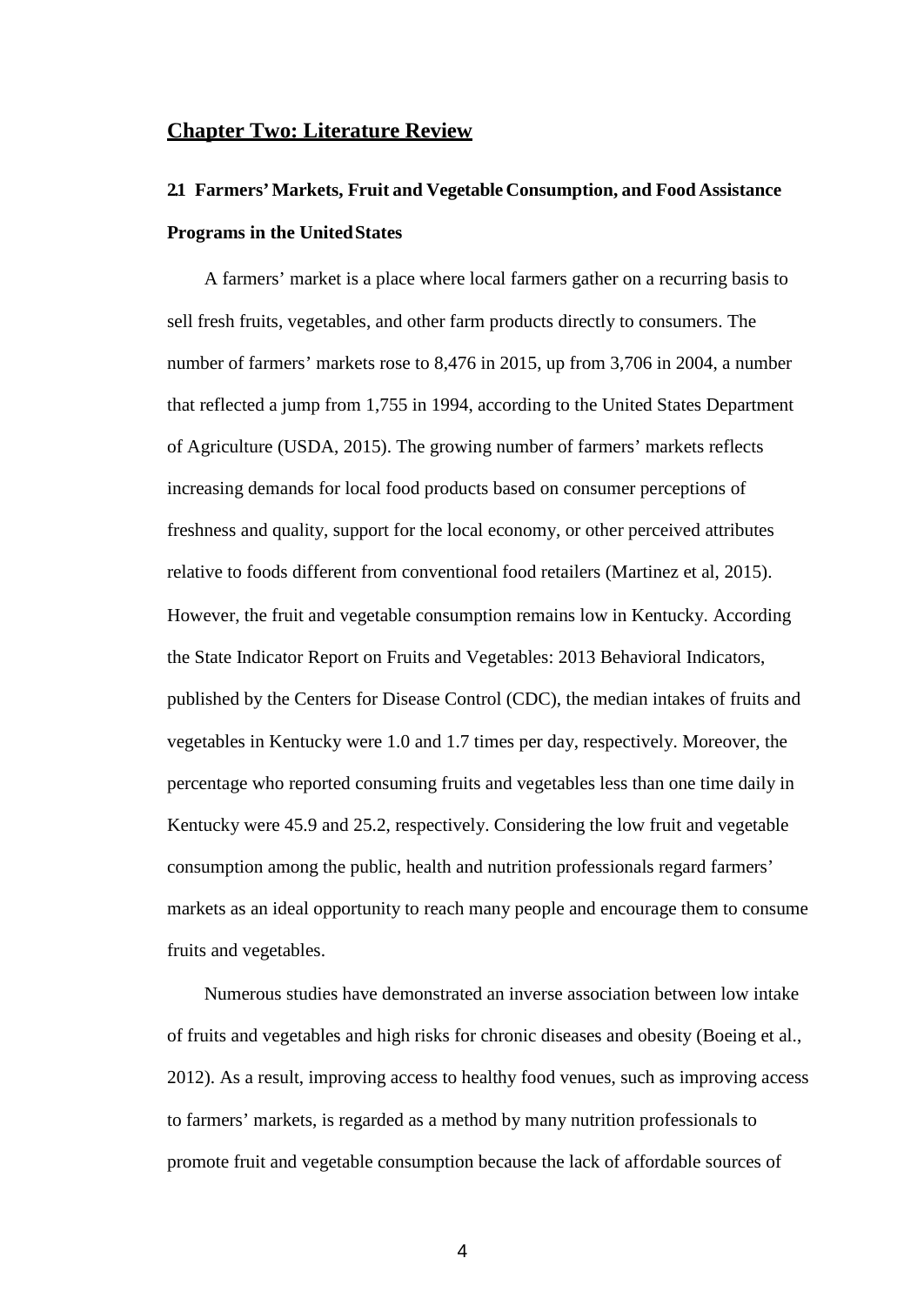fresh produce may contribute to poor nutrition, especially in low-income populations. To tackle the issue, the CDC and the USDA recommend increasing access to farmers' markets (Cole et al, 2013). Shopping at farmers' markets has been considereda cost-effective way for low-income individuals to purchase and consume recommended amounts of fruits and vegetables. Given that federal nutrition assistance programs are meant to be an environmental intervention in a community to expand access to healthy foods, farmers' market participation makes sense (Freedman, etal., 2012). Consequently, the USDA's Supplemental Nutrition Assistance Program (SNAP) and Supplemental Nutrition Program for Women, Infants, and Children (WIC) now allow participants to use benefits at farmers' markets (Cole et al, 2013).

In addition to these federal programs, more and more statewide or local assistance programs also offer financial incentives to low-income shoppers enrolled in SNAP or WIC to encourage their purchase of fresh produce at farmers' markets. From 2012 to 2014, the Community Transformation Grant Project (GTC-Project) promoted statewide efforts to support farmers' markets in order to increase access to fresh produce in underserved areas in North Carolina. Jilcott Pitts et al (2015) evaluated this project and discovered that healthier food zoning was greater in urban areas and areas at the county level that have less poverty. Results also demonstrated that self-reported fruit and vegetable consumption was associated with healthier food zoning at the individual level. Therefore, food environment changes could improve food access and reduce health disparities. The Health Buck initiative, introduced in 2005 and funded by the New York City Department of Health and Mental Hygiene (DOHMH) and the Human Resources Administration, is also one of these programs. "Health Bucks" are \$US 2 coupons redeemable for the purchase of fresh fruits and vegetables at participating farmers' markets in New York City. Participating markets dispense one \$US 2 Health Buck coupon for every \$US 5 in benefits spent by SNAP participants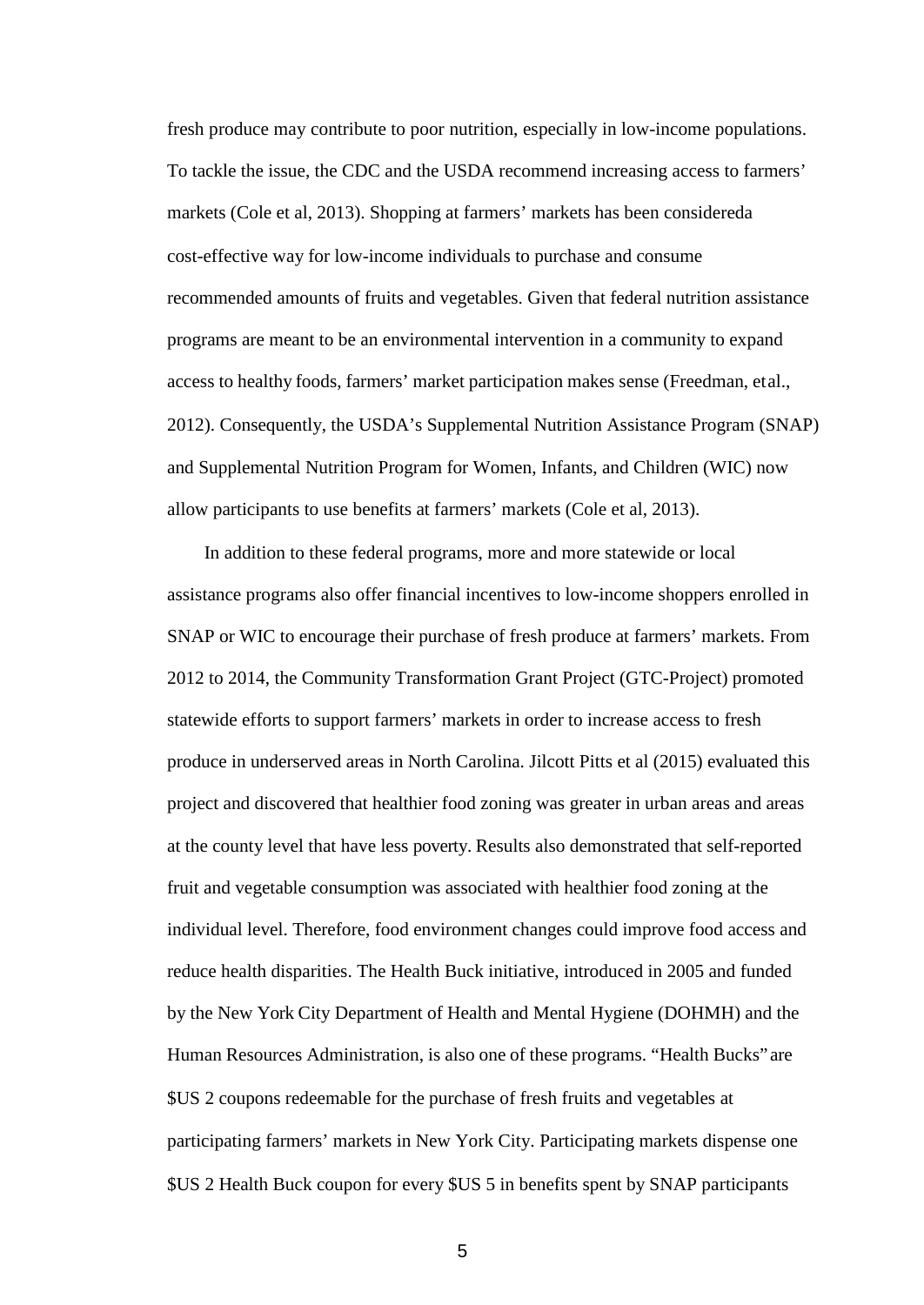using their electronic benefit transfer (EBT) cards, with no ceiling amount. In 2011, more than 28,000 Health Bucks were distributed to over 150 community-based organizations in District Public Health Offices (DPHO) neighborhoods, with redemption rates topping 70%. Olsho and her colleagues (2015) conducted a study and found that greater Health Bucks exposure was associated with greater awareness of farmers' markets, increased frequency and amount of farmers' market purchases, and greater likelihood of a self-reported year-over-year increase in fruit and vegetable consumption. These findings demonstrated that "Health Bucks" was an effective plan for improving fruit and vegetable consumption among SNAP participants in general.

Similarly, in Utah, Savoie-Roskos et al (2015) assessed the "Double-Up Food Bucks" farmers' market incentive program to determine whether or not SNAP participants improved their food security and dietary intake. Findings indicated that participants in the farmers' market incentive program were positively related to greater food security and intake of selected vegetables among SNAP participants, showing the potential benefits of implementing farmers' market incentive programs. Another similar pilot project called "Bluegrass Double Dollars" has been executed at farmers' markets in Lexington, Kentucky. SNAP users who make a qualifying SNAP purchase of at least \$10 at any of the five Lexington Farmers' Market locations can receive a token for \$10 and use them at any of these five farmers' markets (Bluegrass Farm to Table, 2015).

Moreover, the Healthy Foods, Healthy Families (HFHF) program established by the Farm Fresh Rhode Island (FFRI) has been implemented in six farmers' markets in urban low-income neighborhoods from July through October each year in Rhode Island. This program seeks to address not only fruit and vegetable access, but also exposure and acceptance among US federal food assistance recipients. Eligible participants are families who have at least one child under 12 years old or who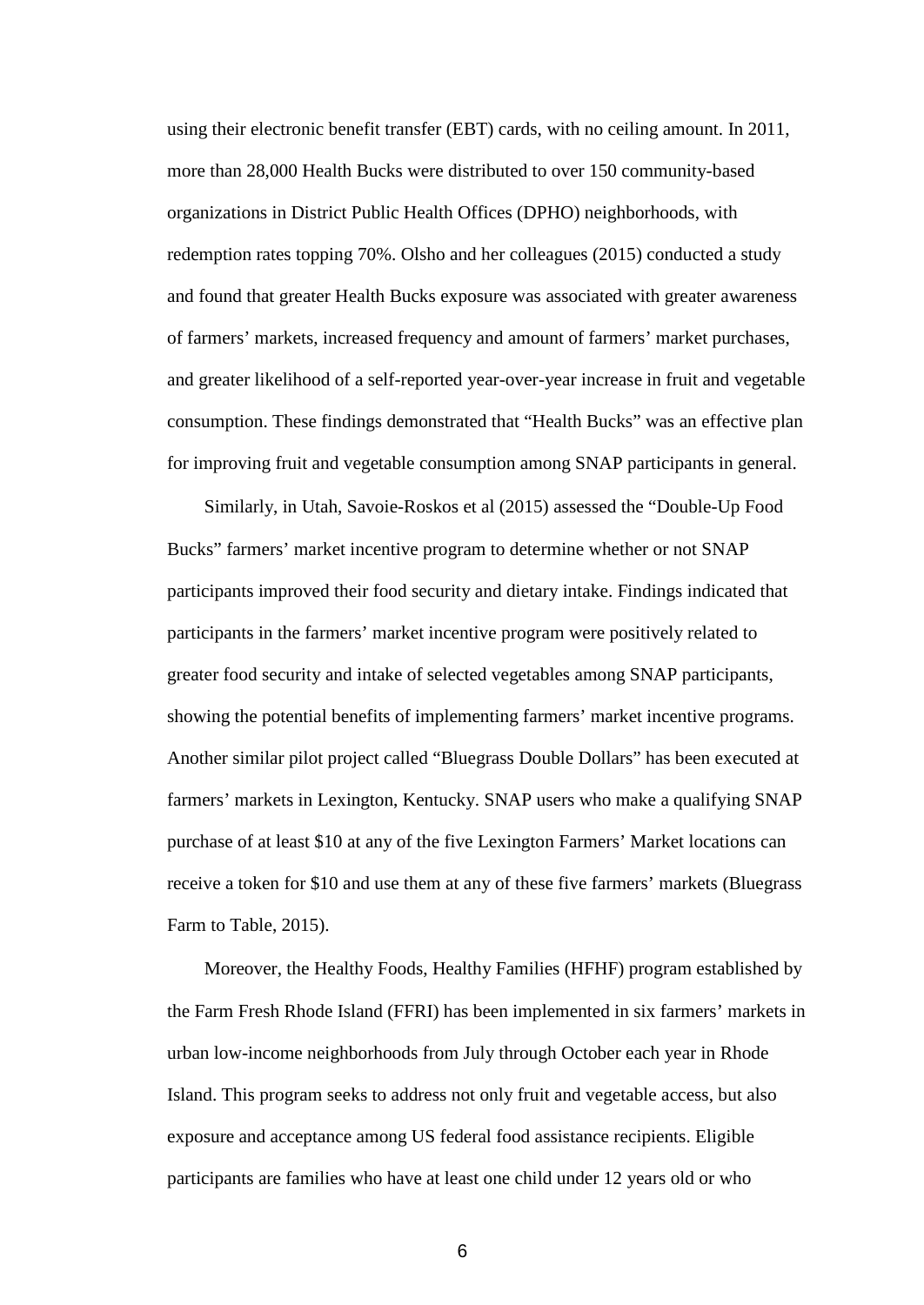participate in at least one of the federal assistance programs, such as WIC or SNAP. Research conducted by Bowling et al (2016) illustrated that the HFHF program's incentives were used effectively by participants to increase their fruit and vegetable consumption. Participants were, in fact, using the financial incentives to supplement, rather than replace, their WIC or SNAP fruit and vegetable budget. Therefore, researchers have concluded that there is a strong potential to improve the diet quality of low-income families if promotion activities and modest financial incentives are implemented together at farmers' markets.

Previous studies have also revealed the favorable relationship between shopping at farmers' markets and consumption of fruits and vegetables, despite ongoing challenges. For low-income populations, prices at farmers' markets were more frequently reported to be fair and reasonable, foods overall were perceived to be healthy, food quality was described to be very good, and food variety was rated to be satisfactory. Farmers' markets also represented spaces for obtaining information and resources about food procurement and preparation. Furthermore, convenient locations were identified to facilitate utilization of farmers' markets (Byker, 2013; Cole, 2013; Woodruff, 2016; Jilcott Pitts, 2015).

Higher income populations, on the other hand, mentioned greater levels of social benefits from farmers' market use, such as camaraderie, social interaction with farmers and customers, and support of the local economy and environment-related consciousness as facilitators of farmers' market use (Freedman, et al, 2016).Obstacles still exist, however, that prevent more successful use of farmers' markets. Low EBT redemption rates at farmers' markets suggested a need for more outreachto low-income shoppers because these programs are currently designed to better suit large food retailers than farmers' markets (Cole et al., 2013). Barriers to farmers' markets use include the outdoor farmers' market design, inconvenient locations or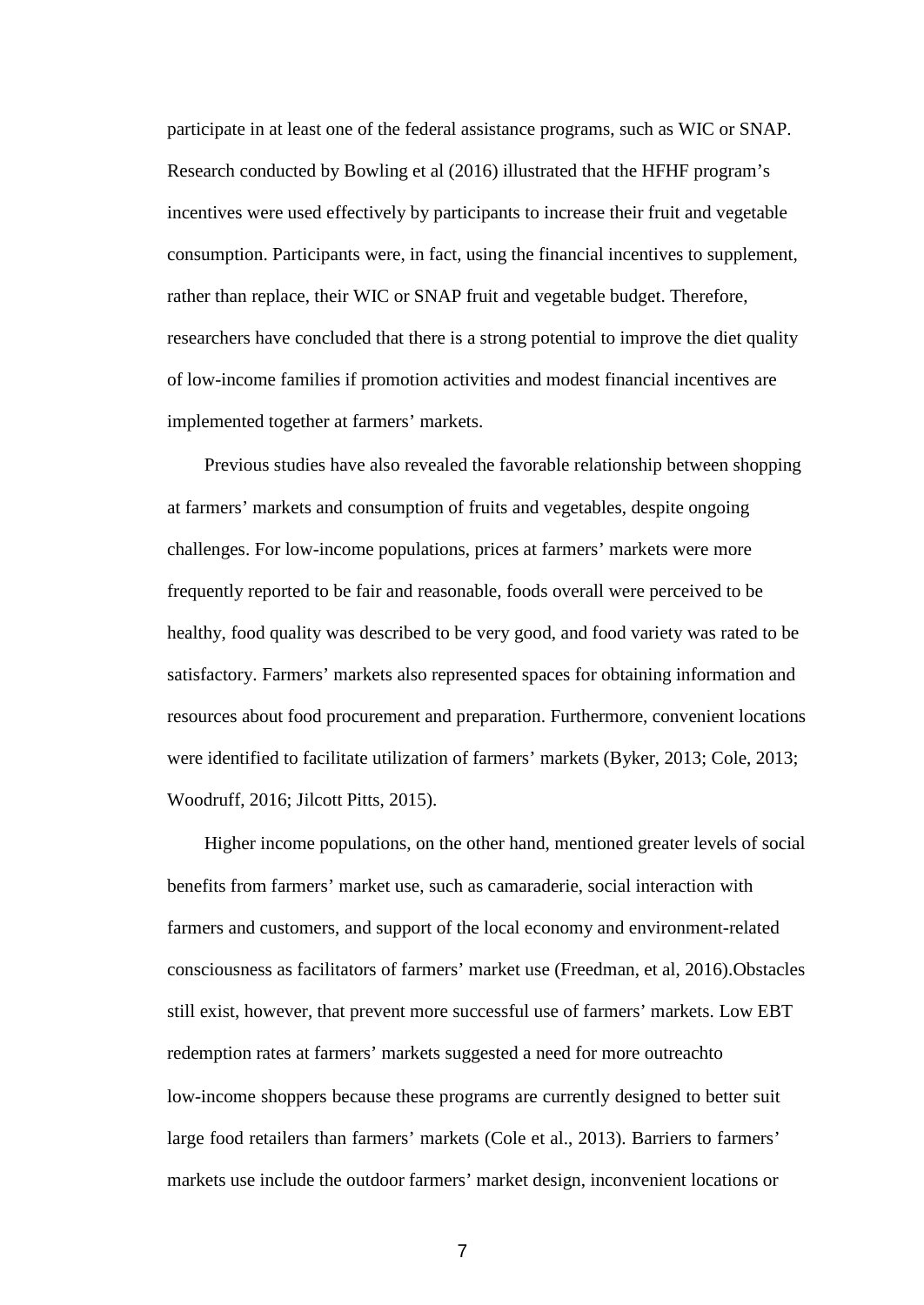hours of operation, transportation challenges, and a mismatch between the farmers' market food retail space and personal lifestyles or food shopping habits (Freedman, et al, 2016).

In Lexington, Kentucky, findings from Perkins's thesis (2013) showed that, while the Fruit and Vegetable Score of Kentucky farmers' market customers was positively related to their frequency of purchasing fruits and vegetables at farmers' markets, some barriers hindered shoppers' utilization of farmers' markets. Jilcott Pitts et al (2014) found that the consumption of fruits and vegetables was positively associated with use of farmers' markets among Kentucky customers. Yet several major barriers, including "out of way" market locations and "market days and hours," need to be addressed to accomplish farmers' marketenhancements.

#### <span id="page-15-0"></span>**2.2 Farmers' Markets inTaiwan**

Taiwan's farmers' markets were developed to deal with several challenges. In 1986, Taiwan's government and academic institutions initially started to promote organic agriculture and assist farmers to transfer from traditional farming to organic farming. Later, when the Agricultural Production and Certification Act was passed in January 2007, organic product certifications were developed. However, today farmers still face some issues, including small-sized or fragmented farm lands, high production costs, unstable quality and quantity, and a lack of sales channels. Additionally, global agricultural competitions have intensified and threatened the survival of farmers since Taiwan joined the World Trade Organization (WTO) in 2002 (Lin and Wang, 2014). Thus, many farmers, particularly those running small farmers, introduced the concept of farmers' markets from western countries as a potential solution to add value to Taiwan's agricultural products. The first farmers' market was established in 2006. To date, 34 farmers' markets have successfully persisted, up from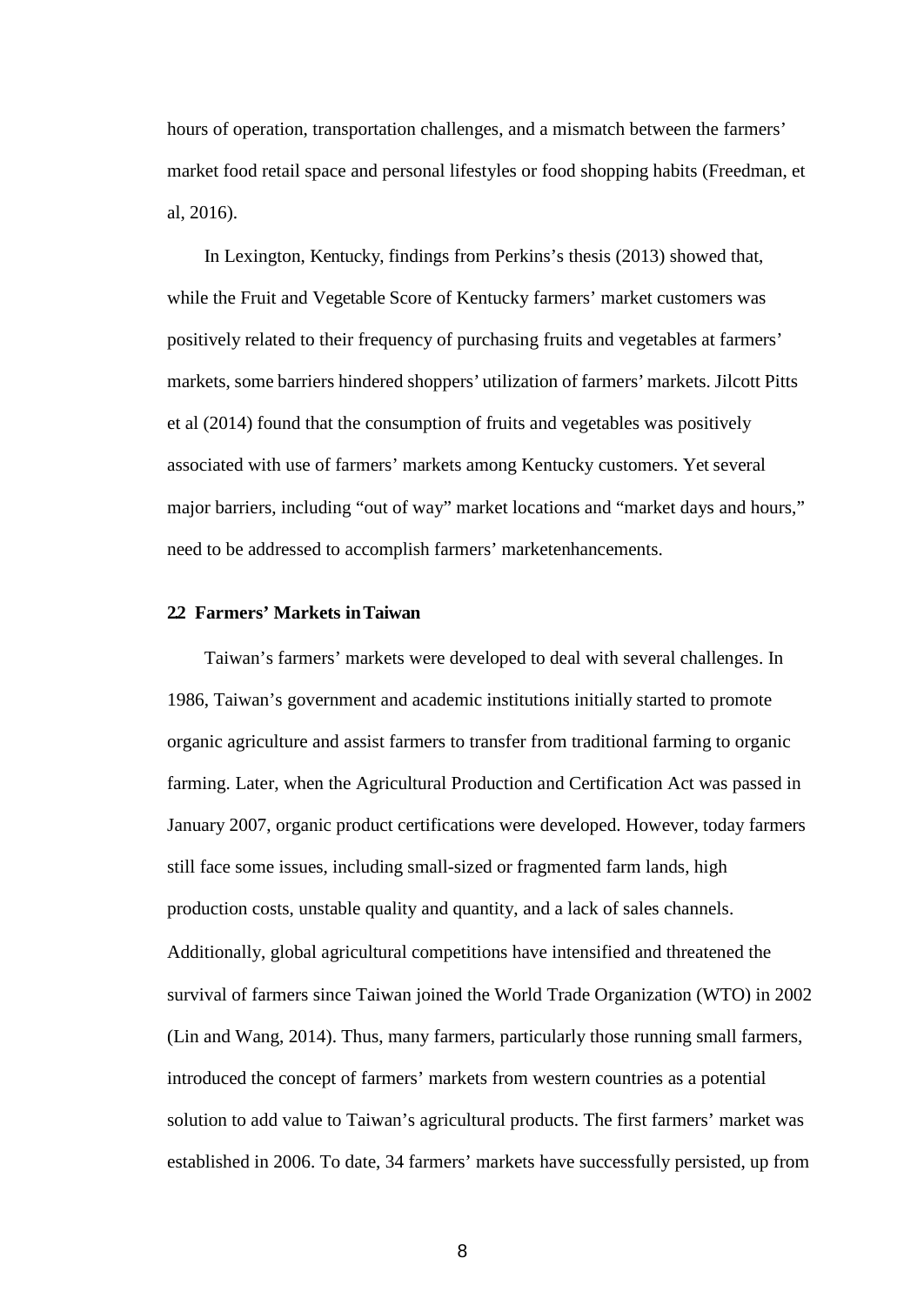18 in 2012 (Huang, 2014).

In contrast to US farmers' markets, those in Taiwan are not regarded as a major strategy to facilitate consumption of fruits and vegetables, even though the low fruit and vegetable intake is of great public health concern. Instead, farmers' markets are generally considered to be marketing channels for small farmers, especially organic farmers, who benefit from directly selling their products to customers. Lin and Wang (2014) learned that although farmers' markets have their own styles and operation objectives, they indeed share a common goal to promote the use of the environmental friendly farming, provide a face-to-face interaction for producers and customers, and establish a new sales channel for local small farmers. Wan and his colleagues (2010) conducted a case study regarding three farmers' markets in Hsinchu County. Results indicated that shoppers visited markets once a week on average. People mentioned that product quality, including freshness, sanitation, and safety, was the most significant factor affecting their satisfaction and willingness to visit farmers' markets.

Other reasons, such as support for local farmers and economy, did not stand out as influential motivations for those shoppers. When compared to a neighboring country, Japan, where 17,000 farmers' markets were already established in 2010 and over a third of fruits and vegetables were sold via farmers' markets, the sales at farmers' markets remain a small fraction in Taiwan. In other words, the development of Taiwanese farmers' markets has stayed immature for a decade.

Unlike other countries, Taiwan has difficulties in developing farmers' markets. Huang (2014) proposed possible reasons including innumerable traditional markets and supermarkets that already existed, fewer farmers willing to join farmers' markets, limited variety of products at farmers' markets, higher prices at farmers' markets compared to supermarkets and traditional markets, difficulty in locating and accessing farmers' markets, a lack of advertising and resources, and others. Hence, more studies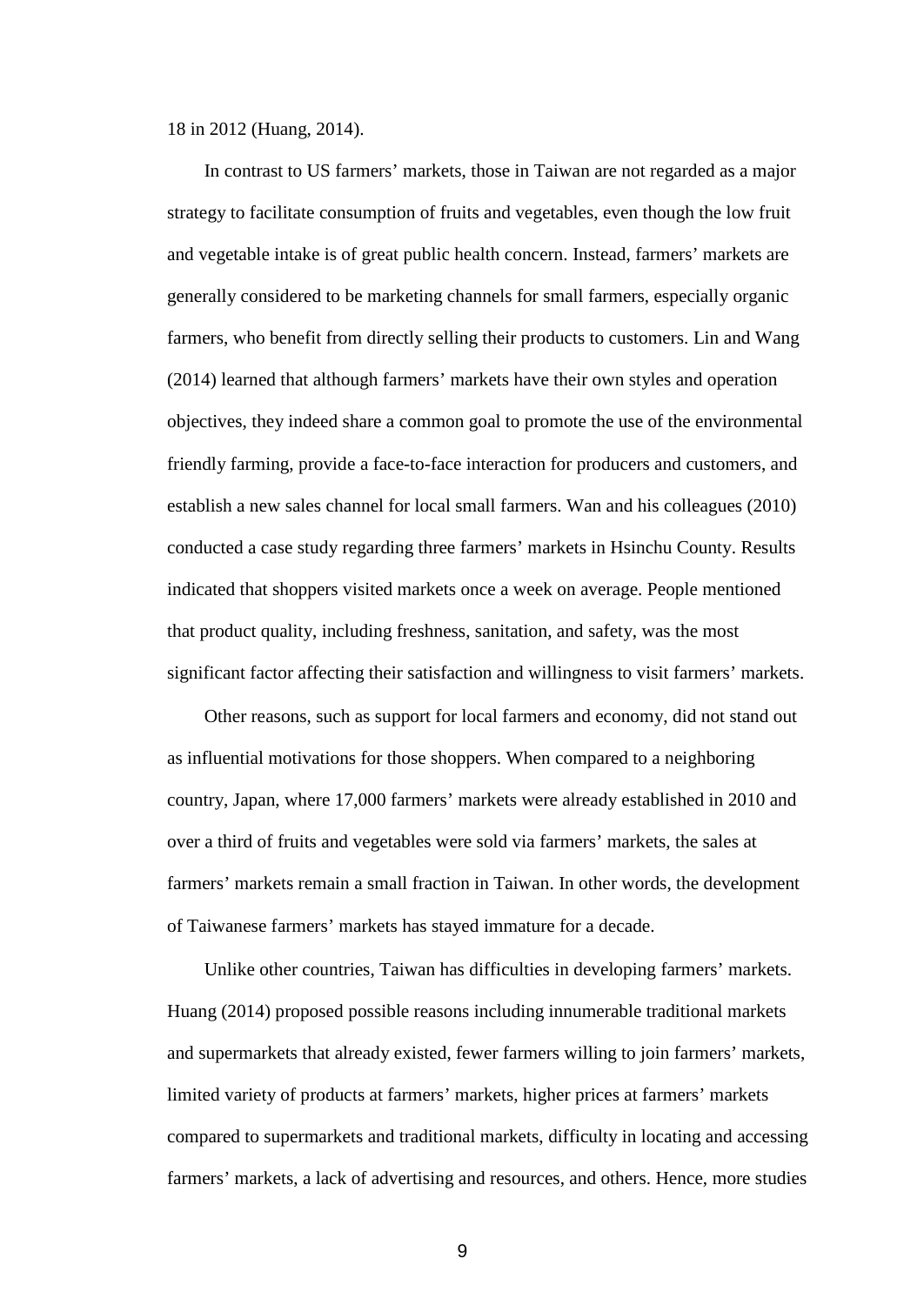and efforts are needed to promote farmers' markets in Taiwan. Besides promoting organic produce, linking health benefits, such as fruit and vegetable consumption, to farmers' markets might be a feasible approach.

# <span id="page-17-0"></span>**2.3 Farmers' Markets and Consumption of Fruit and Vegetable amongOlder Adults**

#### *2.3.1 Seniors' Farmers' Market Nutrition Programs in the United States*

The older population in the United States continues to grow dramatically. It is estimated that one in five Americans would be 65 years of age and over by 2030, according to the United States Census Bureau (2015). Literature regarding nutrient intake among elderly has shown that older adults have unique difficulties in obtaining, preparing, and consuming fruits and vegetables, and that these barriers exist at the individual and environmental levels. Moreover, situations could be escalated by food insecurity, malnutrition, physical inactivity, and disabilities (Lee, et al, 2010; the Academy of Nutrition and Dietetics, 2012). For example, Nicklett and Kadell (2013) discovered that older men, older African Americans, and seniors with low socioeconomic status also tended to eat fewer fruits and vegetables than others. Federal food assistance programs, such as SNAP, were available to older adults, but participation was low among eligible seniors.

On the other hand, Middleton and Smith (2011) found that seniors' attitudes were highly correlated with their intention to purchase more fresh fruits and vegetables at farmers' markets. Therefore, they suggested programs or interventions aimed at positively influencing seniors' attitudes might focus on promoting information and education about the significance of fruit and vegetable consumption. They also discovered that perceived behavioral control was a significant predictor of intention to purchase more fresh fruits and vegetables at farmers' markets for seniors. Nonetheless,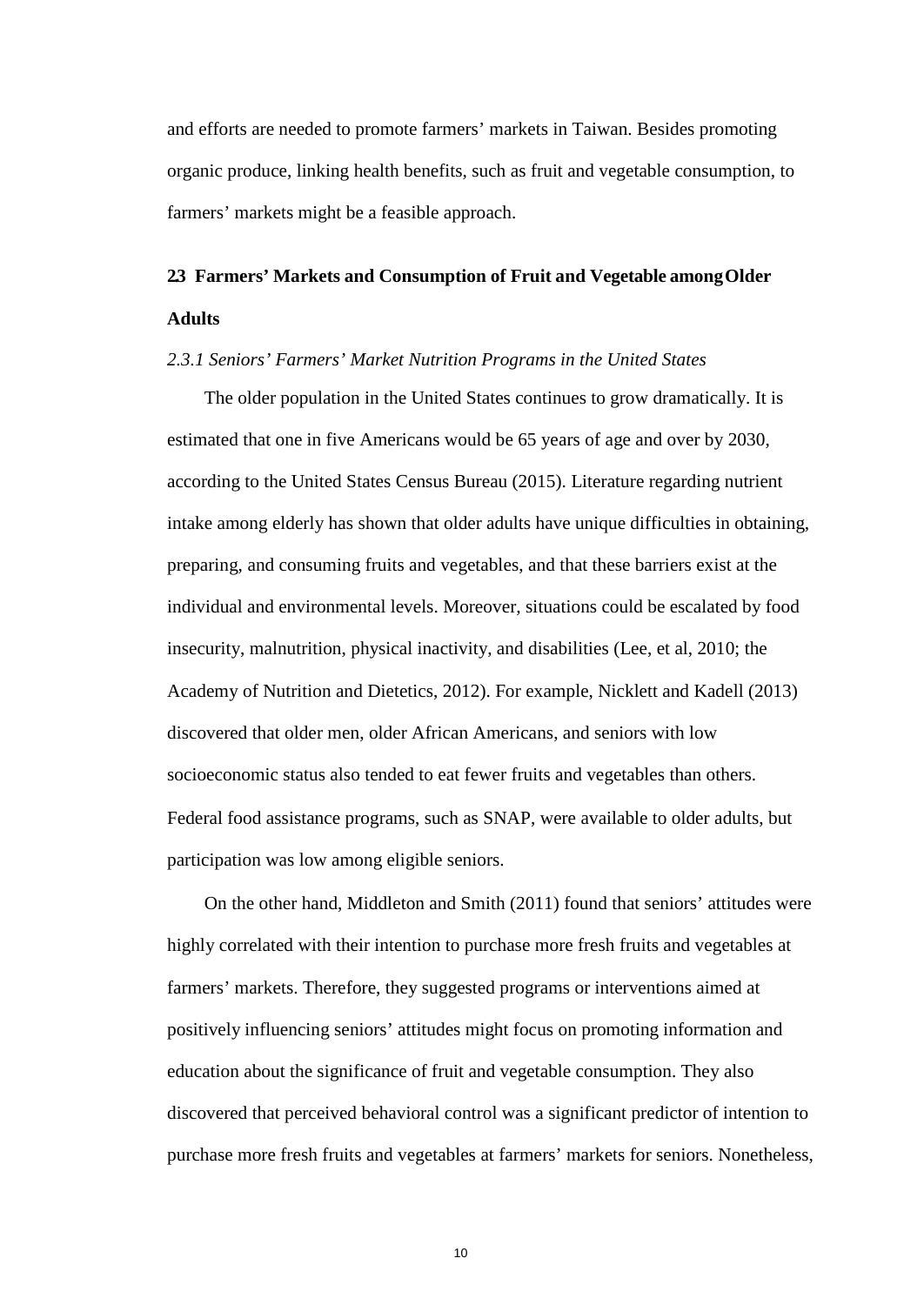older people who lacked social contact with family or friends might have a weakened subjective norm regarding healthy eating. Researchers accordingly suggested programs that allowed seniors to prepare and eat healthy meals together could help single seniors form a social network, which might positively affect their eating habits. Hence, it was of particular importance that interventions should be planned and tailored specifically for older adults to address age-specific knowledge or access. The Senior Farmers' Markets Nutrition Program (SFMNP) was thereby developed.

In general, the purposes of the SFMNP include providing fresh, nutritious, unprepared, locally grown fruits and vegetables; increasing domestic consumption of agricultural commodities; and developing or expanding markets (Kunkel et al, 2003; Johnson et al, 2004). Low-income seniors enrolled in the program, by and large, are offered vouchers to purchase fruits and vegetables at participating farmers' markets, roadside stands, and community-supported agricultural programs. Kunkel et al (2003) conducted a study to evaluate the effectiveness of the first pilot SFMNP in South Carolina. Results revealed that older adults in the program increased their intake of fruits and vegetables, and farmers at the farmers' markets benefited from the program as well. Most participants and famers had positive attitudes toward this trial program and were willing to participate again in the future.

The Seattle SFMNP in Washington State was a unique trial because it delivered fresh fruits and vegetables to elders' houses rather than distributing vouchers. Findings revealed that there were favorable relationships of the program participation between the increased mean fruit and vegetable consumption and the increased number of older adults meeting the daily recommendation for fruit and vegetable intake. These outcomes illustrated improvements compared to the lower consumption of fruits and vegetables by other elders statewide and the failure of meeting fruit and vegetable suggestions based on the American Dietary Guidelines (Johnson et al,2004).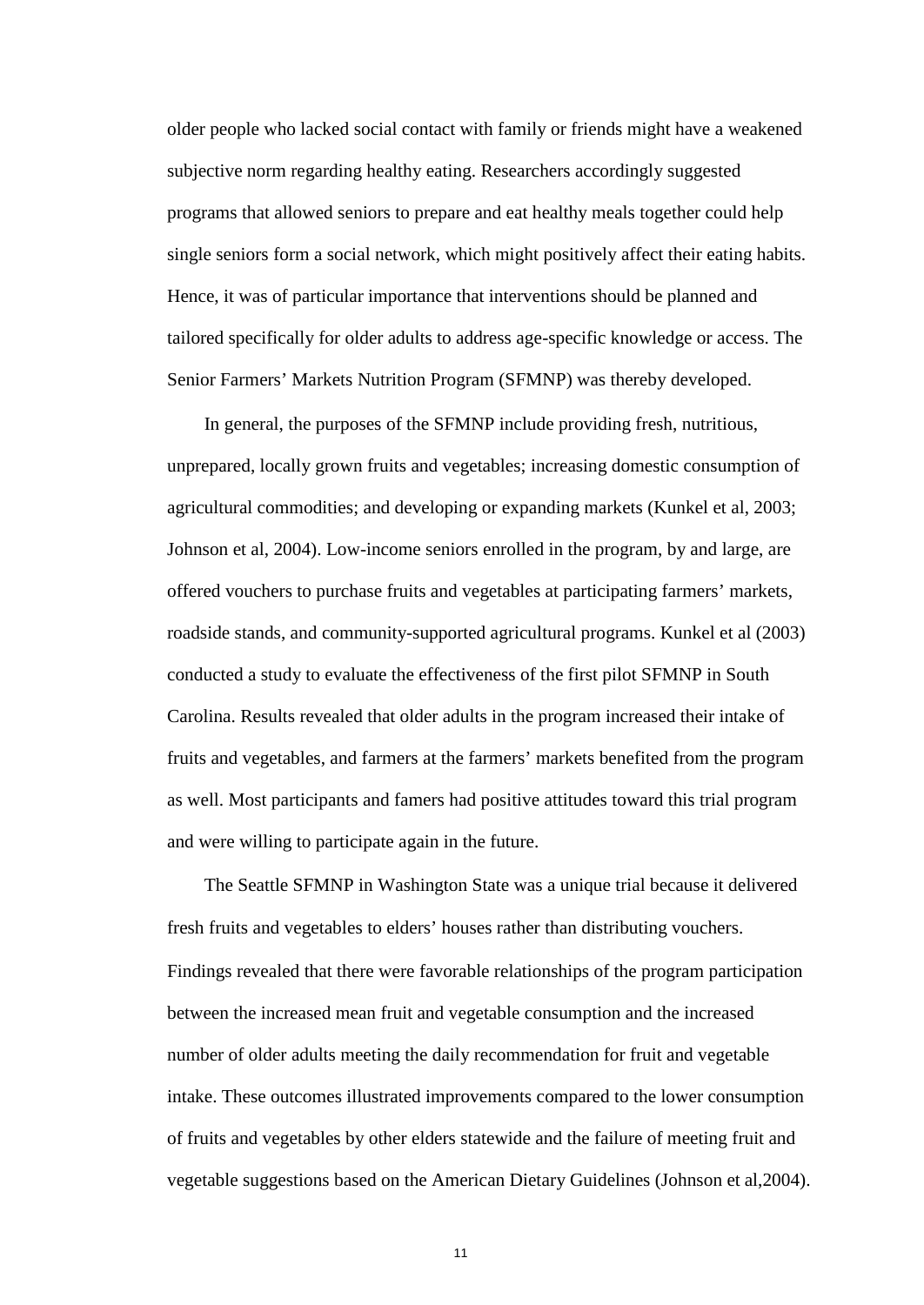Smith et al (2004) carried out qualitative research to further explore the success of the Seattle SFMNP. Overall, participants used as much of the produce as they could; even for those with disabilities, on special diets, or experiencing polypharmacy. Most fruits could be consumed by interviewed participants since fruits could be eaten with little preparation. Some elders also indicated that they could not afford fruits regularly because fruit prices were high. The utilization of vegetables, in contrast, varied more than that of fruits because vegetables required more preparation. Nevertheless, most participants felt that they gained access to fresh, healthy produce, and that their life quality had been improved through the program.

Farmers' market programs in the United States have successfully encouraged people to consume more fruits and vegetables thus far (Kunkel et al, 2003; Johnson et al, 2004; Smith et al, 2004). In addition, older adults now receive more attention from many programs to improve their health because of their growing number, the prevalence of chronic diseases, and the costly healthcare system. However, except the SFMNP, how older adults can benefit from general farmers' markets remain unclear. *2.3.2 Fruit and Vegetable Consumption among Older adults in Taiwan*

According to the United Nations, an aging society is defined as a country with at least 7% of its total population that is older adults aged 65 and over; an aged society as one with that at least 14%; and a hyper-aged society as one with 20%. Taiwan has been an aging society since 2011, and will become an aged society by late 2017 or early 2018. By 2056, Taiwan is estimated to turn into a hyper-aged society (National Policy Foundation, 2012). Seniors constitute a large proportion of the total population in Taiwan. Based on a feature report published by the Department of NGO International Affairs (2015), domestic elders worried most about their health, followed by financial resources. Among a wide variety of health issues, the insufficient consumption of fruits and vegetables by elders is the most significant.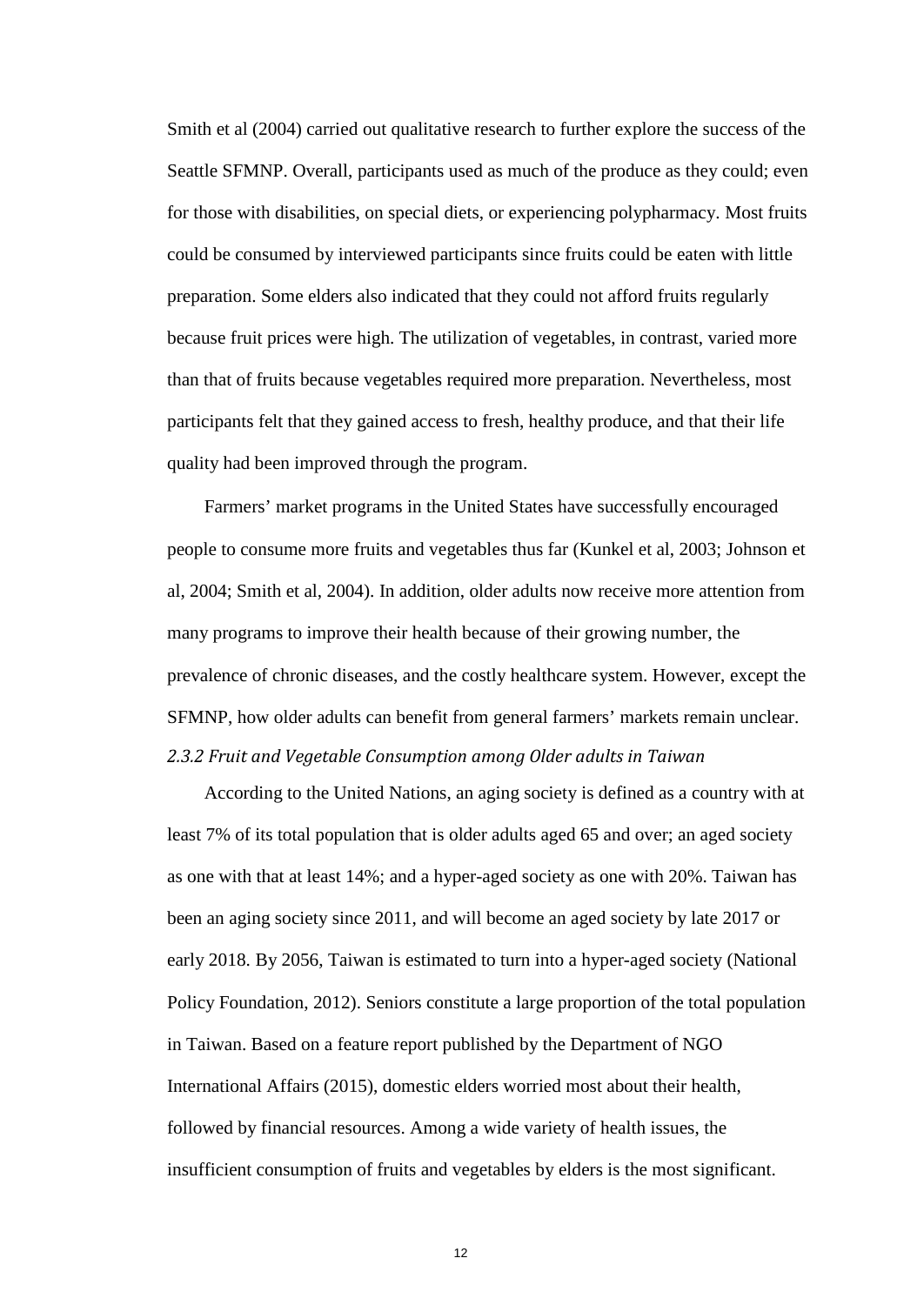Studies have shown that the low consumption of fruits and vegetables is a risk factor for many chronic diseases, and the prevalence of low fruit and vegetable intake tends to increase with aging. The dietary guidelines published by Taiwan's Department of Health recommend a daily intake of 2-4 servings of fruits and 3-5 servings of vegetables (Health Promotion Administration, 2012). Furthermore, food consumption is greatly affected by the environment and economy. The current trend focusing on healthy eating has the potential to change individuals' dietary patterns; yet sedentary lifestyles and the prevalence of convenience foods could compromise this trend.

Accordingly, inadequate fruit and vegetable intake remains a major concern for public health in Taiwan. Wu et al (2011) compared results of the 1993-1996 and 2005-2008 Nutrition and Health Survey in Taiwan (NAHSIT). They found that elderly people, defined as aged 65 years and over, usually had a wide variety of nutrient intake below the Dietary Reference Intakes (DRIs). With regard to fruit and vegetable consumption, elderly persons had approximately 3.2 to 3.5 servings of vegetables and 1.5 servings of fruit daily in the 2005-2008 NAHSIT, which was not a significant increase in consumption of fruits and vegetables compared to the 1993-1996 NAHSIT. Hsu and her colleagues (2014) investigated the current status of fruit and vegetable intake among seniors as well as the factors influencing their fruit and vegetable intake behavior. Their findings illustrated that the frequency of dining out had a negative effect on the consumption of fruits and vegetables, but outcome expectancy, social support, self-efficacy, and role modeling had positive impacts on fruit and vegetable intake. The significant predictors of fruit and vegetable intake were education level, outcome expectancy, social support and frequency of diningout. Among these variables, social support was the most influentialfactor.

In aummary, insufficient consumption of fruits and vegetables is a significant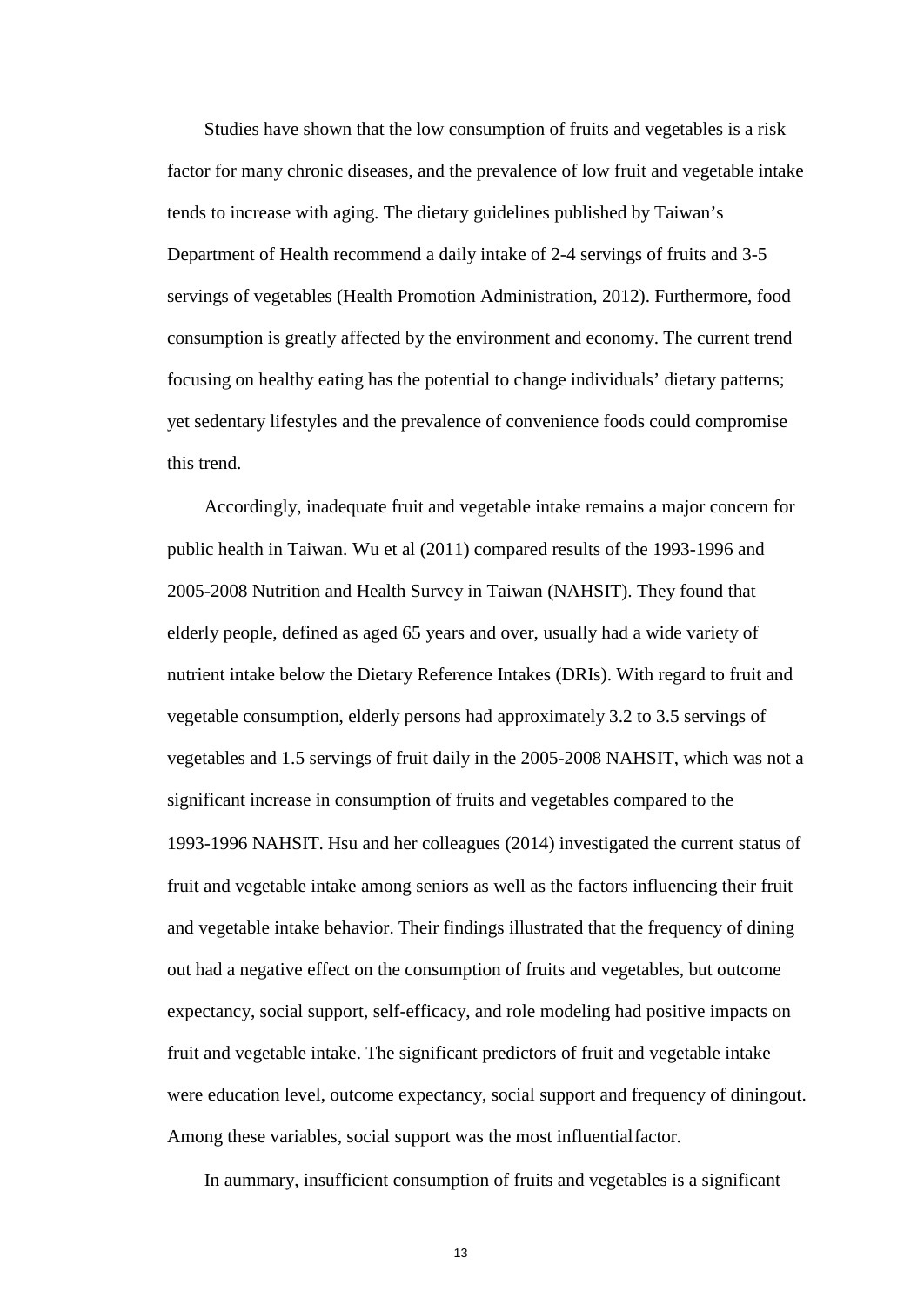and complex health concern that needs various efforts to address it in both countries. In the US, farmers' markets are viewed as an ideal platform to contact countless people and encourage fruit and vegetable consumption, specifically for low-income populations. While these programs have proven beneficial to participants, older adults are not specifically targeted, so their participation rates stay low. Furthermore, compared to SNAP and WIC, SFMNP is not widely ued at the majority of farmers' markets, such as Lexington Farmers Markets in Lexington, Kentucky. Farmers' markets in Taiwan, however, are not employed as an approach to increase consumption of fruits and vegetables since they are not as prevalent and popular as in the United States. Nonetheless, there is a potential for farmers' markets in Taiwan to advocate for health benefits provided by fruits and vegetables from their fresh produce to promote farmers' revenues and consumers', especially the elderly population's, intake of fruits and vegetables. As a consequence, this study attempts to compare the general characteristics of farmers' markets between the Lexington, Kentucky and Taipei City, Taiwan, and compare the fruit and vegetable intake, health perspectives, and shopping behaviors between older and younger adults.This cross-cultural study aims to improve the success and sustainability of farmers' markets in both places.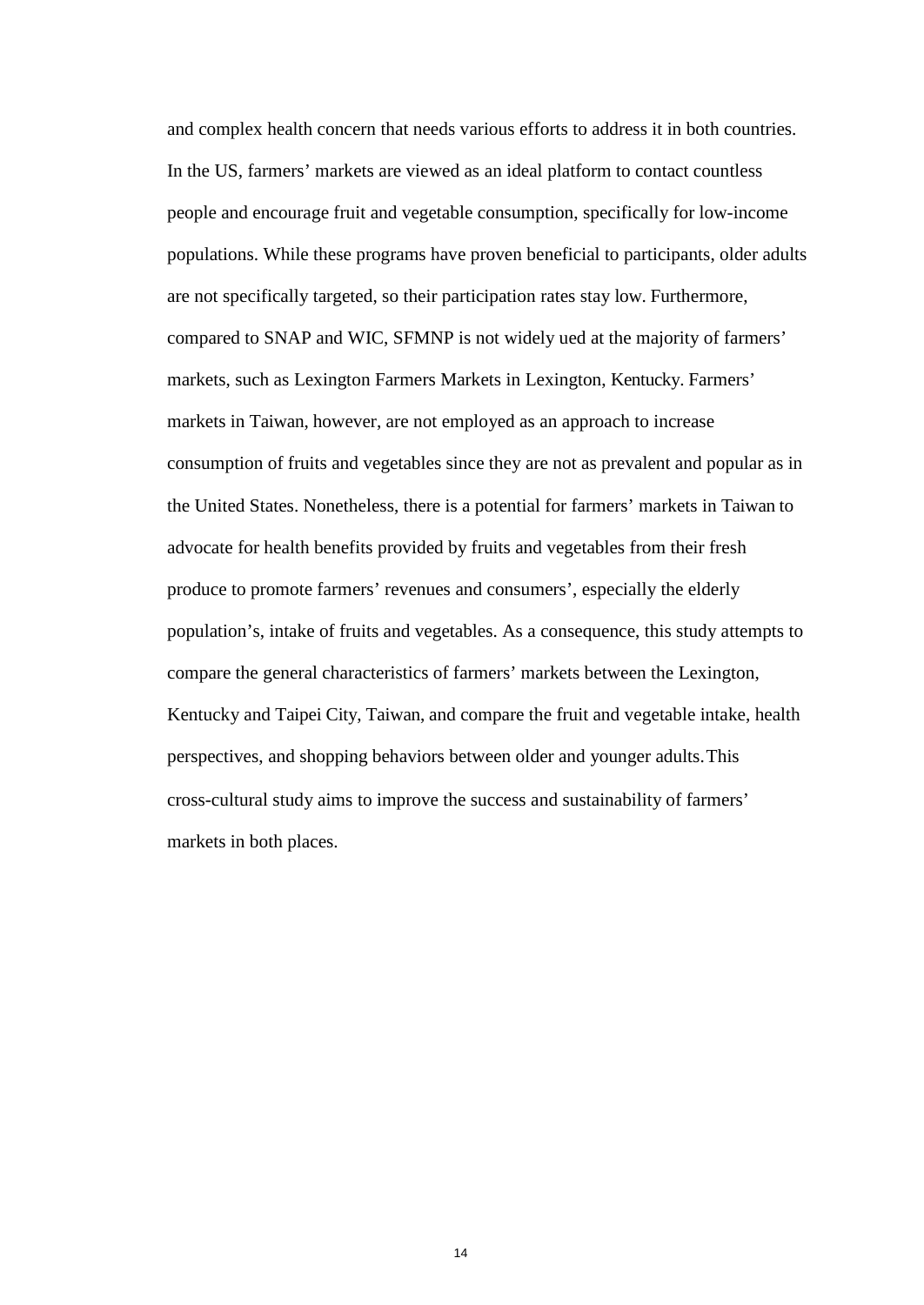## <span id="page-22-0"></span>**Chapter Three: Methodology**

#### <span id="page-22-1"></span>**3.1 Study Design**

A descriptive, cross-sectional study was designed to determine barriers, motivators, and general characteristics of Lexington and Taipei City residents who visited local farmers' markets. In addition, via a survey, this study investigated any differences in current fruit and vegetable intake and purchasing practices between older and younger adults. Results from the aforementioned examinations of these two cities were further compared to find implications and improve performances of farmers' markets in both regions.

#### <span id="page-22-2"></span>**3.2 Survey Location**

Questionnaires were administered at farmers' markets in Lexington, Kentucky, and Taipei City, Taiwan from June to August in 2015. These areas were selected because of their solid foundations for local farmers' markets. An organization known as the Lexington Farmers' Market sets up farmers' markets at the following locations:

- 241 West Main Street, also called Downtown, from 7 am to 2 pm onSaturdays;
- 348 Southland Street from 10 am to 2 pm on Sundays;
- 400 West Maxwell Street from 7 am to 4 pm;and
- University of Kentucky's ES Good Barn from 3 to 6 pm on Wednesdays within Lexington in summer.

The market at the University of Kentucky was excluded from this study due to its smaller scale and fewer shoppers compared to the other three locations. In Taipei City, Taiwan, three farmers' markets were also selected:

- the 248 Farmers' Market;
- the Water Garden Organic Farmers' Market,and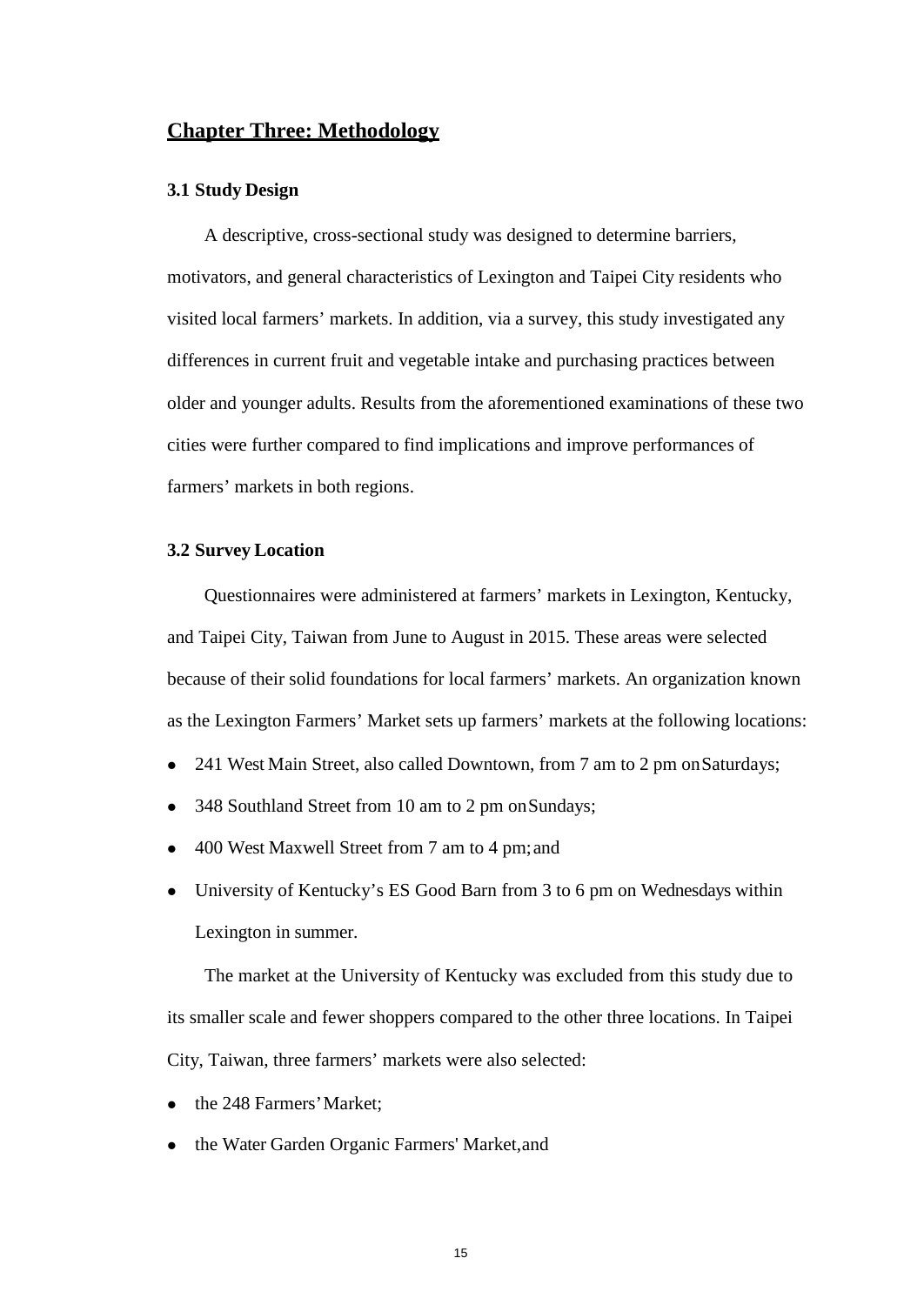• the Taipei Expo Farmers' Market.

These markets were chosen based on their convenient locations and accessible operating hours for investigators to conduct the survey.

#### <span id="page-23-0"></span>**3.3 Survey Instrument**

The questionnaire, known as the "customer intercept survey," was obtained from Perkins's thesis (2014) and adjusted for this study. Researchers from the University of Kentucky, East Carolina University, and the University of North Carolina at Chapel Hill collaboratively developed the survey to include selected questions from the Behavioral Risk Factor Surveillance System (BRFSS), items specific to farmers' markets, and topics related to food shopping patterns. The questionnaire has been proven to be valid and reliable according to the Perkins's thesis (2014).

The adapted customer intercept survey consisted of four parts. To begin with, questions assessed respondents' transportation methods, reasons, and barriers to visit farmers' markets; and participation in any nutrition assistance programs. Fruit and vegetable consumption represented the second section. Questions examined self-reported views related to health and consumption of fruits and vegetables. The third part evaluated respondents' shopping behaviors by requesting the shopping frequency at farmers' markets, price considerations, and grocery stores. The fourth part of the survey included a series of demographic questions, much like those in the BRFSS, touching upon demographic factors, such as gender, age, marital status, education level, ethnicity, employment status, and income level. The survey is in the Appendix.

In order to carry out the study at farmers' markets in Taipei City, Taiwan, this survey was later translated into traditional Chinese with a few revisions due to cultural and social differences. For instance, questions associated with participationin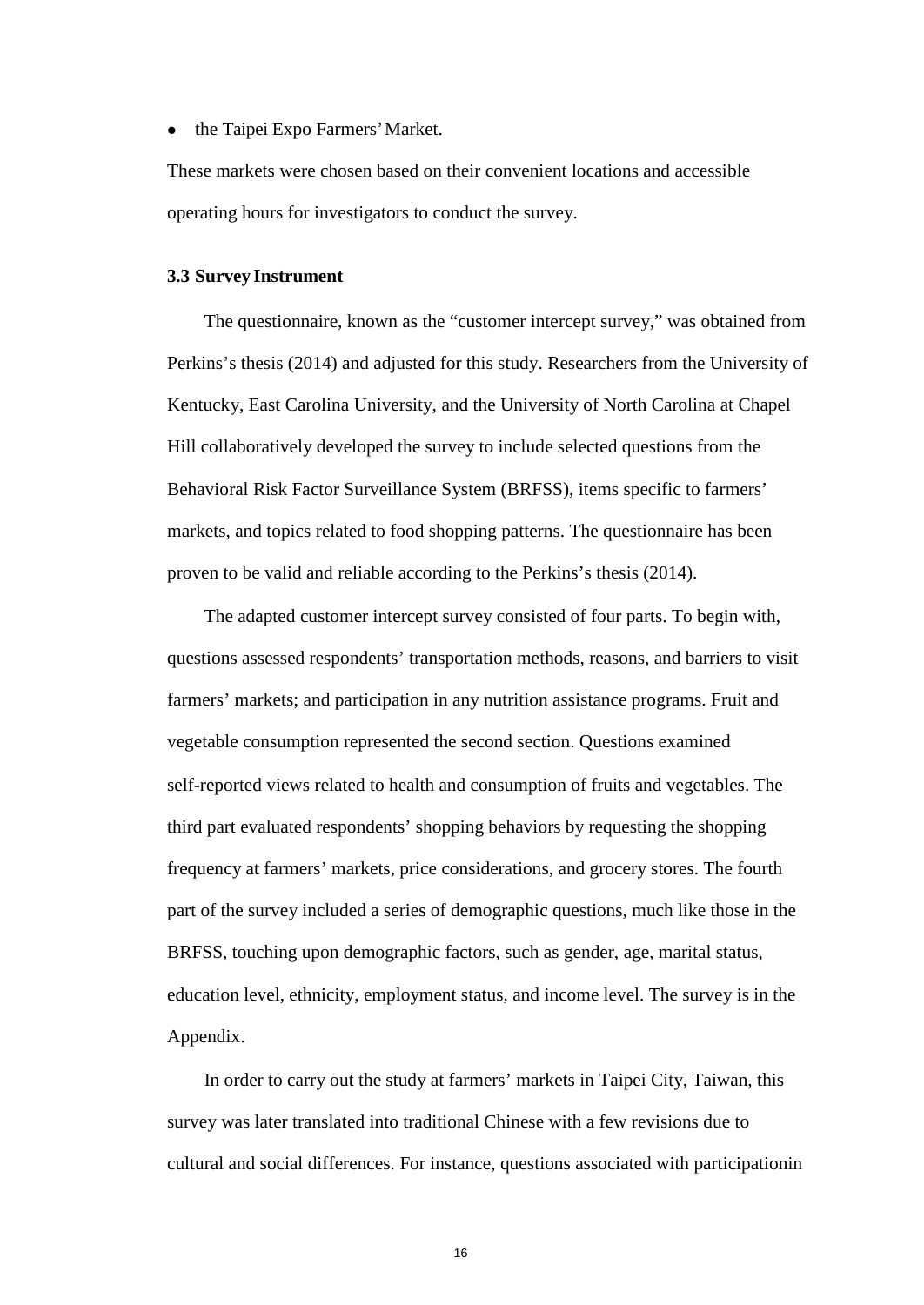nutrition assistance programs were removed from the Chinese version because no similar program has been implemented in Taiwan. Income and money were expressed in a local unit different from the US dollar, so they would be relevant to Taiwanese culture. These differences, however, did not affect the following data analyses and results. These surveys were five pages long, taking respondents approximately 3-5 minutes to complete.

#### <span id="page-24-0"></span>**3.4 Study Population**

Selection criteria included residents who were at least 18 years of age in both places. There was no upper age exclusion for participation. Children and adolescents were excluded since they were not the target audience for this study. Both men and women were included in the sample. The target populations were able to read and write English and traditional Chinese in Lexington, Kentucky and Taipei City, Taiwan, respectively. The qualified respondents were further limited to localresidents shopping at farmers' markets and willing to take the survey. Non-Kentucky residents and Taiwanese were not included in their corresponding datasets because they would not be applicable to a study focusing on Kentucky and Taiwanresidents.

#### <span id="page-24-1"></span>**3.5 StudyProcedure**

The IRB was approved by the University of Kentucky. Farmers' market managers were contacted to request their agreement for the study. The adapted survey was thereby conducted at three farmers' markets in Lexington, Kentucky and three farmers' markets in Taipei City, Taiwan from June to August 2015. A convenience sample of participants were adults at least 18 years old shopping at farmers' markets and were willing to complete the questionnaire. The English survey was carried out in Lexington, Kentucky, and the traditional Chinese survey was conducted in Taipei City,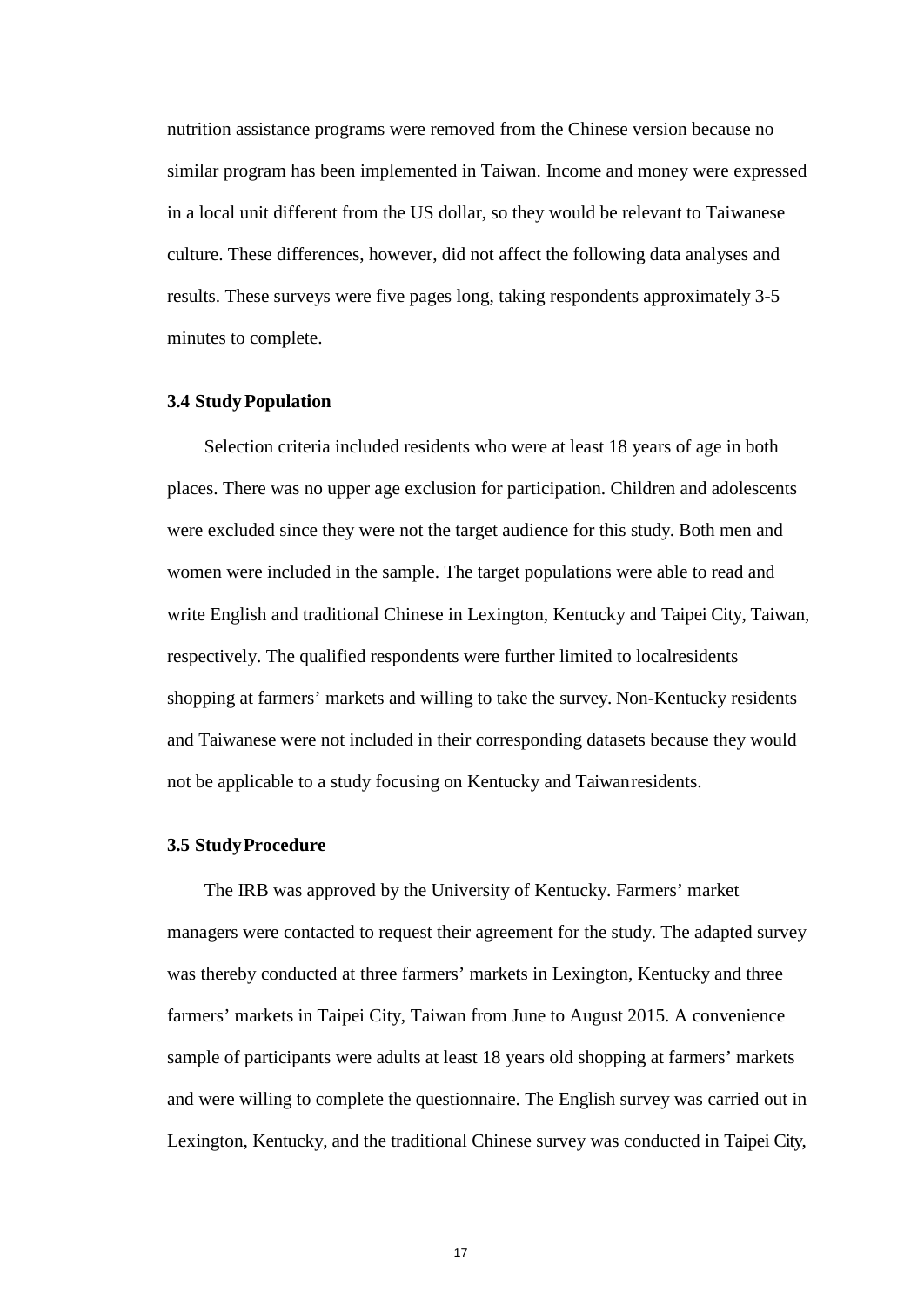Taiwan. During the summer, interviewers were granted a space to set up a booth in order to conduct the survey at farmers' markets. The interviewers approached potential respondents, introduced themselves, explained the purpose of the survey, and requested participation. If shoppers agreed, they were directed to the booth to take the survey. After a questionnaire was completed, a respondent was thanked by choosing a free gift. The options included healthy meal recipe cards or pens sponsored by the Department of Dietetics and Human Nutrition (DHN) at the University of Kentucky. In Taiwan, respondents were also appreciated by giving them free sticky pads or pens.

Data were collected from questionnaires following survey completion. Participants were de-identified through numbers for each record. The data were initially coded into Microsoft Excel separately by interviewers following predetermined coding manuals for both survey versions, so the primary researcher did not need to wait for the questionnaires from Taiwan. The Excel files were later imported into John's Macintosh Project, or John's Macintosh Program, (JMP) version 12.0 for statistical analysis by demographics and variables extracted from the data set, including demographic characteristics, shopping behaviors, fruit and vegetable consumption, and consumers' perceptions of their overall health and diet. The descriptive statistics were used to show the general characteristics among respondents' demographics; transportation, reasons, and barriers to visit farmers' markets; and shopping behaviors. The quantitative statistics were employed to compare fruit and vegetable consumption and perceived health among older adults (at least 55 years of age) and younger adults (less than 55 years of age). When analyzing how much money the younger and older people spent at farmers' markets, outliers were excluded because they represented tourists or those visiting the farmers' markets for the first time. Therefore, the t-test using the means could be performed.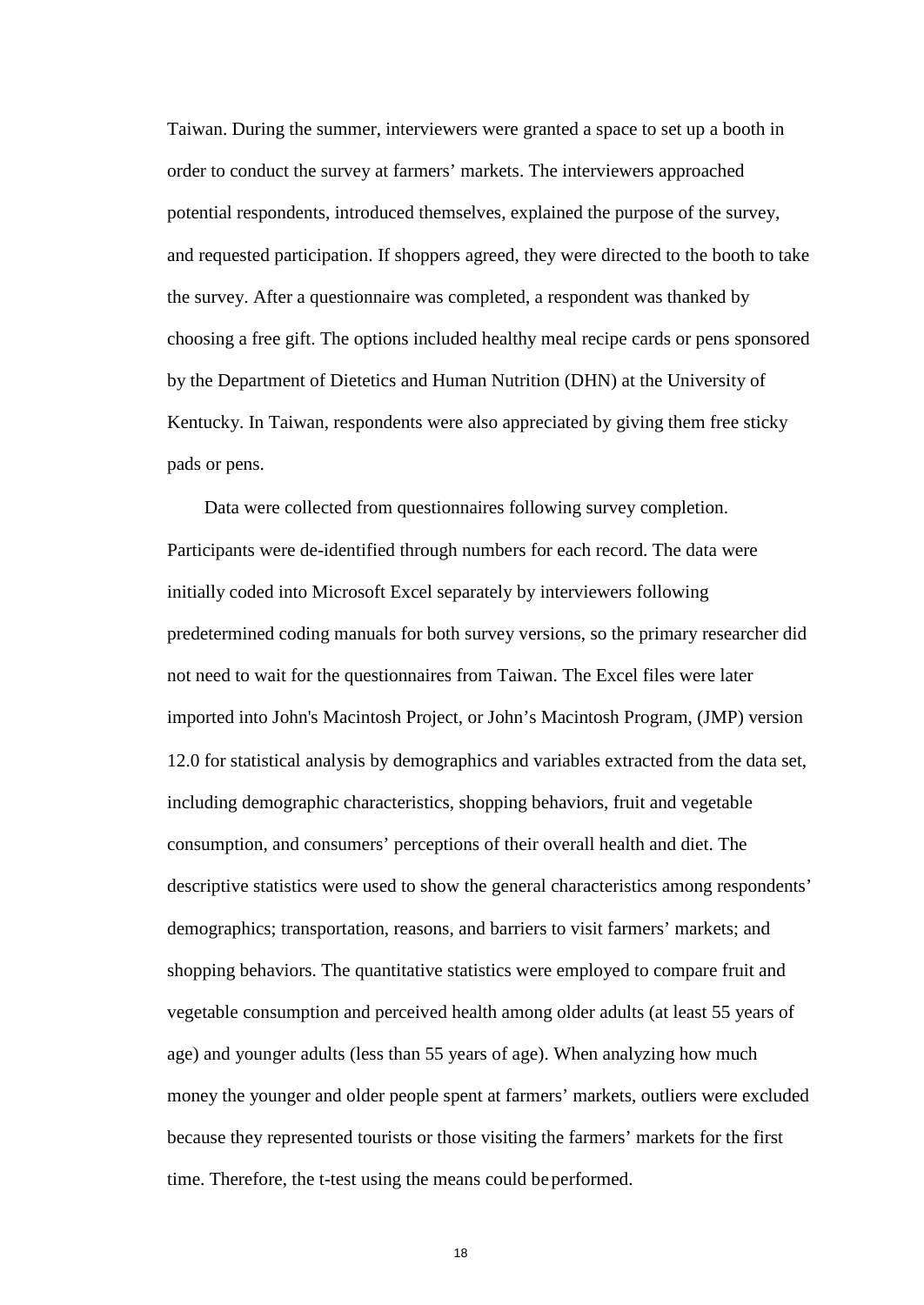## <span id="page-26-0"></span>**Chapter Four: Results**

# <span id="page-26-1"></span>**4.1 Research Question 1: General characteristics of farmers' markets shoppers and their perceptions regarding the markets inboth locations**

Table 1 presents general demographics of respondents in Lexington, Kentucky. Of 308 respondents, common farmers' market shoppers were married Caucasian females with college education and was a full-time employee with an annual household income above \$80,000. Overall, 85.7% of respondents reported that they drove a car to farmers' markets, with no differnce between older and younger adults. 35% and 28% of respondents attended farmers' markets weekly and two to three time a month in summer, respectively.

When it comes to reasons why consumers shopped at farmers' markets, 85.4%of respondents reported to support local farmers, 85.4% for fresher produce, 63.6% for better produce taste, 60.4% for friendly environment, and 59.1% for better product quality, with no difference between the two age groups. However, when divided by the locations of farmers' markets, several variations emerged. In addition to the reasons mentioned above, people visiting farmers' markets at Main Street perceived a greater variety of products (50.5%). People going to farmers' markets at Southland also believed that produce is grown with fewer pesticides (54.3%), and a greater variety of products  $(50.6\%)$ .

Table 2 presents general demographics of respondents in Taipei City, Taiwan. Of 344 respondents, common farmers' market shoppers were married Taiwanese females with college education and were employed full-time with an annual household income between \$16,668 and \$23,333. There was a wide variety of transportation to a farmers' market, and 31% of respondents went to farmers' markets via Subway, followed by driving a car (19%), with no differnce between older and younger adults. Overall, 37% of repodents reported shopped at farmers' markets less than once a month. When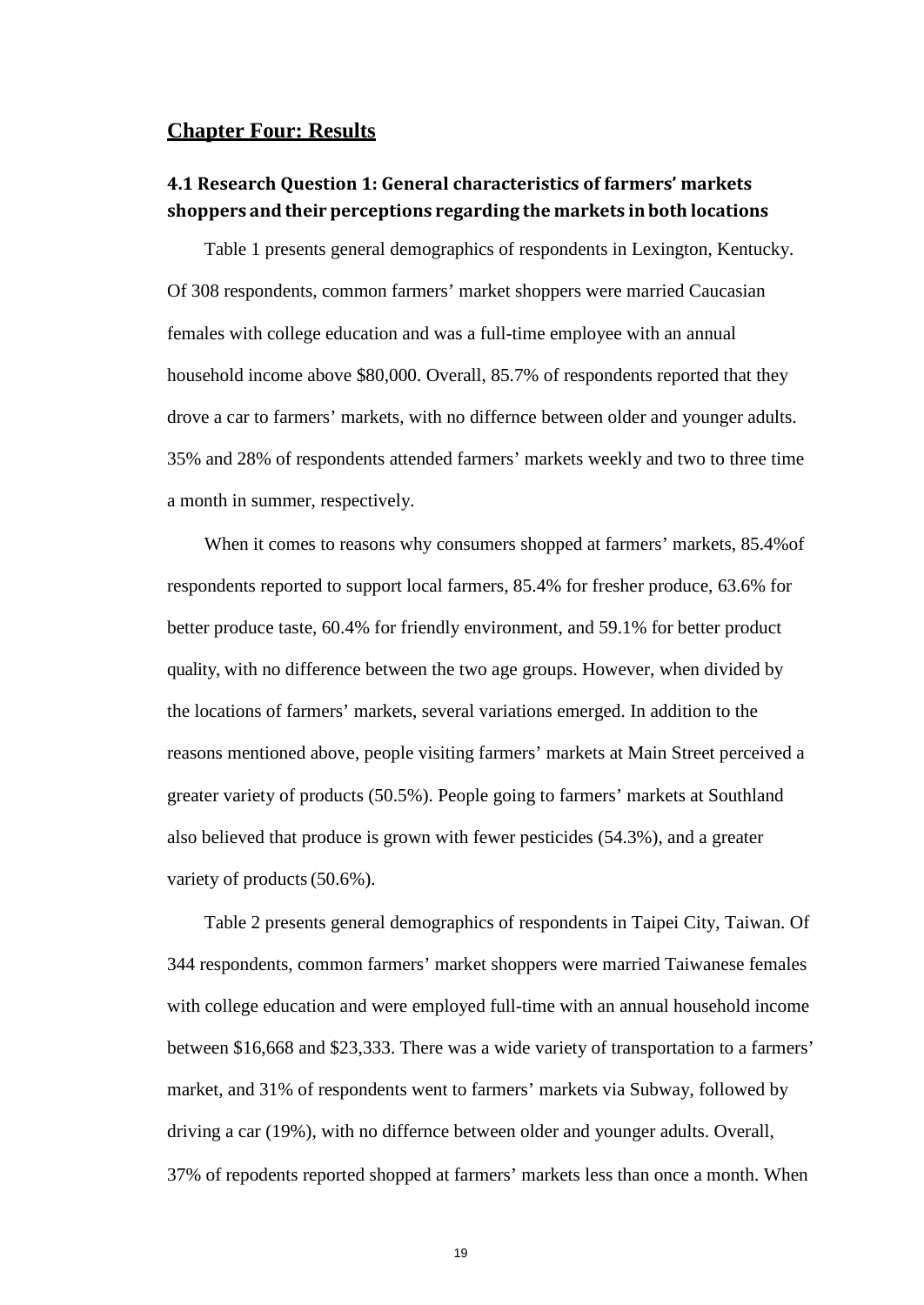aged was divided, 38% of participants aged 55 and over visited farmers' markets two to three times weekly. Asked why shopping at farmers' markets, participants generally agreed that fresher produce (50%) was the major rationale, but reasons varied across different locations. Consumers visiting the 248 Farmers' Markets said it was because they wanted to support local farmers (50%); respondents visiting the Water Garden Farmers' Markets mentioned that they wanted to buy fresher produce (67.8%), purchased products with better qualities (51.1%), support local farmers (50%).

# <span id="page-27-0"></span>**4.2 Research Question 2: Compare the amount of fruit and vegetable consumption and shopping behaviors between older and younger consumers.**

Table 3 showed the consumption of fruits and vegetables between two studied regions. Respondents in Lexington, Kentucky, generally self-reported that they consumed a daily average of  $2.41 \pm 1.15$  and  $2.82 \pm 1.12$  servings of fruits and vegetables, respectively. When respondents were divided by the age of 55, there was no difference between older and younger respondents related to the fruit and vegetable intake. There was a difference in dollars spent at farmers' markets: younger adults tended to spend significantly more money than older adults. In Taipei City, Taiwan, overall respondents self-reported to consume a daily average of  $2.26 \pm 0.97$ and  $2.50 \pm 0.97$  servings of fruits and vegetables, respectively. When divided by age, there was no difference in the vegetable intake, but respondents aged 55 and over consumed more daily servings of fruit than younger adults. There was a statistically significant difference in dollars spent at farmers' markets: older consumers spentmore money than younger participants at farmers'markets.

Table 4 showed the differences between older and younger consumers in terms of health perceptions and shopping behaviors. Lexington respondents generally reported that their overall health was very good (38.3%), followed by good (30.8%).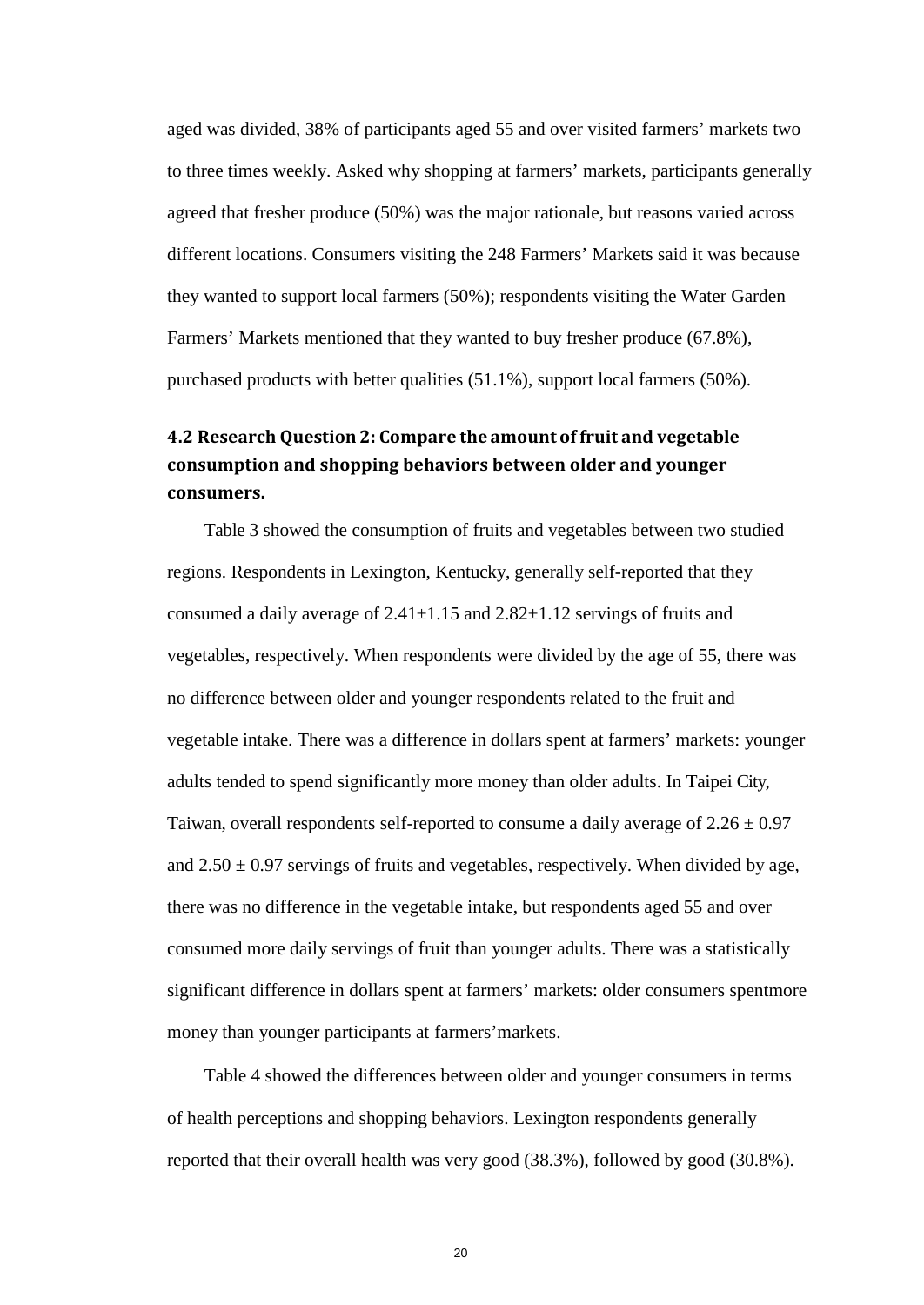They also considered their overall diet very good (44.8%) and good (30.8%). There was a difference in both perceptions of overall health and diet between the two age groups. While 36% of younger adults considered their overall health to be good, 46.62% of older respondents regarded their overall health as very good. Similar patterns also continued in their views on the overall diet. While 37.57% of younger respondents said their overall diet was good, 60.15% of older respondents reported their overall diet was very good. Moreover, as a result of shopping at farmers' markets, most respondents reported that they increased the number of fruit and vegetable intake a little more, followed by no change. Whereas a similar pattern could be seen relative to the increased variety of vegetables, respondents said there was no change in the variety of fruits. With regard to shopping behaviors, most respondents reported that they went to farmers' markets with their friends or family (55.84%), followed by shopping alone (37.66%). However, when divided by age, 64.57% of younger respondents said that they went to farmers' markets with their friends or family, while 51.13% of older respondents went shopping alone.

In Taipei City, Taiwan, respondents generally considered their overall health to be very good (44.5%), followed by good (37.3%). In addition, approximately 43% of respondents believed that their overall diet was good, followed by very good (40%). When sorted by their age, younger adults considered their overall health very good (44.59%), followed by good (40.54%), compared to the older respondents considering their overall health to be very good (48.78%). Additionally, 47.64% of younger adults believed that their overall diet was good, whereas 58.54% of older adults considered their overall health very good. Results were similar regardless ofcountries.

In terms of shopping behaviors, 37% of respondents reported that they visited farmers' markets less than once a month. However, when these answers divided by the age of respondents, a difference emerged. While 40.14% of younger respondents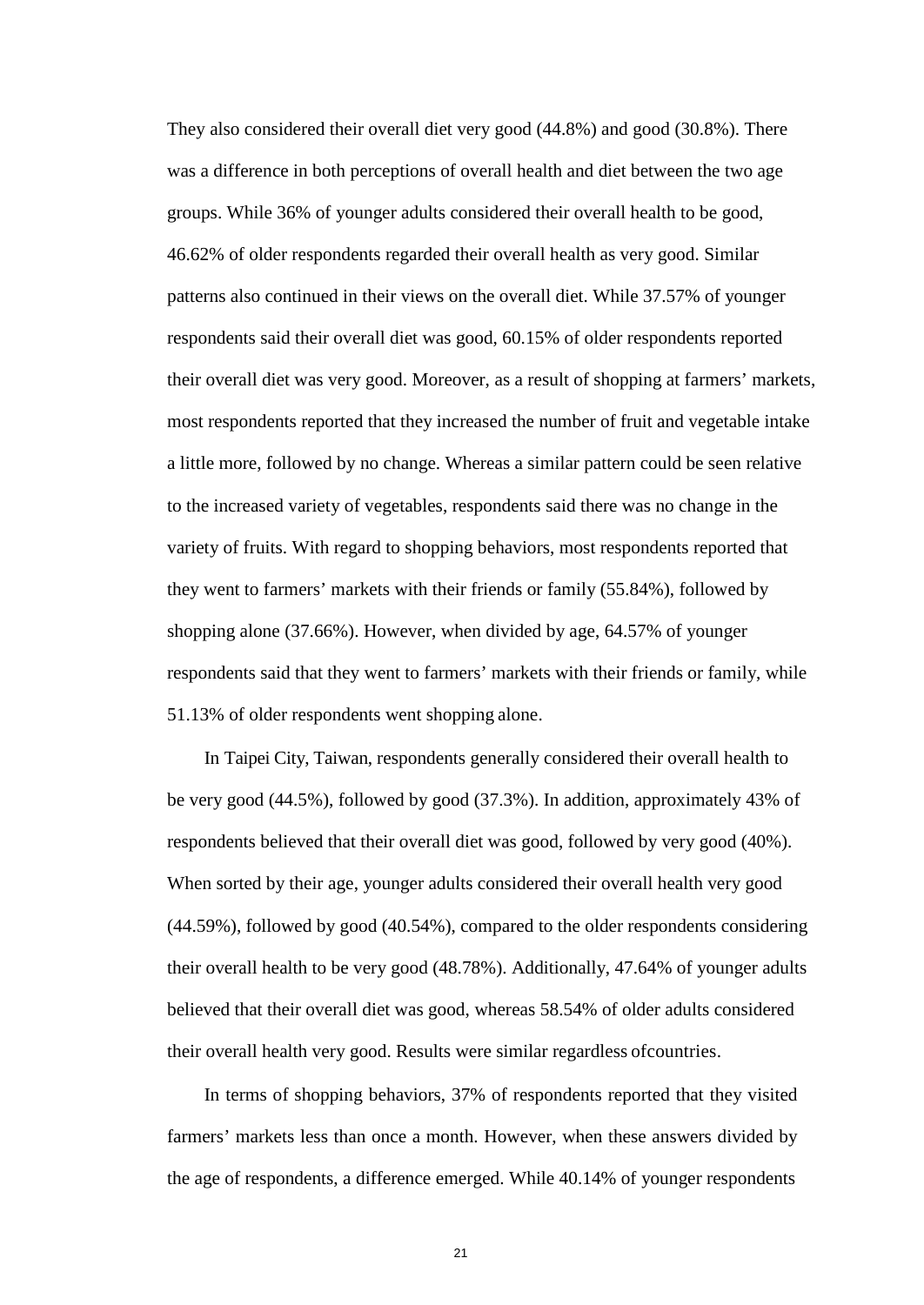said that they went to farmers' markets less than once a month, 37.50% older respondents reported they visited farmers' markets two to three times a month. In general, 58.2% of respondents reported that they usually went to farmers' markets with their friends or family. Yet when people were divided by age, a difference could be observed. Compared to 61.36% of younger adults that tended to visit farmers' markets with their friends and family, 63.41% of older adults went alone. Regardless of age, most respondents felt that products sold at farmers' markets were more expensive than those sold at other places, such as traditional markets and supermarkets. However, older respondents spent more amount of money than younger adults at farmers' markets, even though they felt that prices were more expensive.

## <span id="page-29-0"></span>**4.3 Research Question3: Identify common barriers that affect Kentucky residents shopping atfarmers' markets in Lexington,Kentucky.**

Respondents in both studied cities did not experience any significant barrier to shopping at farmers' markets in summer 2015. However, for the utilization of federal nutrition programs in Lexington, although the Bluegrass farmers' markets do provide the SNAP benefits to its participants, only 6 out of 308 surveyed participants (2%) redeemed the benefit. That is, 2 out of 173 younger adults (1.63%) and 4 out of 113 older adults (3.23%), respectively, reported that they knew and were able to employ the SNAP benefit at the farmers' markets.

# <span id="page-29-1"></span>**4.4 Research Question 4: Compare similarities and differences in three farmers' markets in Lexington, Kentucky and three farmers' markets in Taipei City, Taiwan.**

Table 5 showed the similarities of farmers' market consumers in Lexington, Kentucky, and Taipei City, Taiwan. Younger respondents aged less than 55 in these two cities considered their both overall health and overall diet to be good, and hey usually attended farmers' markets with friends or family. Older consumers in these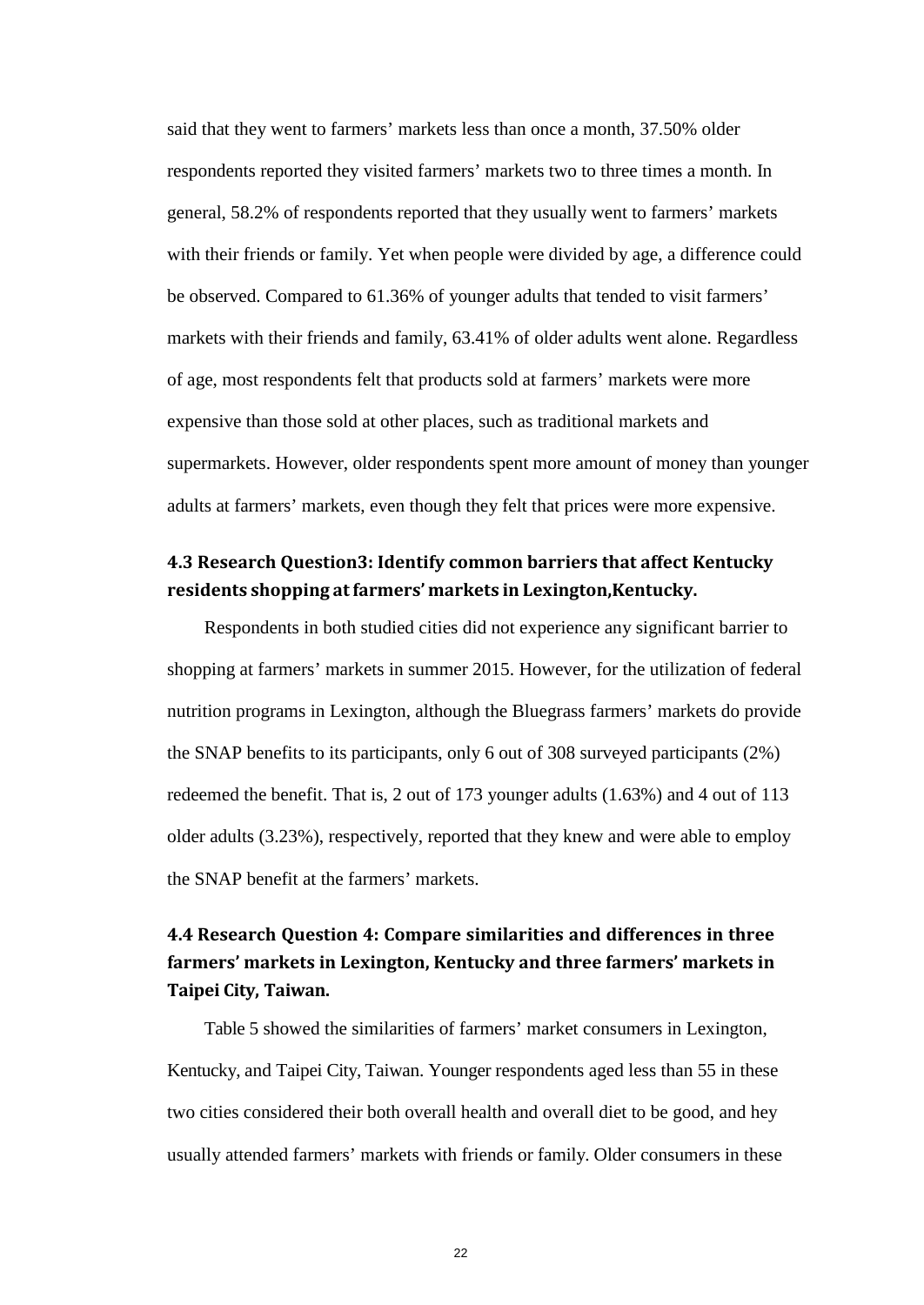two cities considered their both overall health and overall diet to be very good; they usually shopped alone at farmers' markets; and they thought that products cost more at farmers' markets than other places.

On the contrary, Table 6 demonstrated the differences of farmers' market consumers in Lexington, Kentucky, and Taipei City, Taiwan. Compared to younger consumers in Taipei City, younger respondents in Lexington considered prices at farmers' markets to be similar as other markets, attended farmers' markets more frequently, consumed more servings of fruit and vegetable per day, and spent more money at farmers' markets. Older respondents in Lexington spent significantly more money at farmers' markets than those in Taipei City, but there was no statistically significant difference in the average daily consumption of fruit and vegetable.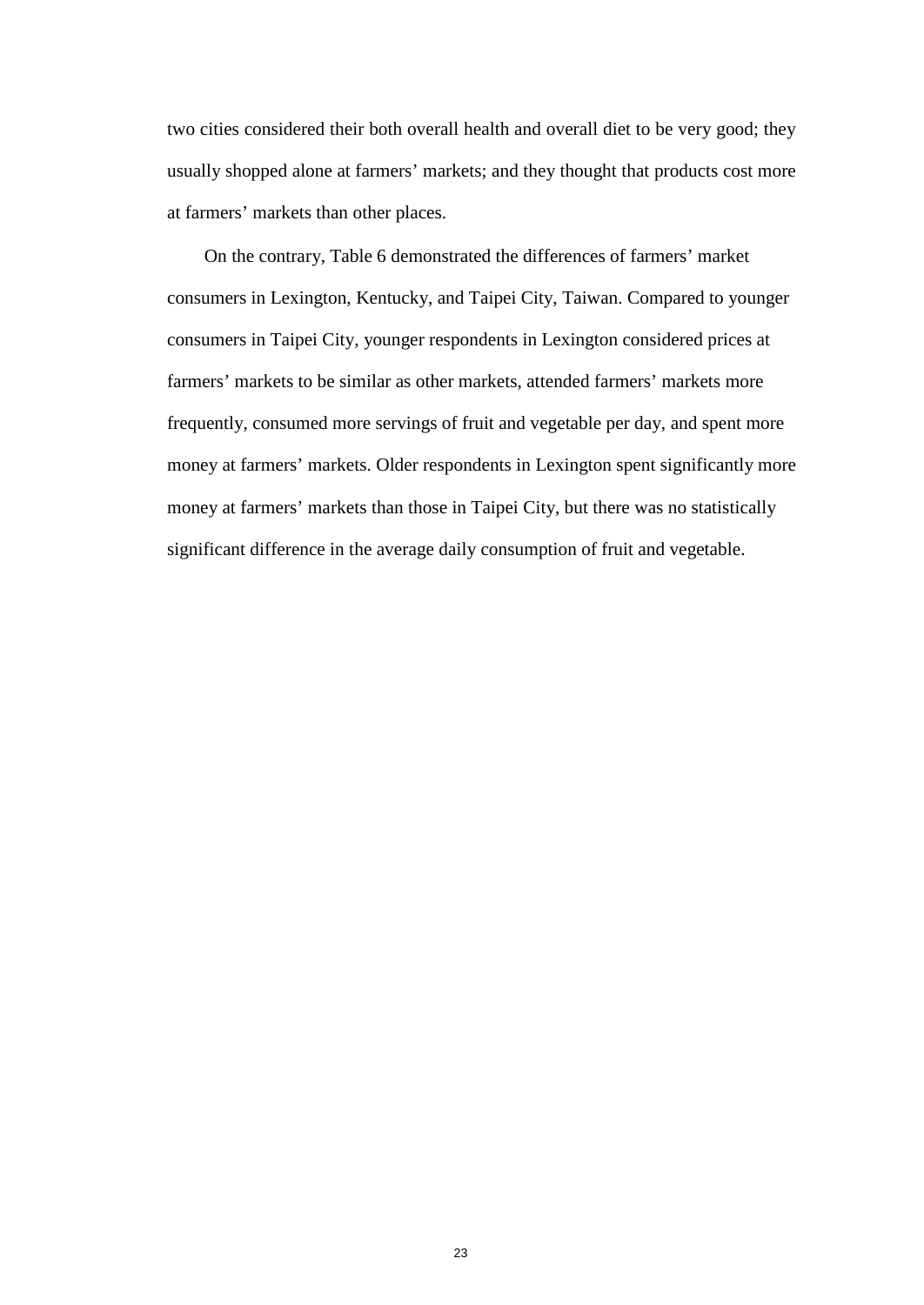| Demographics         | Overall      |               | $Age < 55$ yrs |                | Age $\geq$ 55 yrs |                  |
|----------------------|--------------|---------------|----------------|----------------|-------------------|------------------|
| Gender               | $\mathbf n$  | $\frac{0}{0}$ | $\mathbf n$    | $\frac{0}{0}$  | $\mathbf n$       | $\frac{0}{0}$    |
| Female               | 217          | $70\,$        | 127            | 73             | 90                | 68               |
| Male                 | 88           | 29            | 45             | 26             | 43                | 32               |
| Transgender          | 3            | $\mathbf{1}$  | 3              | $\overline{2}$ | $\boldsymbol{0}$  | $\boldsymbol{0}$ |
| Race                 | $\mathbf n$  | $\frac{0}{0}$ | $\mathbf n$    | $\frac{0}{0}$  | $\mathbf n$       | $\frac{1}{2}$    |
| African American     | 20           | $\sqrt{6}$    | $10\,$         | $\sqrt{6}$     | $10\,$            | $\,8\,$          |
| White                | 266          | 86            | 149            | 85             | 117               | 88               |
| Others               | 22           | $8\,$         | 16             | $\mathbf{9}$   | $\sqrt{6}$        | $\overline{4}$   |
| <b>Education</b>     | $\mathbf n$  | $\frac{1}{2}$ | $\mathbf n$    | $\frac{0}{0}$  | $\mathbf n$       | $\frac{1}{2}$    |
| < high school        | $\mathbf{1}$ | $\mathbf{1}$  | $\mathbf{1}$   | $\mathbf 1$    | $\boldsymbol{0}$  | $\boldsymbol{0}$ |
| High school graduate | 25           | $8\,$         | 11             | $6\,$          | 14                | $11\,$           |
| Some college         | 62           | $20\,$        | 32             | 18             | 30                | 23               |
| College graduate     | 108          | 35            | 67             | 38             | 41                | 31               |
| postgraduate         | 112          | 36            | 64             | 37             | 48                | 36               |

Table 1: Characteristics of demographics and descriptive statistics of respondents at farmers' markets in Lexington, Kentucky (N=308).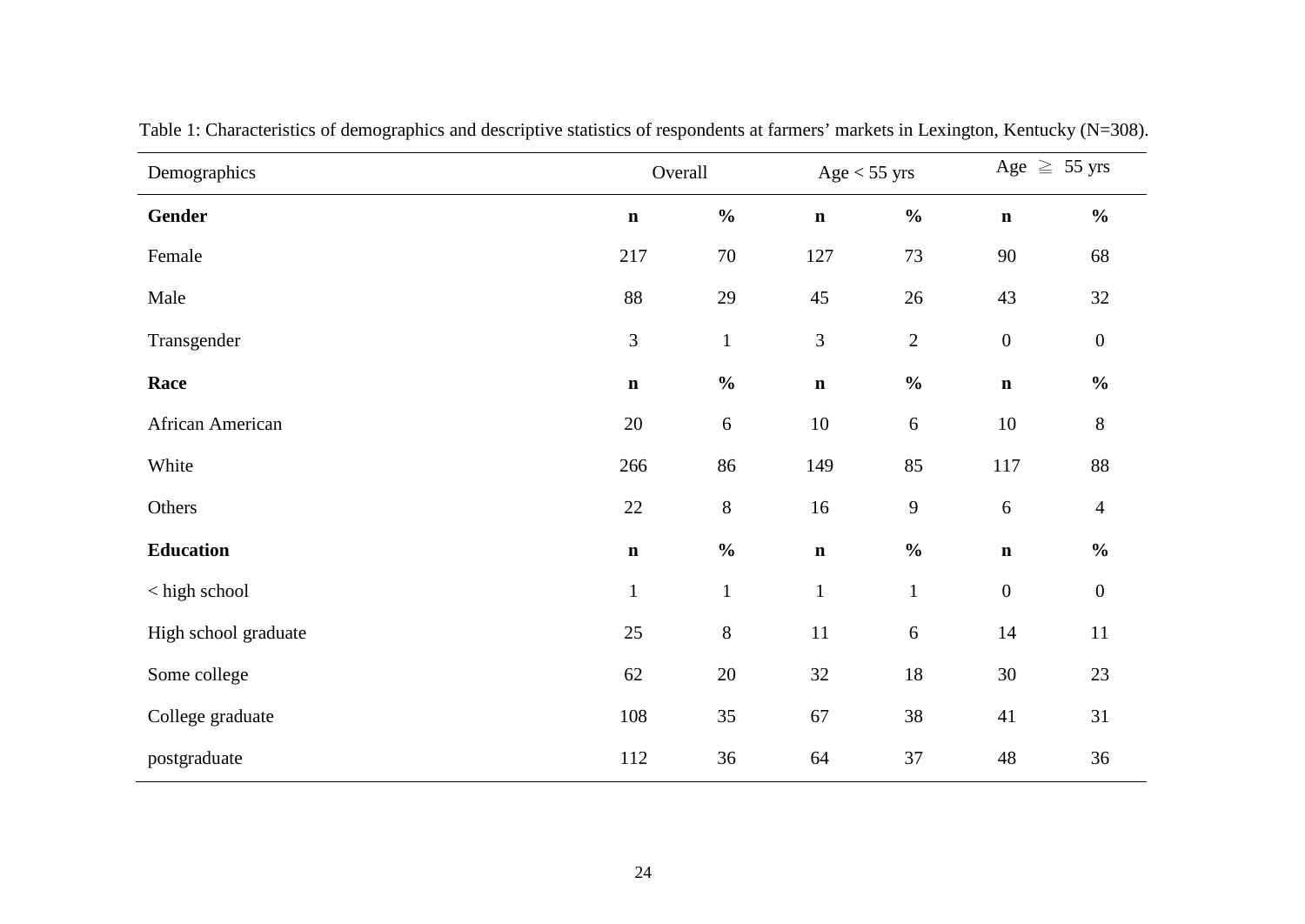| Demographics          |              | Overall          |                | $Age < 55$ yrs   |                  | Age $\geq$ 55 yrs |
|-----------------------|--------------|------------------|----------------|------------------|------------------|-------------------|
| <b>Marital status</b> | $\mathbf n$  | $\frac{0}{0}$    | $\mathbf n$    | $\frac{0}{0}$    | $\mathbf n$      | $\frac{0}{0}$     |
| Single                | 66           | 21               | 56             | 32               | $10\,$           | $\,8\,$           |
| Live with partner     | 21           | $\tau$           | 17             | $10\,$           | $\overline{4}$   | $\mathfrak{Z}$    |
| Married               | 164          | 53               | 87             | 50               | 77               | 58                |
| Widowed               | 18           | $\boldsymbol{6}$ | $\mathbf{1}$   | 0.5              | $17\,$           | 13                |
| Divorced              | 36           | 12               | 13             | $\boldsymbol{7}$ | 23               | 17                |
| Separated             | 3            | $\mathbf{1}$     | $\mathbf{1}$   | 0.5              | $\sqrt{2}$       | $\mathbf{1}$      |
| <b>Employment</b>     | $\mathbf n$  | $\frac{0}{0}$    | $\mathbf n$    | $\frac{0}{0}$    | $\mathbf n$      | $\frac{0}{0}$     |
| Employed              | 140          | 45.8             | 103            | $60\,$           | 37               | $28\,$            |
| Self-employed         | 41           | 13               | $27\,$         | 15               | 14               | 11                |
| Looking for work      | $10\,$       | 3                | $\overline{7}$ | $\overline{4}$   | $\mathfrak{Z}$   | $\overline{2}$    |
| Not looking for work  | $\mathbf{1}$ | 0.3              | $\mathbf{1}$   | 0.5              | $\boldsymbol{0}$ | $\boldsymbol{0}$  |
| Homemaker             | $10\,$       | 3                | $\overline{7}$ | $\overline{4}$   | 3                | $\overline{2}$    |
| Student               | 25           | $8\,$            | $25\,$         | 14               | $\boldsymbol{0}$ | $\boldsymbol{0}$  |
| Military              | $\mathbf{1}$ | 0.3              | $\mathbf{1}$   | 0.5              | $\boldsymbol{0}$ | $\boldsymbol{0}$  |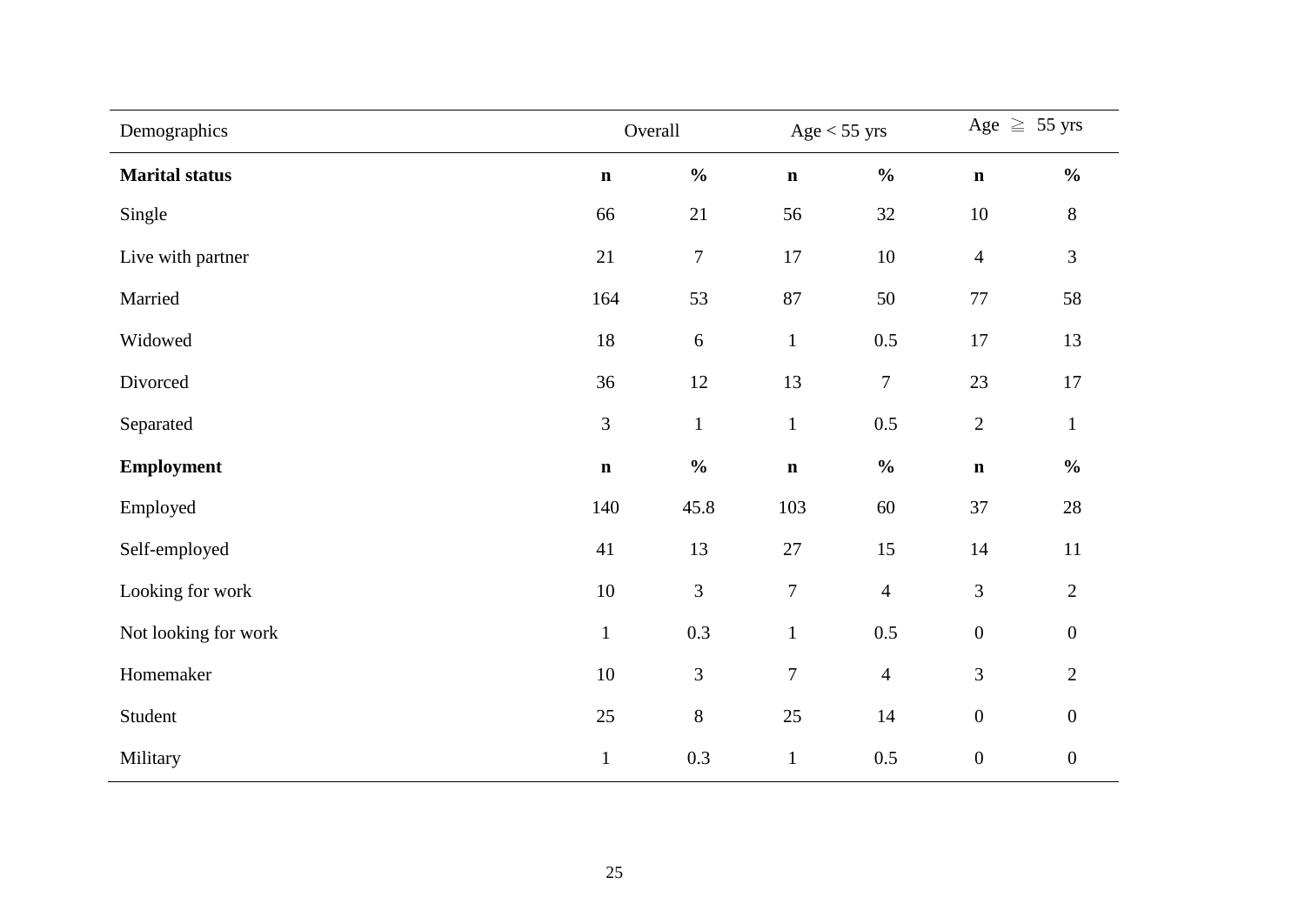| Demographics         |                | Overall        | $Age < 55$ yrs |               |              | Age $\geq$ 55 yrs |
|----------------------|----------------|----------------|----------------|---------------|--------------|-------------------|
| Retired              | 73             | 24             | $\mathbf{1}$   | 0.5           | 72           | 54                |
| Unable to work       | $\mathfrak{S}$ | $\overline{2}$ | $\sqrt{2}$     | $\mathbf{1}$  | 3            | $\overline{2}$    |
| Other                | $\mathfrak{2}$ | 0.6            | $\mathbf{1}$   | 0.5           | $\mathbf{1}$ | $\mathbf{1}$      |
| <b>Annual income</b> | $\mathbf n$    | $\frac{0}{0}$  | $\mathbf n$    | $\frac{0}{0}$ | $\mathbf n$  | $\frac{0}{0}$     |
| $<$ \$20,000         | 44             | 14             | 33             | 19            | 11           | 8                 |
| \$20,000~\$40,000    | 62             | 20             | 30             | 17            | 32           | 24                |
| \$40,001~\$60,000    | 73             | 24             | 35             | 20            | 38           | 29                |
| \$60,001~\$80,000    | 39             | 13             | 21             | 12            | 18           | 14                |
| $>$ \$80,000         | 90             | 29             | 56             | 32            | 34           | 26                |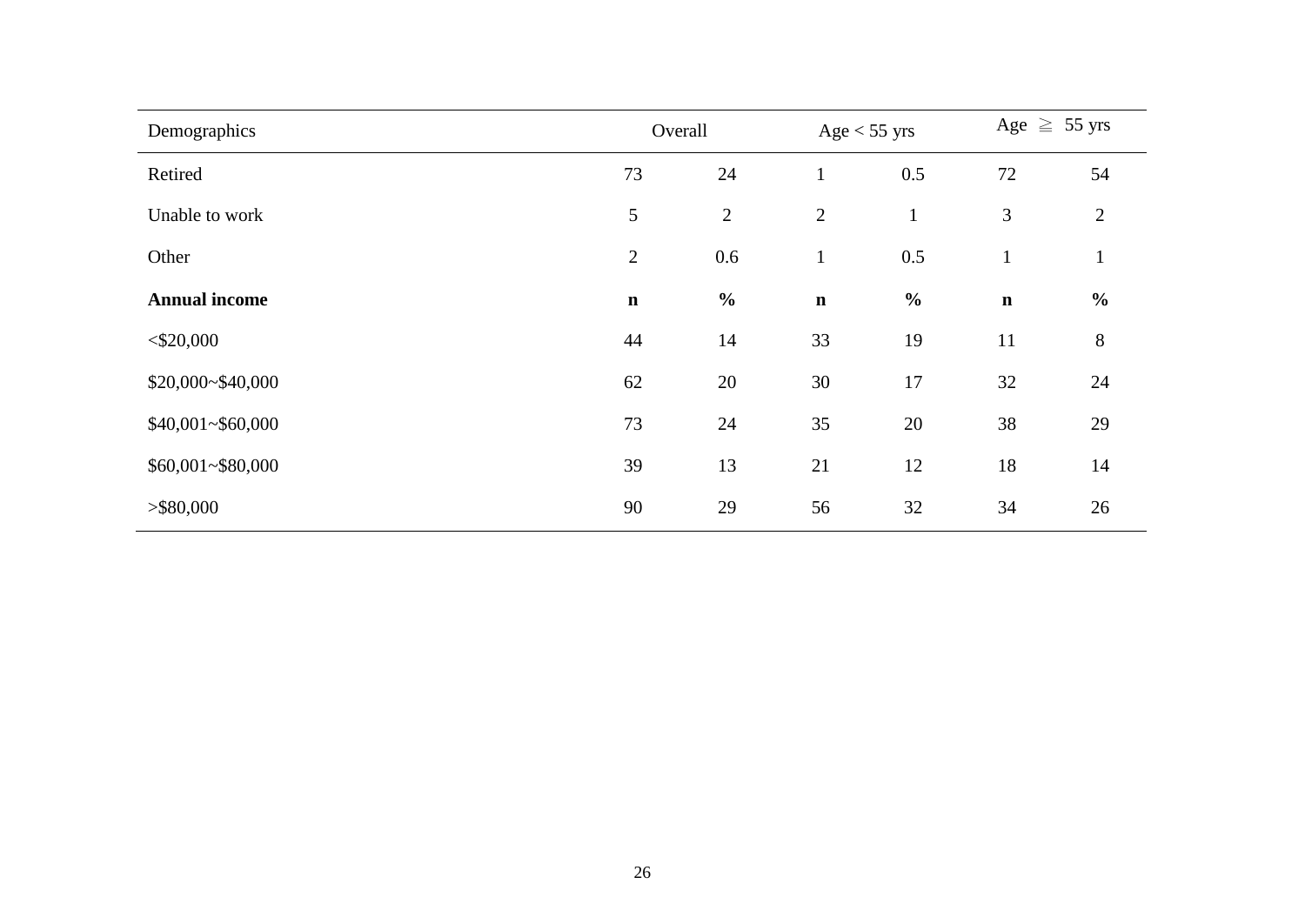| Demographics                |                | Overall       | $Age < 55$ yrs |               |              | Age $\geq$ 55 yrs |
|-----------------------------|----------------|---------------|----------------|---------------|--------------|-------------------|
| Gender                      | $\mathbf n$    | $\frac{0}{0}$ | $\mathbf n$    | $\frac{0}{0}$ | $\mathbf n$  | $\frac{0}{0}$     |
| Female                      | 271            | 80            | 231            | 79            | 35           | 87.5              |
| Male                        | 69             | 20            | 62             | 21            | 5            | 12.5              |
| <b>Nationality</b>          | $\mathbf n$    | $\frac{0}{0}$ | $\mathbf n$    | $\frac{0}{0}$ | $\mathbf n$  | $\frac{0}{0}$     |
| Taiwan                      | 336            | 98            | 289            | 98            | 40           | 98                |
| Others                      | 8              | $\sqrt{2}$    | $\overline{7}$ | $\sqrt{2}$    | $\mathbf{1}$ | $\overline{2}$    |
| <b>Education</b>            | $\mathbf n$    | $\frac{0}{0}$ | $\mathbf n$    | $\frac{0}{0}$ | $\mathbf n$  | $\frac{0}{0}$     |
| Elementary school           | $\overline{2}$ | $\mathbf{1}$  | $\mathbf{1}$   | $\sim 0$      | $\mathbf{1}$ | 2.5               |
| Junior high school graduate | $\mathfrak{Z}$ | $\mathbf{1}$  | $\mathbf{1}$   | $\sim 0$      | $\mathbf{2}$ | 5.5               |
| Senior high school graduate | 36             | 10            | 23             | $\,8\,$       | 12           | 29                |
| College graduate            | 220            | 64            | 201            | 68            | 16           | 39                |
| postgraduate                | 82             | 24            | 70             | 24            | 10           | 24                |

Table 2: Characteristics of demographics and descriptive statistics of respondents at farmers' markets in Taipei City, Taiwan. (N=344)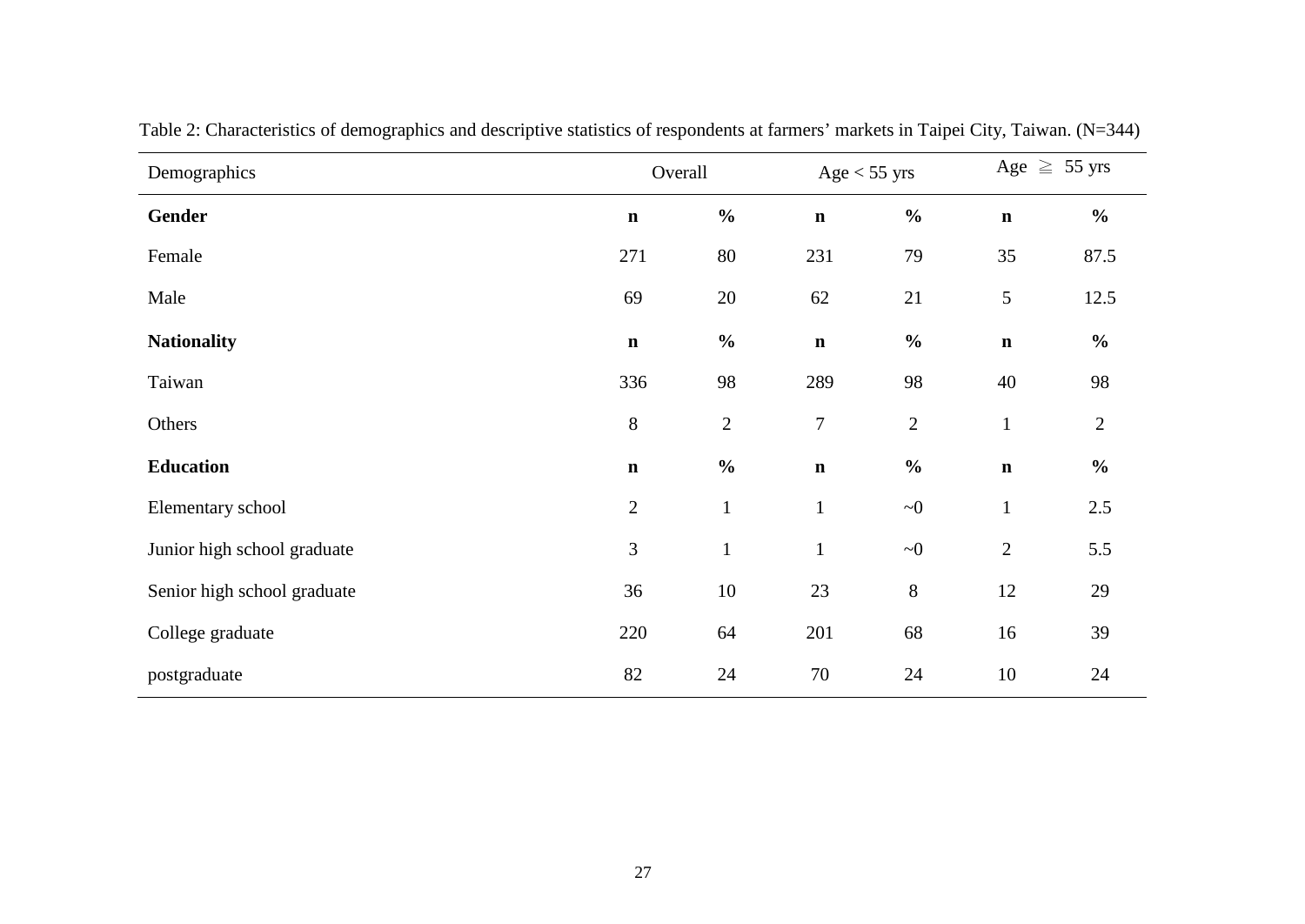| Demographics          |                  | Overall          |                  | $Age < 55$ yrs   |                  | Age $\geq$ 55 yrs |
|-----------------------|------------------|------------------|------------------|------------------|------------------|-------------------|
| <b>Marital status</b> | $\mathbf n$      | $\frac{0}{0}$    | $\mathbf n$      | $\frac{0}{0}$    | $\mathbf n$      | $\frac{0}{0}$     |
| Single                | 124              | 36               | 119              | 40               | $\overline{2}$   | 5                 |
| Live with partner     | 37               | 11               | 36               | 12               | $\boldsymbol{0}$ | $\mathbf{0}$      |
| Married               | 179              | 52               | 139              | $47\,$           | 38               | 93                |
| Widowed               | $\sqrt{2}$       | $\mathbf{1}$     | $\sqrt{2}$       | $\mathbf{1}$     | $\boldsymbol{0}$ | $\boldsymbol{0}$  |
| Divorced              | $\,1\,$          | $\sim\!\!0$      | $\boldsymbol{0}$ | $\boldsymbol{0}$ | $\mathbf{1}$     | $\overline{2}$    |
| Employment            | $\mathbf n$      | $\frac{0}{0}$    | $\mathbf n$      | $\frac{0}{0}$    | $\mathbf n$      | $\frac{0}{0}$     |
| Employed              | 245              | 71               | 225              | 76               | 16               | 39                |
| Self-employed         | $8\,$            | $\sqrt{2}$       | $\overline{4}$   | $\mathbf{1}$     | 3                | $\tau$            |
| Looking for work      | $\overline{4}$   | $\,1$            | $\overline{4}$   | $\mathbf{1}$     | $\boldsymbol{0}$ | $\boldsymbol{0}$  |
| Not looking for work  | $\boldsymbol{0}$ | $\boldsymbol{0}$ | $\boldsymbol{0}$ | $\boldsymbol{0}$ | $\boldsymbol{0}$ | $\overline{0}$    |
| Homemaker             | 23               | $\boldsymbol{7}$ | 15               | 5                | $8\,$            | 20                |
| Student               | 40               | $12\,$           | 40               | 14               | $\boldsymbol{0}$ | $\boldsymbol{0}$  |
| Military              | $\overline{2}$   | $0.5\,$          | $\overline{2}$   | $0.5\,$          | $\boldsymbol{0}$ | $\mathbf{0}$      |
| Retired               | $20\,$           | $\sqrt{6}$       | $\sqrt{6}$       | $\mathbf{2}$     | 14               | 34                |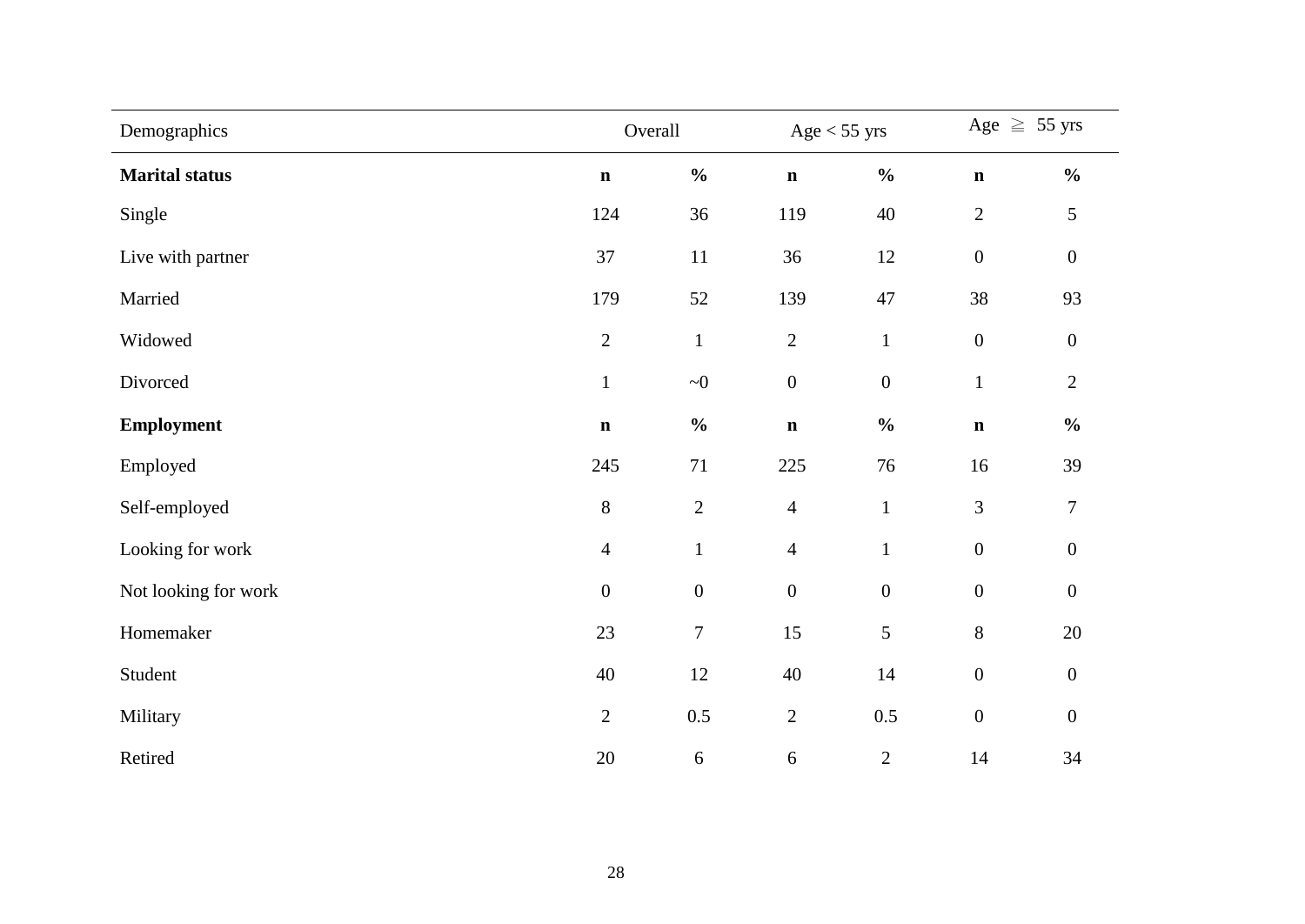| Demographics         |                  | Overall          |                  | Age $<$ 55 yrs   |                  | Age $\geq$ 55 yrs |
|----------------------|------------------|------------------|------------------|------------------|------------------|-------------------|
| <b>Employment</b>    | $\mathbf n$      | $\frac{0}{0}$    | $\mathbf n$      | $\frac{0}{0}$    | $\mathbf n$      | $\frac{0}{0}$     |
| Unable to work       | $\boldsymbol{0}$ | $\boldsymbol{0}$ | $\boldsymbol{0}$ | $\boldsymbol{0}$ | $\boldsymbol{0}$ | $\boldsymbol{0}$  |
| Other                | $\sqrt{2}$       | 0.5              | $\mathbf{2}$     | 0.5              | $\boldsymbol{0}$ | $\mathbf{0}$      |
| <b>Annual income</b> | $\mathbf n$      | $\frac{0}{0}$    | $\mathbf n$      | $\frac{0}{0}$    | $\mathbf n$      | $\frac{0}{0}$     |
| $<$ \$10,000         | 42               | 13               | 42               | 14               | $\boldsymbol{0}$ | $\boldsymbol{0}$  |
| \$10,000~\$16,667    | 38               | 11               | 31               | 11               | 5                | 13                |
| $$16,668 - $23,333$  | 78               | 23               | 71               | 24               | 6                | 15                |
| \$23,334~\$30,000    | 67               | 20               | 62               | 21               | $\mathfrak{Z}$   | $8\,$             |
| > \$30,000           | 63               | 19               | 53               | 18               | 9                | 23                |
| Prefer not to answer | 48               | 14               | 31               | 11               | 17               | 43                |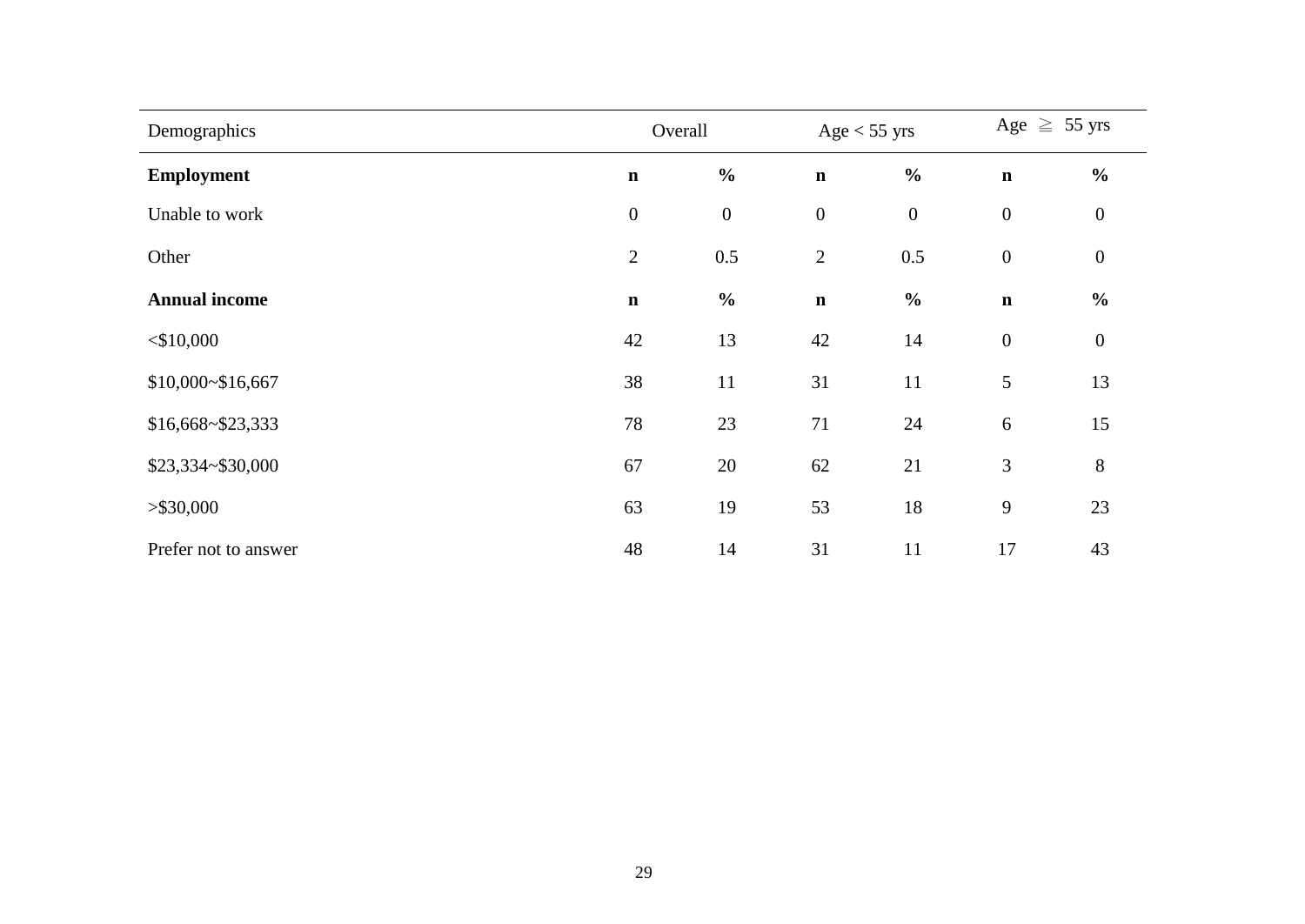| <b>Lexington, Kentucky</b>           | Age        |               |           |     |  |  |
|--------------------------------------|------------|---------------|-----------|-----|--|--|
|                                      | $< 55$ yrs | $\geq 55$ yrs | t         | df  |  |  |
| Average daily fruit servings         | 2.40       | 2.43          |           |     |  |  |
| consumed                             | (0.09)     | (0.10)        | 0.21      | 306 |  |  |
| Average daily vegetable servings     | 2.85       | 2.79          |           |     |  |  |
| consumed                             | (0.08)     | (0.10)        | $-0.48$   | 306 |  |  |
|                                      | 22.48      | 19.54         |           |     |  |  |
| Dollars spent at farmers' markets*** | (0.79)     | (0.91)        | $-2.45*$  | 294 |  |  |
| <b>Taipei City, Taiwan</b>           | Age        |               |           |     |  |  |
|                                      |            |               |           |     |  |  |
|                                      | $<$ 55 yrs | $\geq 55$ yrs | t         | df  |  |  |
| Average daily fruit servings         | 2.23       | 2.59          |           |     |  |  |
| consumed                             | (0.06)     | (0.15)        | $2.23*$   | 335 |  |  |
| Average daily vegetable servings     | 2.48       | 2.73          |           |     |  |  |
| consumed                             | (0.06)     | (0.15)        | 1.60      | 335 |  |  |
| Dollars spent at farmers' markets*** | 15.40      | 22.25         | $3.77***$ | 303 |  |  |

Table 3 Analyses of t-tests for farmers' market respondents divided by age

Note.  $* = p < .05$ ,  $* = p < .001$ . Standard Deviations appear in parentheses below means. \*\*\*Outliers were excluded in analysis.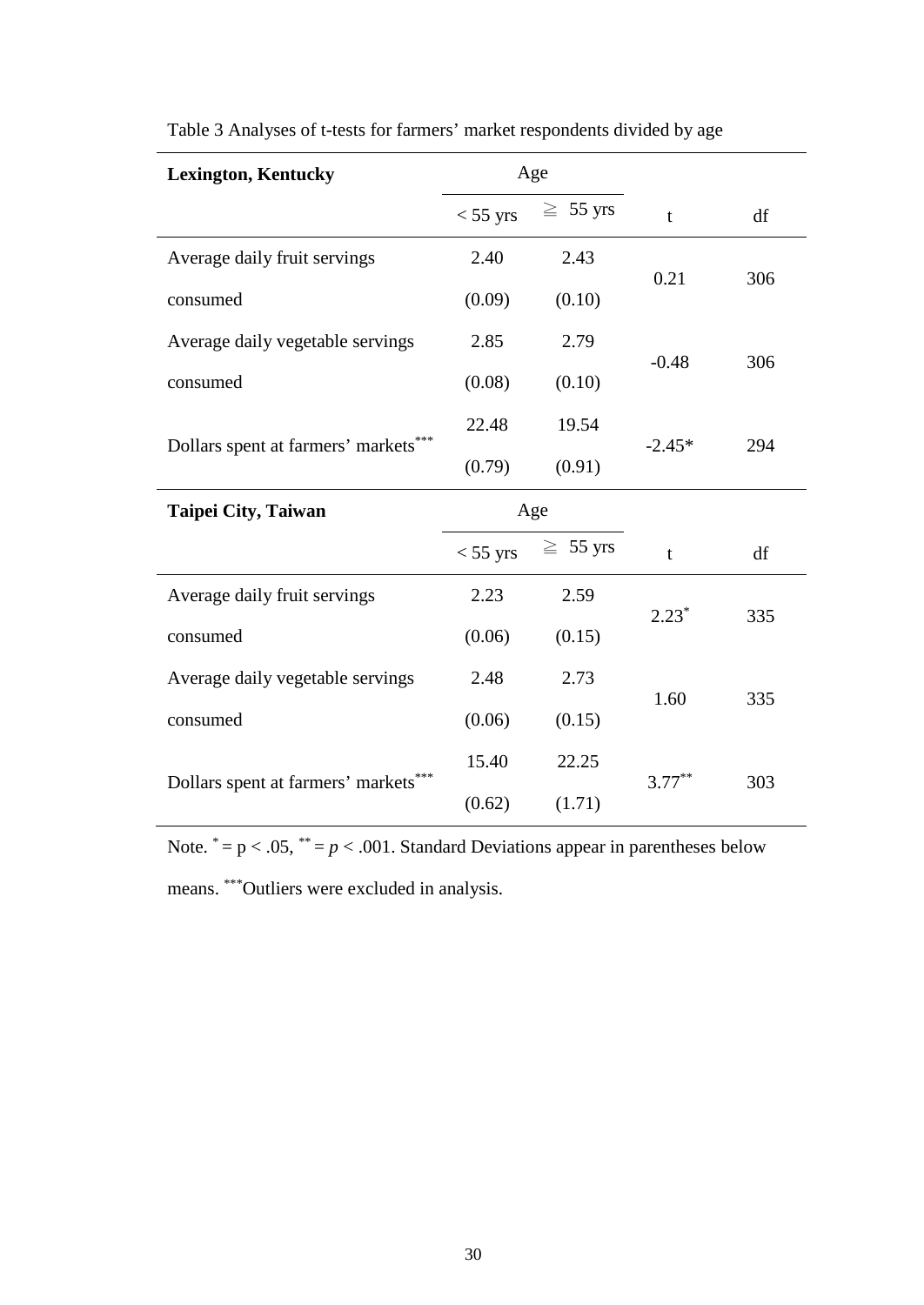| Lexington, Kentucky   | Age                                |                                      |          |                  |  |  |
|-----------------------|------------------------------------|--------------------------------------|----------|------------------|--|--|
|                       | $< 55$ yrs                         | $\geq 55$ yrs                        | $\chi^2$ | $\boldsymbol{p}$ |  |  |
| Overall health        | Good                               | Very good                            | 10.345   | .035             |  |  |
| Overall diet          | Good                               | Very good                            | 23.748   | < .0001          |  |  |
| Shopping companies    | Shopping with<br>friends or family | Shopping alone                       | 18.908   | .0008            |  |  |
| Food price perception | About the same                     | More expensive                       | 6.637    | .0362            |  |  |
| Shopping frequency    | Once a week                        | Once a week $&$<br>2-3 times a month | 20.105   | .0005            |  |  |
| Taipei City, Taiwan   | Age                                |                                      |          |                  |  |  |
|                       | $< 55$ yrs                         | $\geq 55$ yrs                        | $\chi^2$ | $\boldsymbol{p}$ |  |  |
| Overall health        | Good & Very good                   | Very good                            | 14.504   | .0058            |  |  |
| Overall diet          | Good                               | Very good                            | 22.504   | .0002            |  |  |
| Shopping companies    | Shopping with<br>friends or family | Shopping alone                       | 16.904   | .0020            |  |  |
| Food price perception | More expensive                     | More expensive                       | 4.007    | .1349            |  |  |
| Shopping frequency    | < once a month                     | 2-3 times a month                    | 18.197   | .0011            |  |  |

| Table 4 Pearson contingency analyses for divided age groups |  |
|-------------------------------------------------------------|--|
|                                                             |  |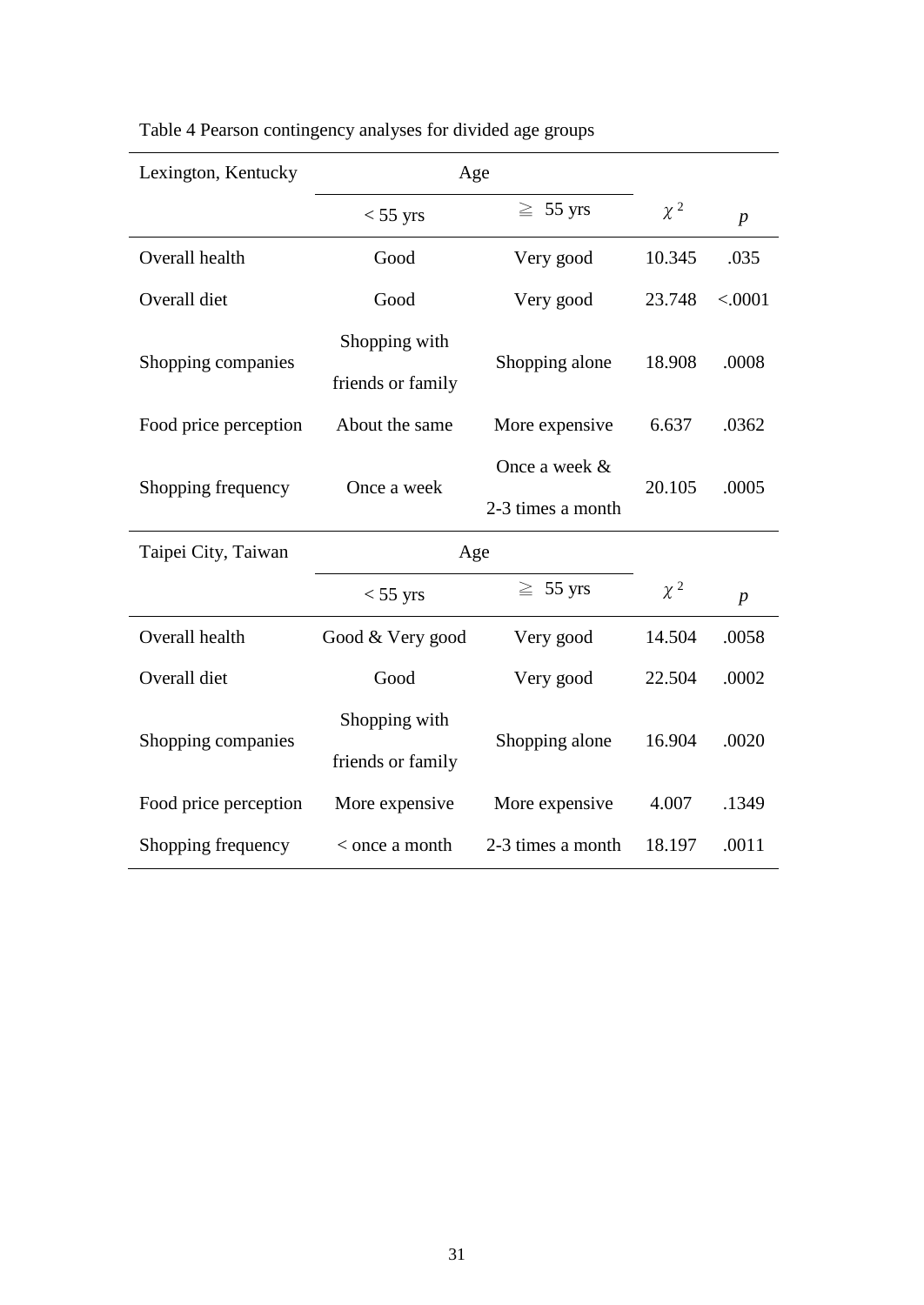| <b>Similarities</b>   | Age                   |                |  |
|-----------------------|-----------------------|----------------|--|
|                       | $<$ 55 yrs            | $\geq 55$ yrs  |  |
| Overall health        | Good                  | Very good      |  |
| Overall diet          | Good                  | Very good      |  |
|                       | Shopping with friends |                |  |
| Shopping companies    | or family             | Shopping alone |  |
| Food price perception |                       | More expensive |  |
|                       |                       |                |  |

Table 5 Similarities of farmers' markets in Lexington, Kentucky and Taipei City, Taiwan.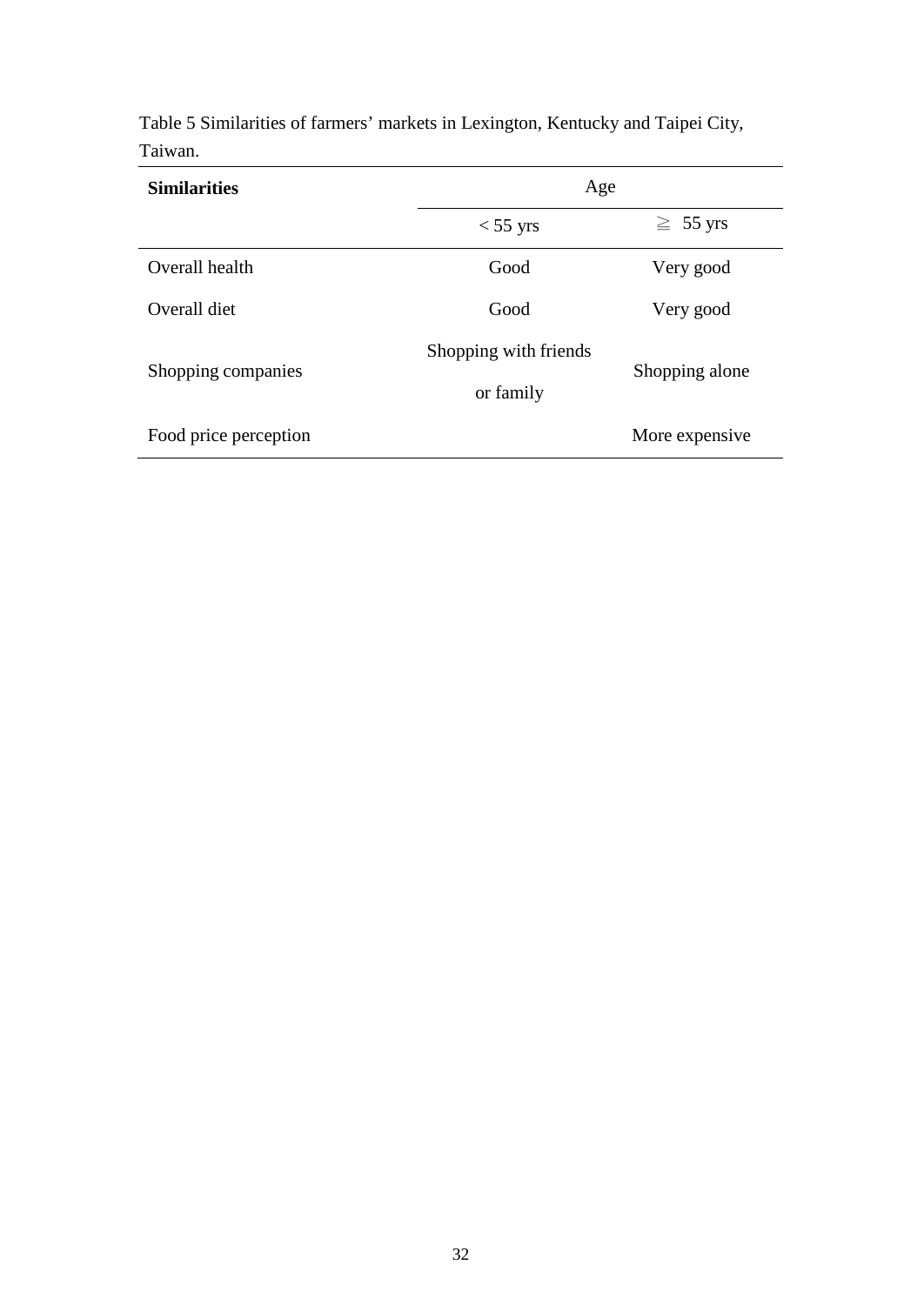| Location                                | Lexington, KY                 |                               | Taipei City, TW               |                               |
|-----------------------------------------|-------------------------------|-------------------------------|-------------------------------|-------------------------------|
| Age                                     | $<$ 55 yrs                    | $\geq 55$ yrs                 | $<$ 55 yrs                    | $\geq 55$ yrs                 |
| Food price perception                   | About the same                | More expensive                | More expensive                |                               |
| Shopping frequency                      | Once a week                   |                               | $\alpha$ once a month         |                               |
| Average fruit servings consumed/day     | 2.40                          | 2.43                          | 2.23                          | 2.59                          |
| (95 % CI)                               | $(2.31 \text{ to } 2.49)^*$   | $(2.33 \text{ to } 2.53)$     | $(2.17 \text{ to } 2.29)^*$   | $(2.44 \text{ to } 2.74)$     |
| Average vegetable servings consumed/day | 2.85                          | 2.79                          | 2.47                          | 2.73                          |
| (95 % CI)                               | $(2.77 \text{ to } 2.93)^*$   | $(2.69 \text{ to } 2.89)$     | $(2.42 \text{ to } 2.54)^*$   | $(2.58 \text{ to } 2.88)$     |
| Dollars spent at farmers' markets       | \$22.48                       | \$19.54                       | \$15.00                       | \$21.67                       |
|                                         | $(21.69 \text{ to } 23.27)^*$ | $(18.63 \text{ to } 20.45) +$ | $(14.78 \text{ to } 16.02)^*$ | $(20.54 \text{ to } 23.96) +$ |

| Table 6 Differences of farmers' markets in Lexington, Kentucky and Taipei City, Taiwan. |  |  |  |  |
|-----------------------------------------------------------------------------------------|--|--|--|--|
|-----------------------------------------------------------------------------------------|--|--|--|--|

\* p<0.05 in the group of age < 55 years between 2 cities

□ p<0.05 in the groups of age ≥ 55 years between 2cities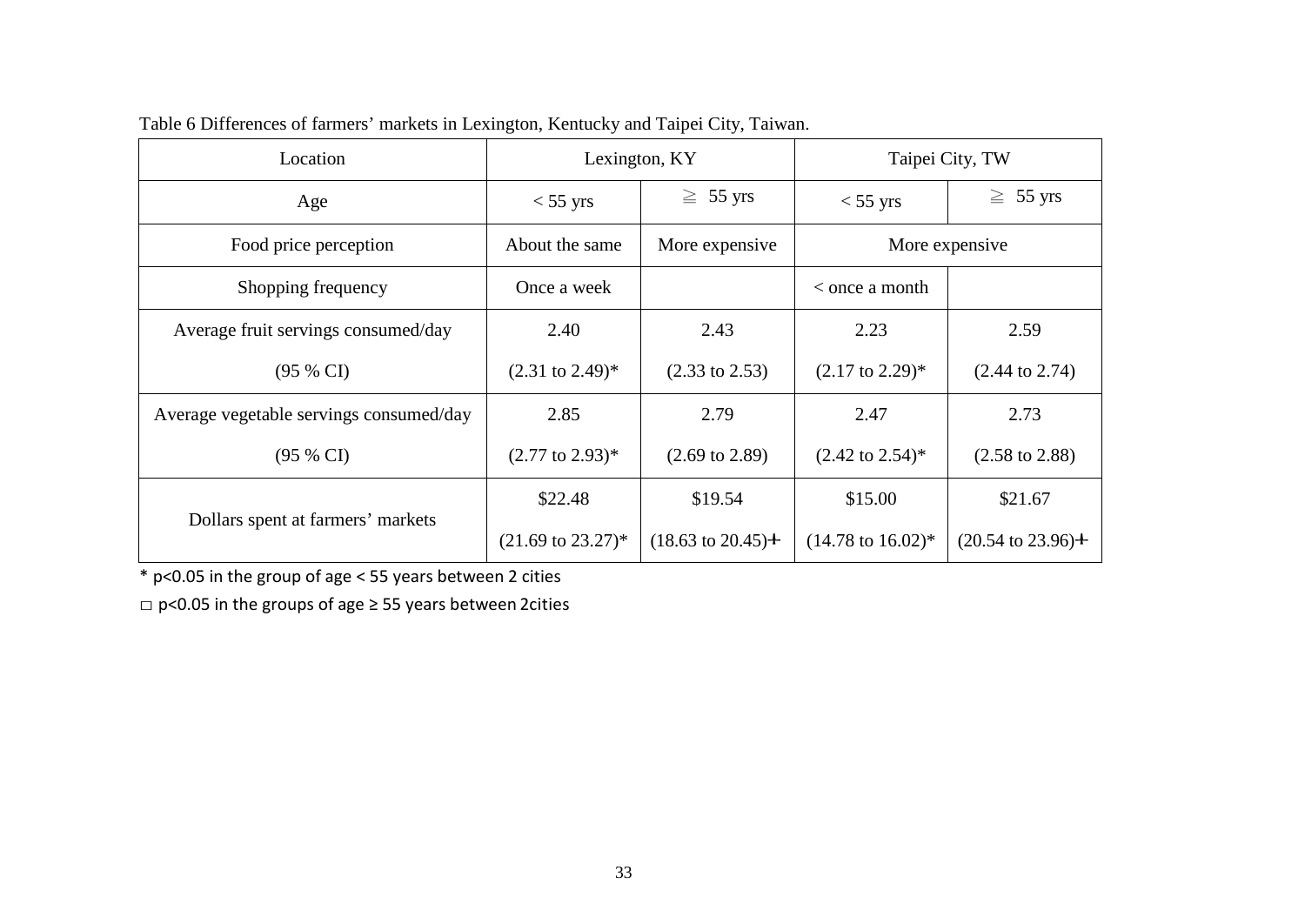## <span id="page-41-0"></span>**Chapter Five: Discussion**

An unexpected result was that majority of Lexington respondents reported that they did not experience any barrier related to visiting farmers' markets from June to August in 2015, which is completely contradictory to previous studies (Freedman, et al, 2016; Jilcott Pitts et al, 2014; Perkins, 2013). However, this study was conducted in summer when the Lexington Farmers' Market set up four farmers' markets at various time and locations, making them more available and accessible to people. In addition, many previous studies collected data throughout a year, which included more samples and information than this research.

The other unanticipated result was the percentage of the SNAP participants redeeming their benefits at farmers' markets: only 2% in this study. While previous studies had demonstrated the success of many programs encouraging the redemption of the SNAP benefits at farmers'markets, such as approximately 70% redemption rate in the Health Bucks project in the New York City (Olsho et al, 2015), this was not the case at farmers' markets in Lexington, Kentucky. Although the farmers' market managers reported they have introduced the "Bluegrass Double Dollars" and promoted the relevant information in recent years, the result showed the percentage of the SNAP participants who utilized their benefits at farmers' markets as extremely low in this study. Cole et al (2013) pointed out the reasons of the low redemption rate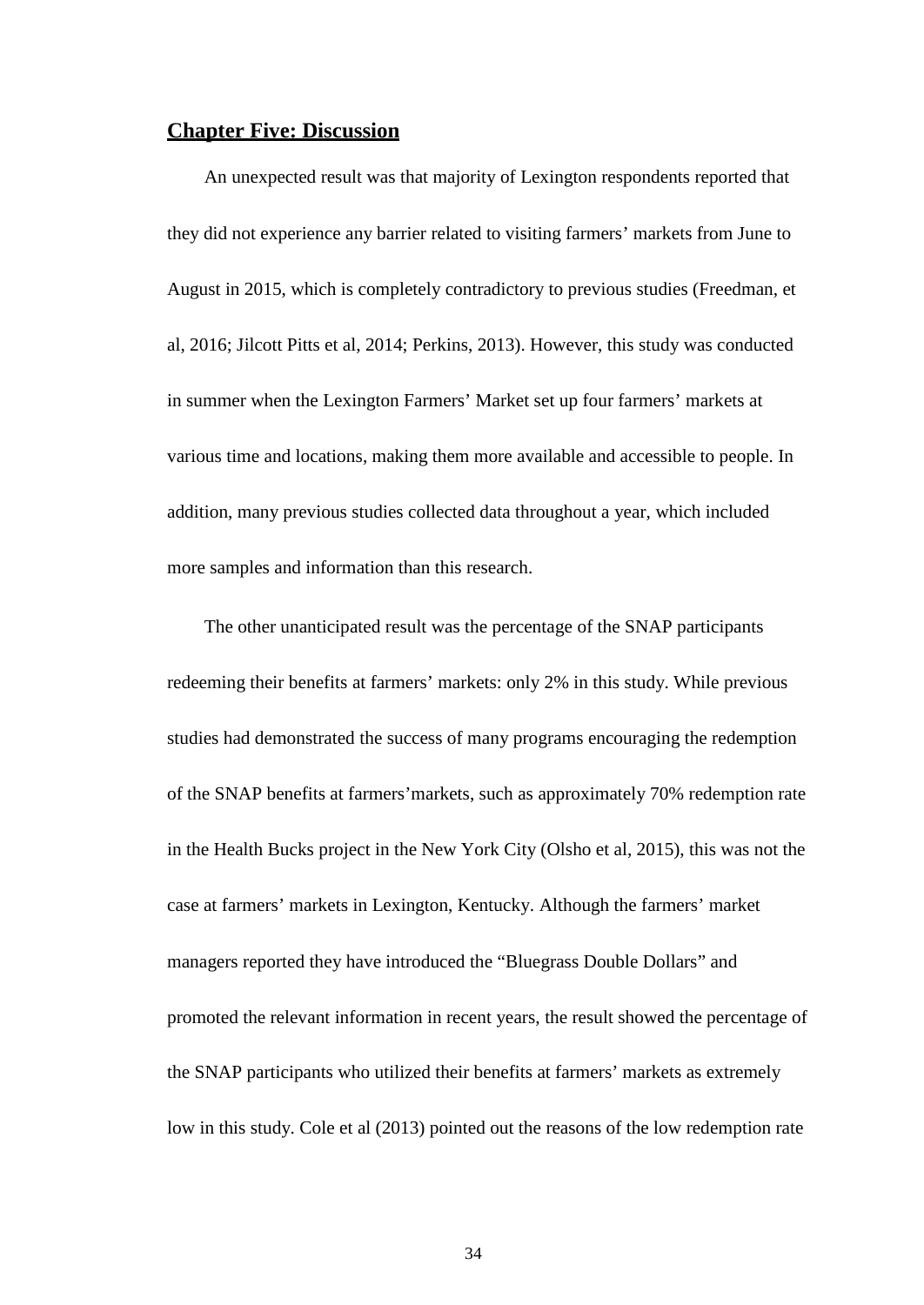of the SNAP benefits could be limited outreach and the nature of the SNAP program's design, but further studies are needed to explore reasons and to develop effective strategies to encourage the redemption in Lexington, Kentucky.

The results of the shopping frequency analysis suggested that most Kentucky residents visited farmers' markets once a week, whereas Taiwanese attended farmers' markets less than once a month. This was a significant difference, which might be partially related to the price perception at farmers' markets. The result showed that 50% of Kentucky respondents expressed that the prices of products sold at farmers' markets were similar to other places, but the majority of Taiwanese, or 75% of the respondents, reported that prices were much higher at farmers' markets. When respondents were divided by the age of 55, the price perception remained unchanged among Taiwanese respondents, but older Kentucky respondents aged 55 and over reported that they considered goods at farmers' markets to be more expensive compared to their younger peers.

When analyzing how much money spent at farmers' markets in Lexington, it is anticipated to find that older respondents generally spent fewer dollars (\$19.54±0.91) than their younger counterparts (\$22.48±0.79). When the same analysis applied to Taiwan's data, the result showed that older respondents unexpectedly spent more money (\$22.25±1.71) than younger adults (\$15.40±0.62), even though both groups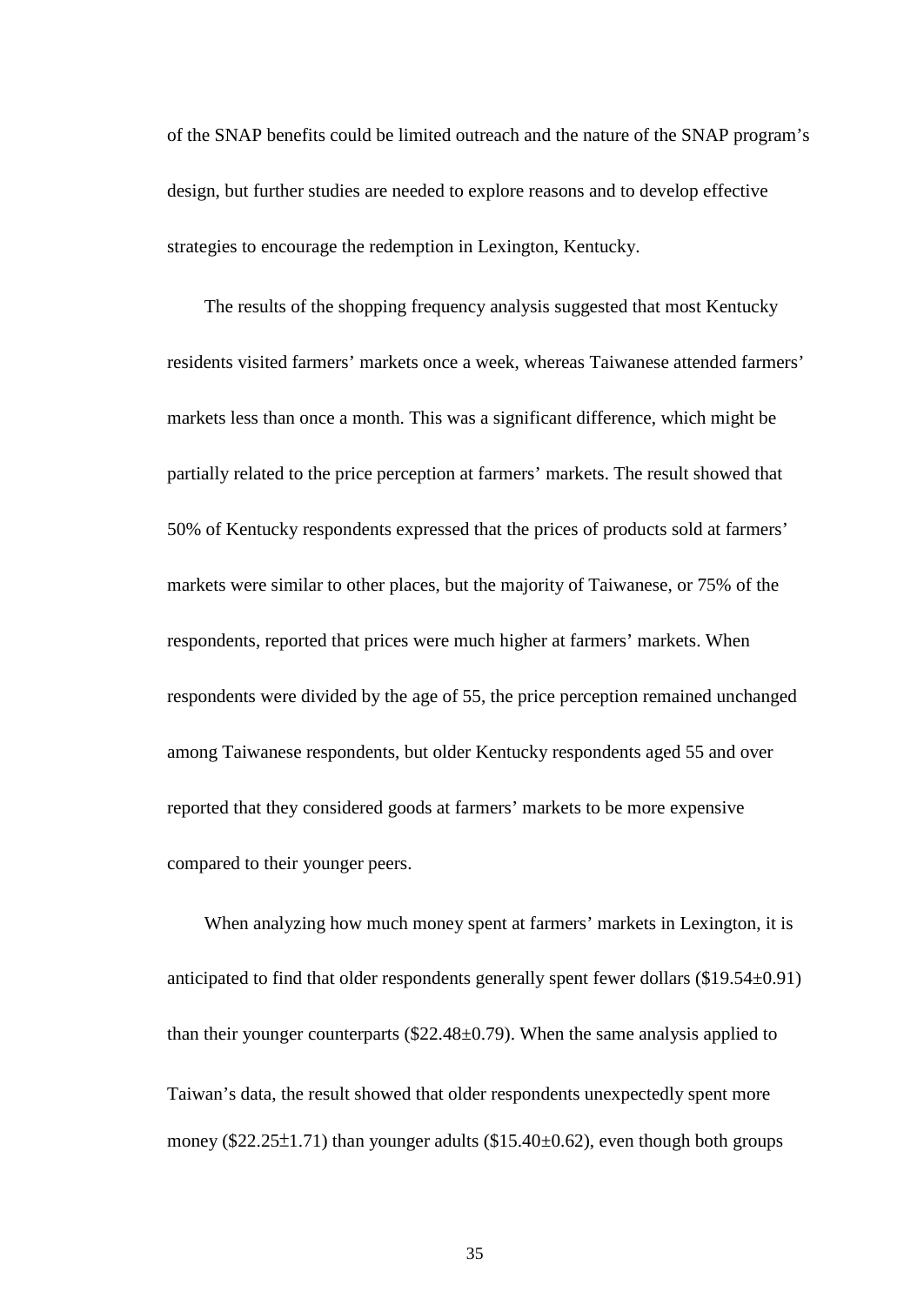thought the products were costly. More studies are needed to explore why older adults have the opposite behavior in both countries.

In both countries, the results of the self-reported perceptions on overall health and diet from the older groups were better than from the younger groups. When it comes to the fruit and vegetable consumption, the results were mixed. In Taiwan. it turned out that the servings of fruits consumed by the older respondents were statistically significantly higher than the younger peers. Although the statistical analysis was insignificant, older Taiwanese also tended to consumed more vegetable than the younger adults. However, both groups failed to meet the recommended number of servings for the consumption of fruits and vegetables, so did the two groups in Lexington, Kentucky. Furthermore, although the results were insignificant, it appeared that older respondents consumed more servings of fruits than younger respondents; yet the younger group's vegetable consumption was higher than the older group. According to the research conducted by Smith et al (2004), the reason could be because vegetables require certain manual preparation to eat, which might cause difficulties for seniors.

#### <span id="page-43-0"></span>**Limitations**

This study has a number of limitations. To begin with, unlike a longitudinal study, the cross-sectional design of this research just studied the research questions for a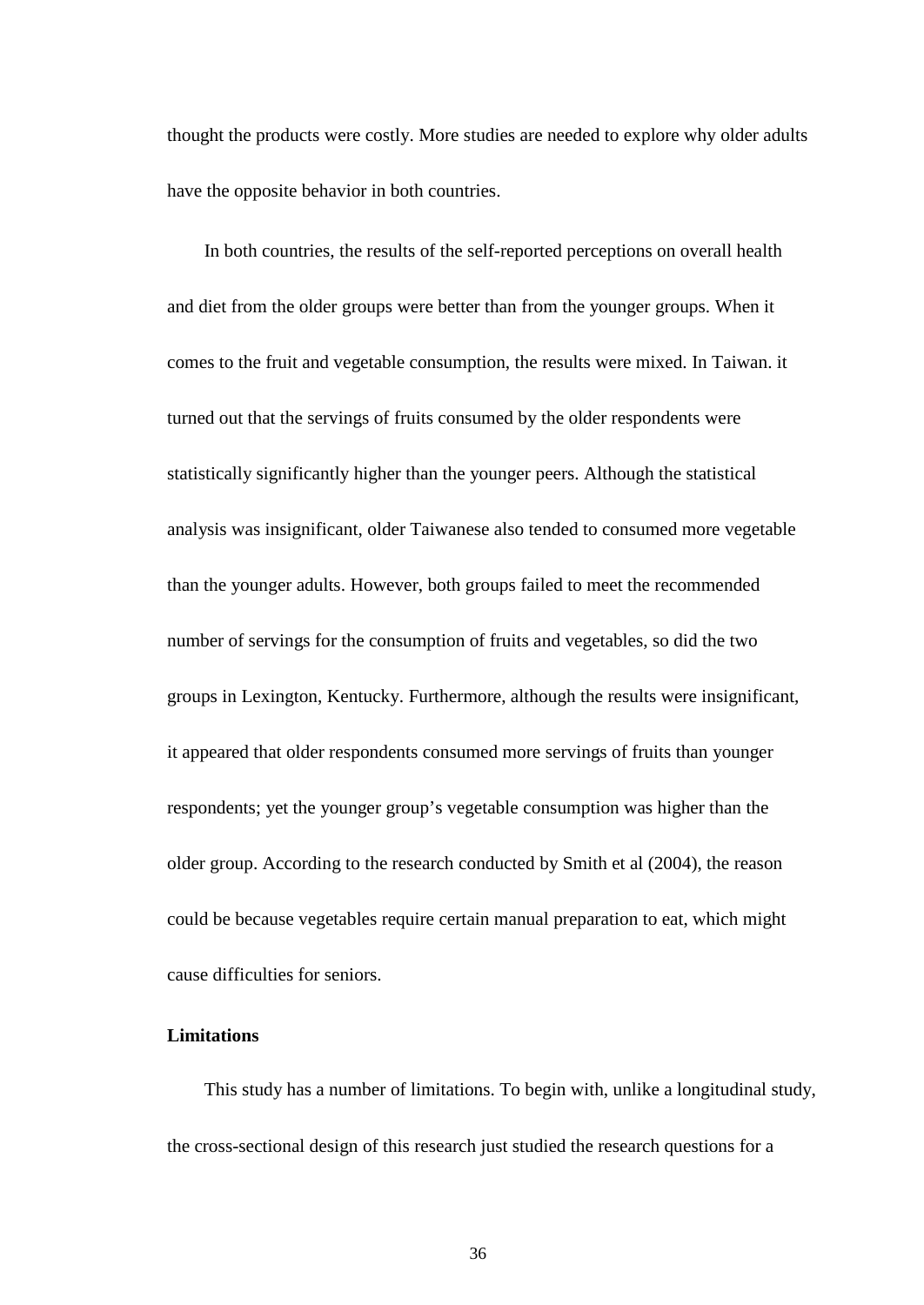certain short period of time. This might cause limited generalization of the study because the results may vary from time to time and places and places. Secondly, due to the utilization of surveys, the researcher was able to find the associations, not causation. The non-response bias is another restriction because the investigators obtained no information from people who chose not to be surveyed, resulting in flawed findings potentially. A convenient sampling method also generates a concern regarding whether or not the samples are representative of the younger and older adult populations, even though the investigators tried to include as many participants as possible. Similar to previous studies discussed in the literature review, female participants and participants aged less than 55 years old accounted the majority of total participants regardless of countries. Accordingly, the number of older participants targeted in this study might not be representative enough and cause skewed outcomes. All aforementioned limitations need to be taken into consideration when the results were interpreted and applied to thegeneralization.

#### <span id="page-44-0"></span>**Implications**

The 2015-2020 American Dietary Guidelines recommends a daily intake of at least 5 servings of fruits and vegetables combined, while in Taiwan the 2012 Daily Dietary Guidelines encouraged to have 5 servings of vegetables and 3 servings of fruits on a daily basis. Regardless of countries, nearly third-fourths of population fail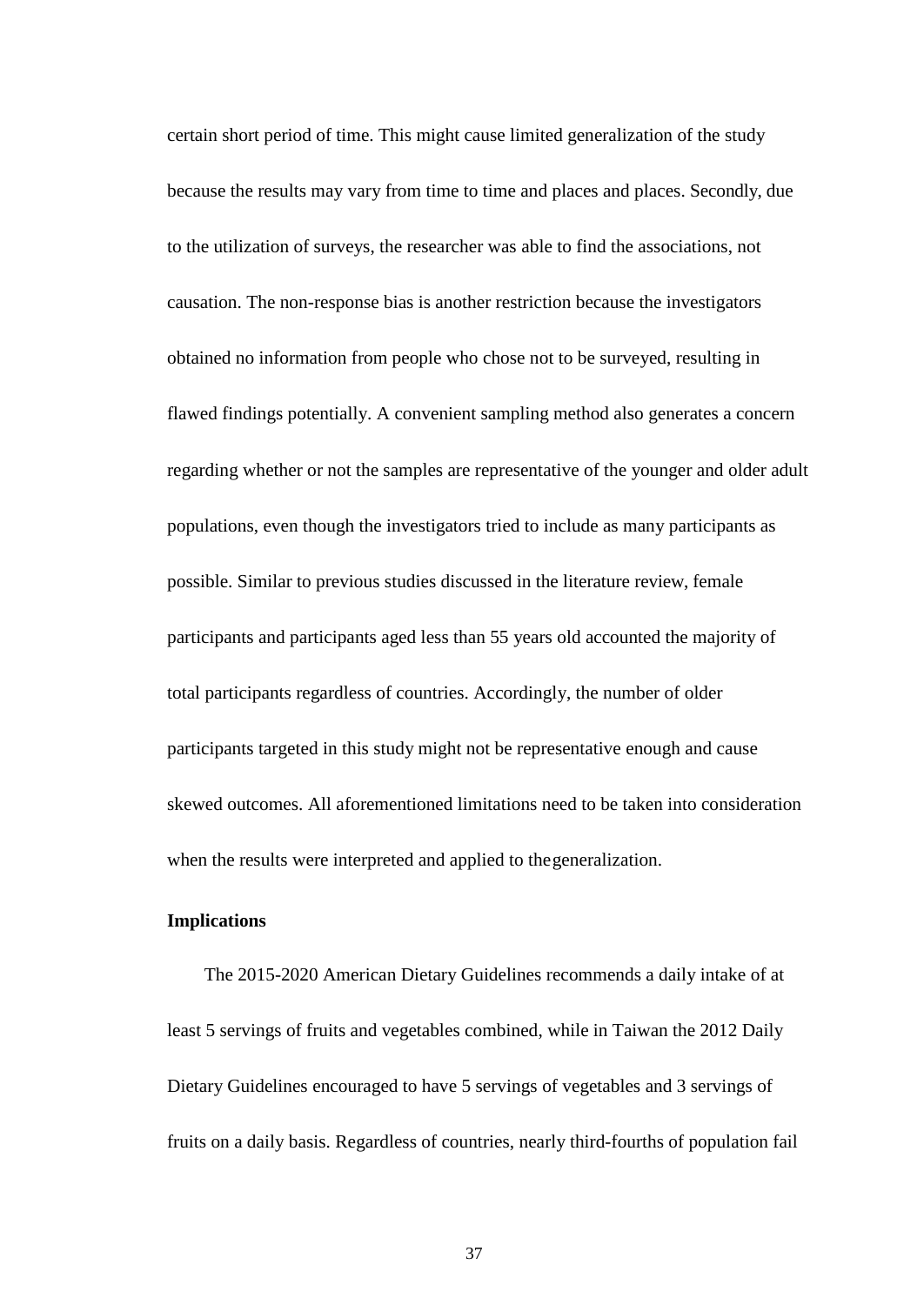to meet the recommendations. Previous studies have demonstrated that there is a positive relationship between people's attendance of local farmers' markets and their consumption of fruits and vegetables in the US. However, this study showed that even the majority of this population, often considered to be healthier, still fail to meet the recommendations. Low redemption rate of the SNAP benefits is also an issue needed to be resolved for farmers' markets in Lexington, Kentucky. As a result, bridging a gap between the attendance of farmers' markets and the intake of fruits andvegetables is a critical topic for future studies, especially for olderadults.

In addition, perhaps this is the first research from a nutritional standpoint to study farmers' markets in Taiwan. The analyses illustrated that farmers' markets in Taiwan are not as popular and prevalent as in the US, due to the general perception of costly products. Unlike Japan and the US, farmers' markets in Taiwan are probably not suitable for encouraging fruit and vegetable consumption unless products could be less expensive or could become more available and accessible to customers. As a result, nutrition professionals need to find different method to increase the intake of fruits and vegetables in Taiwan.

#### <span id="page-45-0"></span>**Recommendations for Future Studies**

There are some areas in which the research can be expended based on this study. Initially, it is recommended to study what causes a gap between the attendance of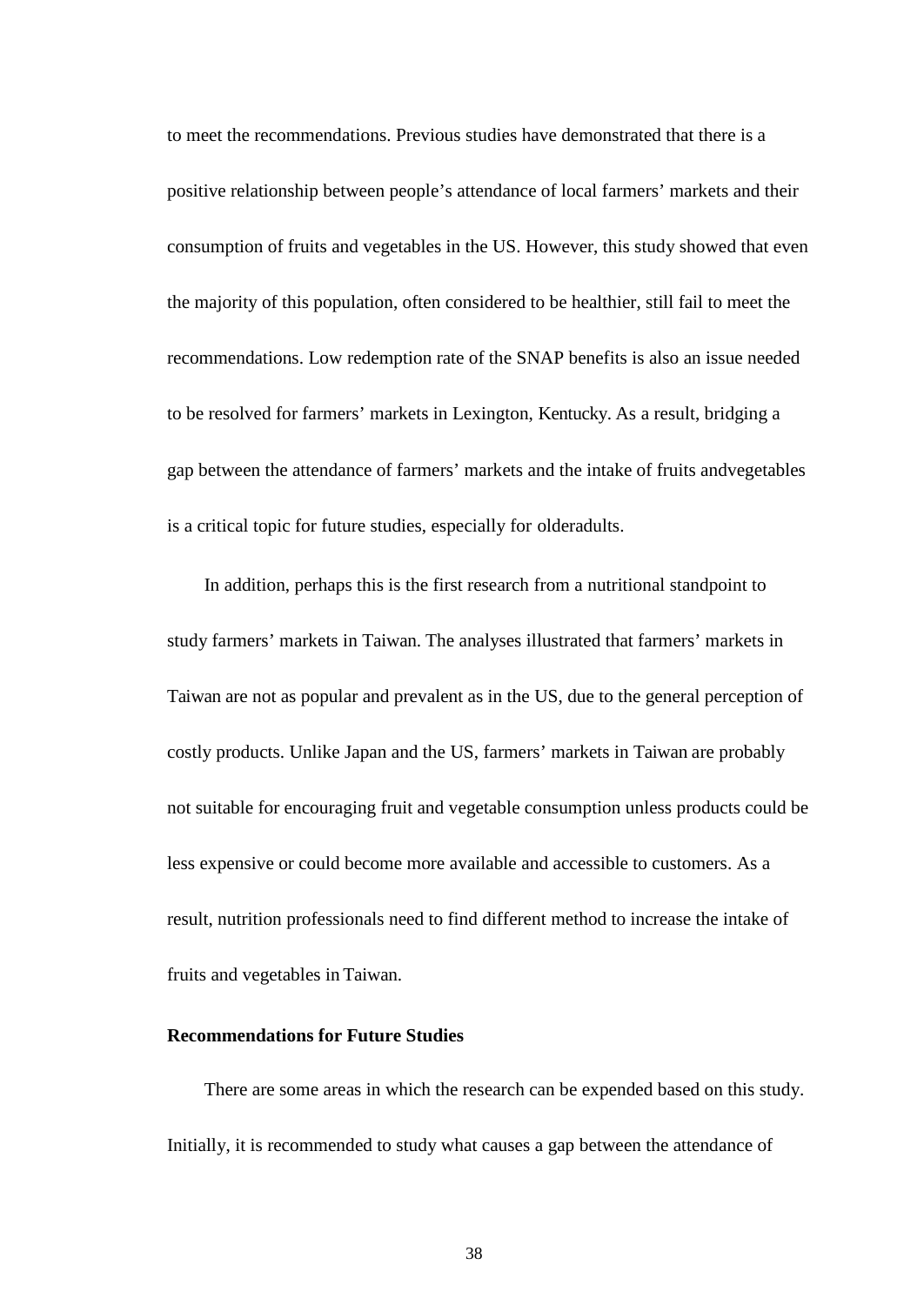farmers' markets and the consumption of fruits and vegetables, and how to bridge the gap afterwards. Furthermore, it is helpful to figure out reasons why the redemption of SNAP benefits remains extremely low at farmers' markets in Lexington, Kentucky, and how this issue can be resolved. Future researchers might plan to include more farmers' markets across various regions and more participants aged 55 and over than this study to explore correlations or causations related to how older adults can benefit from farmers' markets since the older population in the US continue growing. A longitude study design is desired to collect more comprehensive data for analysis. For instance, long-term effects of the fruit and vegetable consumption on health could be studied on those who visit farmers' markets weekly. Investigators might also desire to utilize more objective tools to measure and collect data associated with personal feelings related to their health instead of self-reporting. In Taiwan, further studies are need to examine what motivates older adults spending more money than their younger peers at farmers' markets, although both age groups feel products are expensive than supermarkets and traditional markets.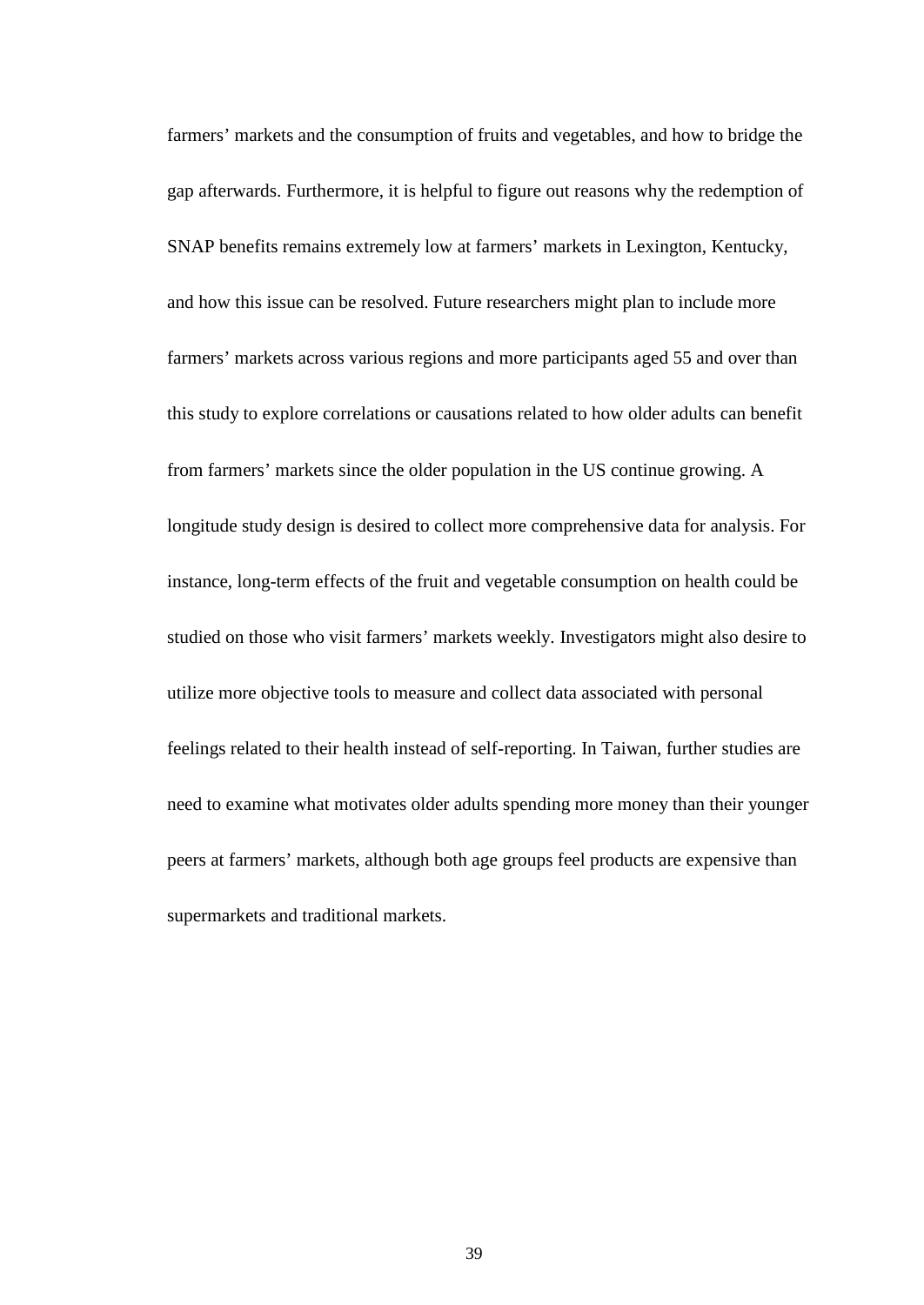# <span id="page-47-0"></span>**Appendix: Adapted Customer Intercept Survey, English Version**

Research survey

This survey is taken at

- □ 241 West Main Street
- □ 348 Southland Drive
- □ 400 West Maxwell Street
- UK ES Good Barn
- A. Farmers' marketaccessibility
	- 1. Which farmers' marketsin Lexington do you usually visit? (Select one answer)
		- □ 241 West Main Street
		- □ 348 Southland Drive
		- □ 400 West Maxwell Street
		- UK ES Good Barn
		- □ Other:
	- 2. What type of transportation do you usually use to visit farmers' markets in Lexington? (Select one answer and fill in the blank for the one that applies)
		- Drive a car Minutes Miles
		- Share a ride Minutes Miles
		- LexTran Minutes Miles
		- Trolley Minutes Miles
		- $\square$  Walk Minutes Minutes Minutes Miles
		- Bike Minutes Miles
		- □ Other:
	- 3. How often do you go to farmers' markets in Lexington from June to August?
		- $\Box$  More than once a week
		- $\square$  Once a week
		- $\square$  Two to three times a month
		- $\square$  Once a month
		- $\square$  Less than once a month
	- 4. Why do you visit farmers' markets in Lexington? (Select all that apply)
		- $\square$  Support local farmers
		- $\square$  Fresher produce
		- $\square$  Produce tastesbetter
		- $\square$  Produce is grown with fewerpesticides
		- □ Good prices
		- Good service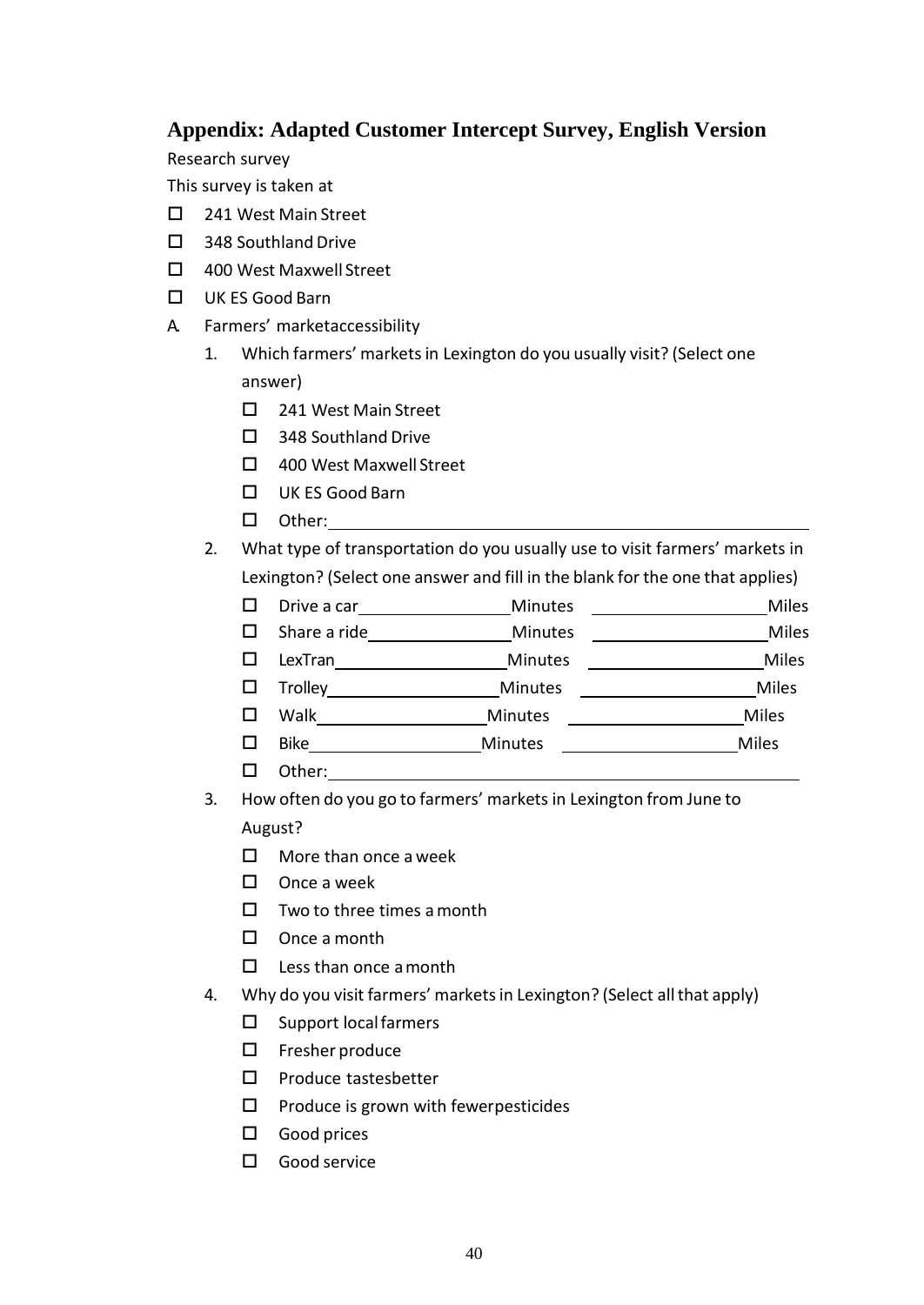- $\Box$  Quality of products
- Variety of products
- $\square$  Consistency of products
- Convenientlocation
- $\square$  Friendly atmosphere
- D Other:
- 5. What keeps you from visiting farmers' markets in Lexington? (Select all that apply)
	- $\square$  Limited EBT (electronic benefits transfer)
	- $\Box$  Mode of transportation (bus, walk, bike, and soon)
	- $\square$  Prices
	- $\square$  Extreme weather
	- $\square$  Parking
	- $\Box$  Market days andhours
	- $\square$  Out of the way
	- □ Other:
- 6. Do you currently participate in any nutrition programs, such as SNAP or WIC?
	- □ Yes
	- $\square$  No

6a. If yes, what programs do you currently attend? (Select all that apply)

- □ WIC (Special Supplemental Nutrition Program for Women, Infants, and Children)
- □ SNAP (Supplemental Nutrition AssistanceProgram)
- $\square$  SFMNP (Senior Farmers' Market Nutrition Program)
- □ Other:

6b. Are you able to apply benefits received from the program to farmers' markets inLexington?

- □ Yes
- $\square$  Sometimes
- $\square$  No
- B. Fruit and vegetableconsumption
	- 1. In general, how healthy do you consider your overall health?
		- Excellent
		- Very good
		- Good
		- $\square$  Fair
		- $\square$  Poor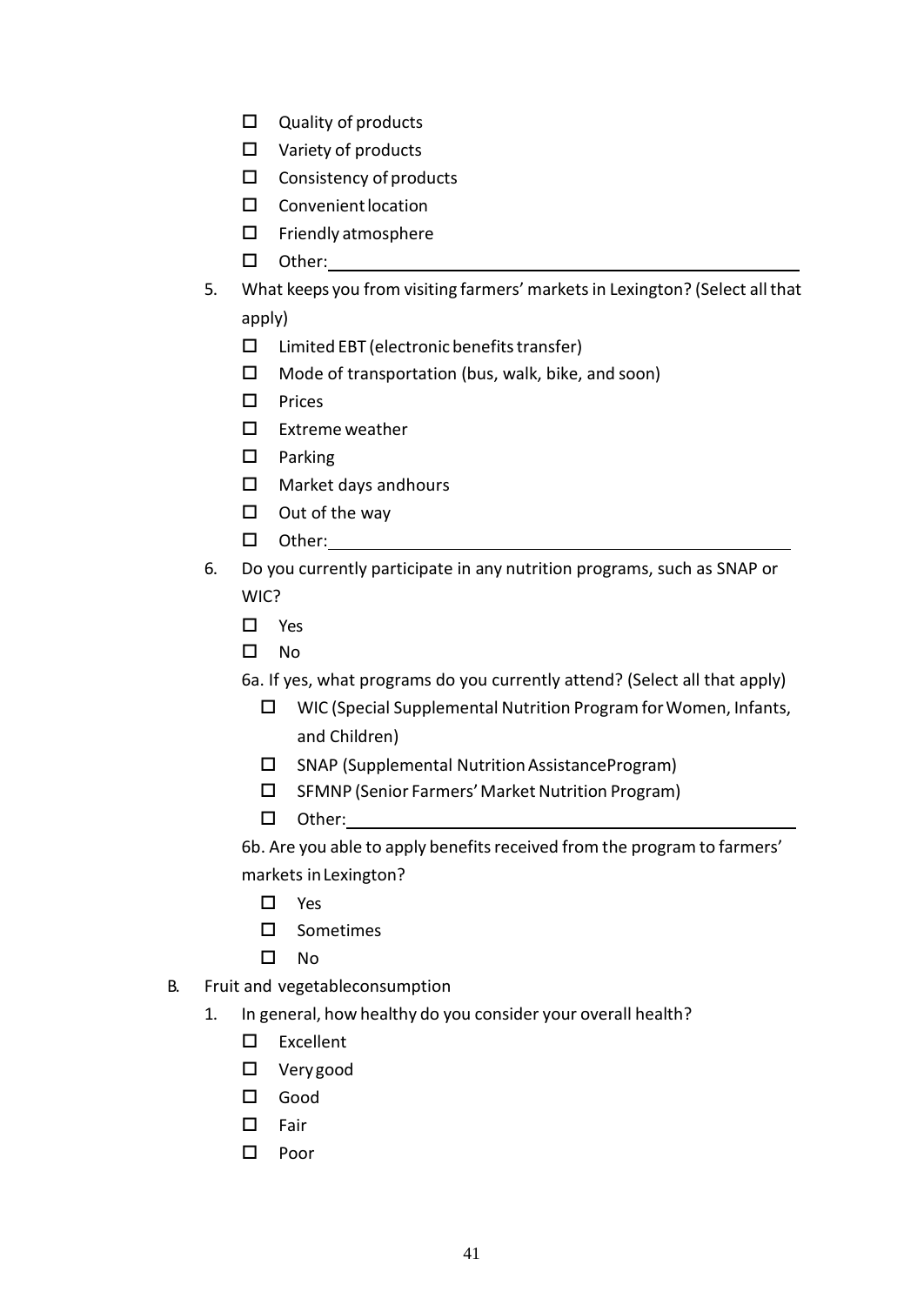- 2. In general, how healthy do you consider youroverall diet?
	- Excellent
	- Very good
	- Good
	- $\square$  Fair
	- $\square$  Poor
- 3. On a typical day, how many servings of fruits do you consume? This does not include fruit juice. (A serving of fruit is like a medium sized apple or half of a cup of freshfruit.)
	- $\Box$  1 serving
	- $\Box$  2 servings
	- $\square$  3 servings
	- $\Box$  4 servings
	- $\Box$  5 or more servings
- 4. On a typical day, how many servings of vegetables do you consume? This does not include French fries. (A serving of vegetables is one cup ofgreen salad or half of a cup of cookedvegetables.)
	- $\Box$  1 serving
	- $\Box$  2 servings
	- $\square$  3 servings
	- $\Box$  4 servings
	- □ 5 or more servings
- 5. As a result of your shopping at farmers' markets in Lexington, have you been eating more fruits than before you started to shophere?
	- $\square$  No change
	- $\Box$  A little more
	- Many more
	- $\Box$  This is my first time at the farmers' market
- 6. As a result of your shopping at farmers' markets in Lexington, have you been eating more vegetables than before you started to shop here?
	- $\square$  No change
	- $\Box$  A little more
	- Many more
	- $\Box$  This is my first time at the farmers' market
- 7. As a result of your shopping at farmers' markets in Lexington, have you been eating a greater variety of fruits than before you started to shop here?
	- $\square$  No change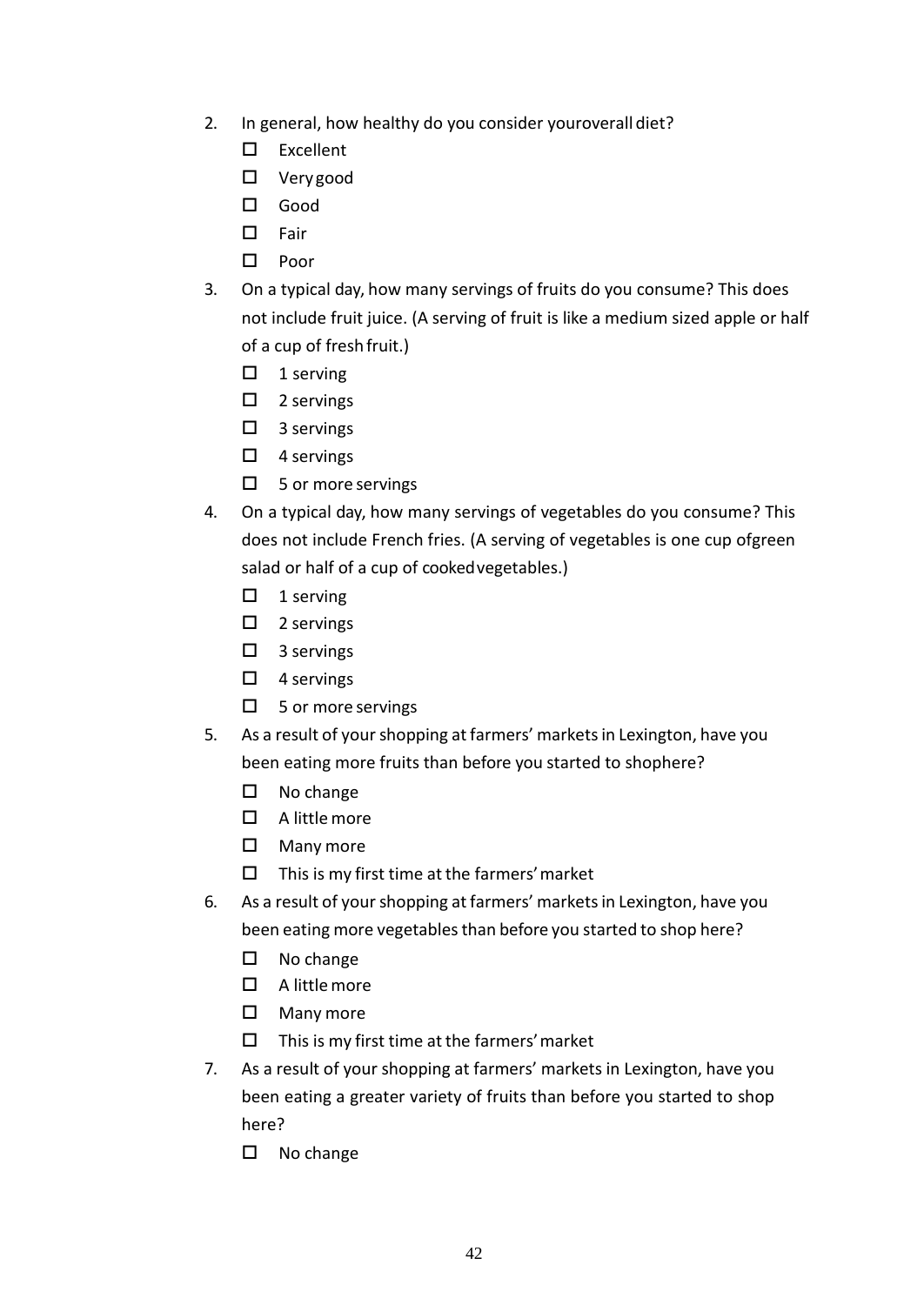- $\Box$  A few kinds
- □ Many more kinds
- $\square$  This is my first time at the farmers' markets
- 8. As a result of your shopping at farmers' markets in Lexington, have you been eating a greater variety of vegetablesthan before you started to shop here?
	- $\square$  No change
	- $\Box$  A few kinds
	- $\square$  Many more kinds
	- $\square$  This is my first time at the farmers' markets
- C. Shopping behaviors
	- 1. On an average, what foods do you usually buy atfarmers' marketsin Lexington? (Select all thatapply)
		- Grains
		- Vegetables
		- $\square$  Fruits
		- Meats
		- $\square$  Dairy products
		- $\square$  Juice
		- $\square$  Premade products, such as jams, breads, honey...
		- $\square$  Snacks, such as ice cream, pastries...
		- $\square$  Non edible products
		- Other:
	- 2. During a typical shopping trip, how much money do you spend at farmers' markets inLexington?

### dollars

- 3. Compared to other places you purchase food, how are average food prices at farmers' markets inLexington?
	- $\Box$  More expensive
	- $\Box$  About the same price
	- $\square$  Less expensive
- 4. When you shop at farmers' markets in Lexington, what's your shopping behavior?
	- $\square$  Shop alone
	- $\square$  Shop with family and/orfriend
	- $\square$  Shop with your pet
	- $\square$  Shop with family and/or friends and pets
	- □ Others: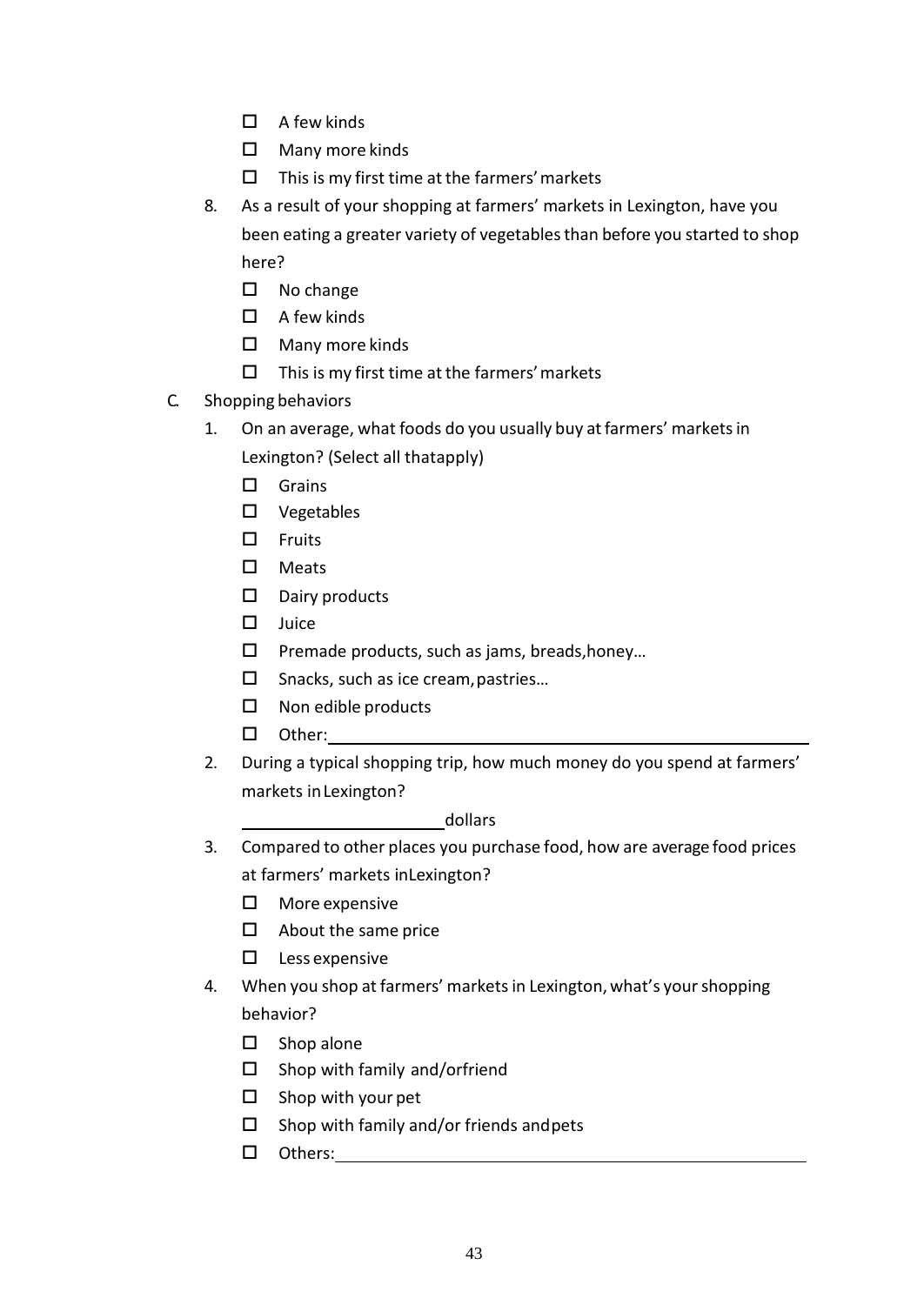- D. Demographicinformation
	- 1. What is your gender?
		- □ Male
		- $\square$  Female
		- $\square$  Other
	- 2. In what year were you born?
	- 3. What is your current maritalstatus?
		- $\square$  Single, never married
		- $\Box$  Living with my partner (unmarried)
		- Married
		- Widowed
		- Divorced
		- $\square$  Separated
	- 4. What the highest education have youcompleted?
		- $\square$  Less than high school
		- $\Box$  High school graduate
		- □ Some college
		- $\square$  College degree
		- $\Box$  Graduate degree
	- 5. What is your ethnicity?
		- □ African American or Black
		- American Indian
		- $\square$  Asian
		- □ Caucasian or White
		- $\Box$  Hispanic or Latino
		- $\square$  Native Hawaiian or Pacific Islander
		- □ Other: \_\_\_\_\_\_\_
	- 6. Employment status: Are youcurrently?
		- $\square$  Employed for wages
		- Self-employed
		- $\Box$  Out of work and looking for work
		- $\Box$  Out of work but not currently looking forwork
		- $\Box$  A homemaker
		- A student
		- Military
		- Retired
		- $\square$  Unable to work
		- Other: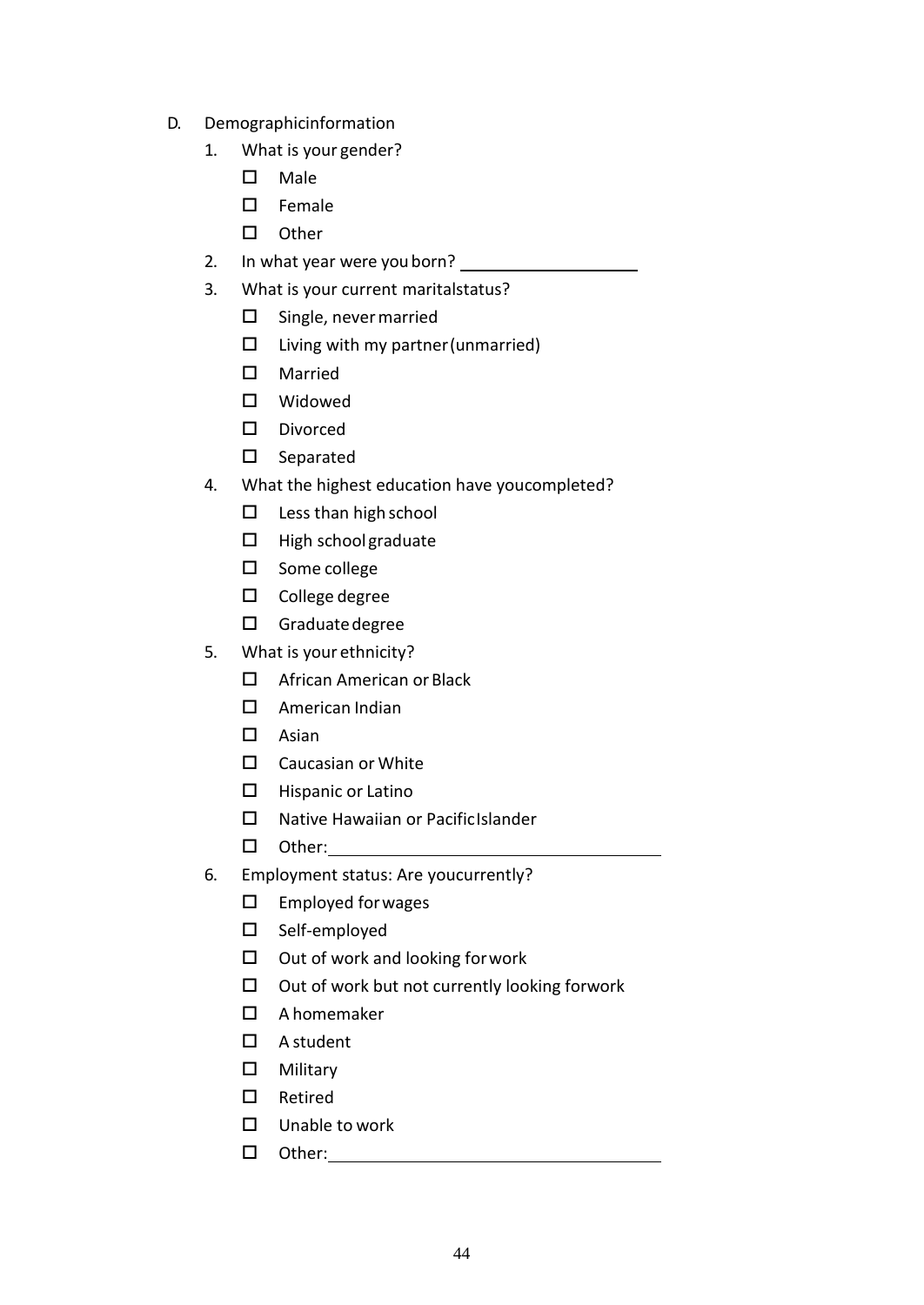- 7. What is annual householdincome?
	- $\Box$  <20,000
	- 20,000-40,000
	- 40,001-60,000
	- 60,001-80,000
	- $\Box$  >80,000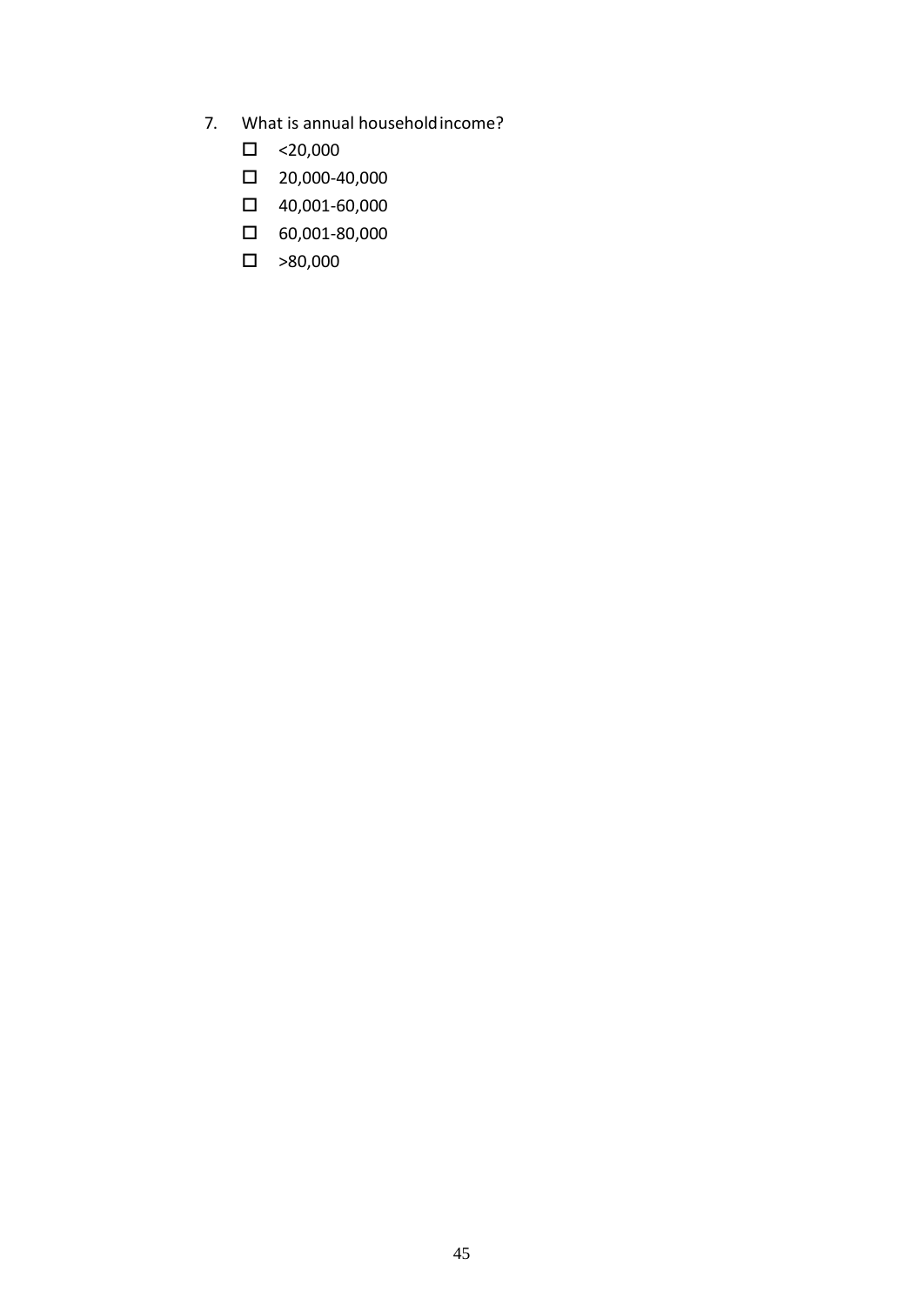### <span id="page-53-0"></span>**References**

- Bluegrass Farm to Table (2015). Available at <http://www.bgfarmtotable.org/double-dollars/>
- Boeing, H., Bechthold, A., Bub, A., Ellinger, S., Haller, D., Kroke, A. … Watzel, B. (2012). Critical review: vegetables and fruits in the prevention of chronic diseases. *Eur J Nutr, 51*, 637-663. doi:10.1007/s00394-012-0380-y.
- Bowling, A.B., Moretti, M., Ringelheim, K., Tran, A., & Davison, K. (2016). Health Foods, Healthy Families: combining incentives and exposure interventions at urban farmers' markets to improve nutrition among recipients of US federal food assistance. *Health Promot Persepct, 6(1)*, 10-16. doi:10.1517/hpp.2016.02
- Byker, C.J., Misyak, S., Shanks, J., & Serrano, E.L. (2013). Do farmers' markets improve diet of participants using federal nutrition assistance programs? A literature review. *Journal of Extension, 51(6)*, 6FEA5
- Cole, K., McNees, M., Kinney, K., Fisher, K., & Krieger, J.W. (2013). Increasing access to farmers' markets for beneficiaries of nutrition assistance: evaluation of the farmers' market access project. *Prev Chronic Dis, 10*, 130121. doi:10.5888/pcd10.130121
- Colby, S.L. & Ortman, J.M. (2015). Projections of the size and composition of the U.S. population: 2014 to 2060. *Population Reports*, pp.25-1143, United States Census Bureau. Available at https:/[/www.census.gov/content/dam/Census/library/publications/2015/demo/p25](http://www.census.gov/content/dam/Census/library/publications/2015/demo/p25) -1143.pdf
- Department of NGO International Affairs. (2015). Aging population, a big challenge for social benefits. Available at <http://www.taiwanngo.tw/files/13-1000-9962-1.php?Lang=zh-tw>
- Freedman, D.A., Vaudrin, N., Scheider, C., Trapl, E., Ohri-Vachaaspati, P., Taggart, M. … Flocke, S. (2016). Systematic review of factors influencing farmers' market use overall and among low-income populations. *J Acad Nutr Diet, 16*, S2212-2672. doi: 10.1016/j.jand.2016.02.010
- Hsu, P.T., Liao, P.H., Chu, W., Yang, S.Y., & Chen, I.J. (2014). Exploration and forecasting of behaviours and factors relating to fruit and vegetable intake among seniors in the community. *Public Health Nutrition, 18(6)*, 1052-1059. doi:10.1015/S1368980014001232
- Huang, W.J. (2014). Current conditions and challenges of the development of Taiwan's farmers' market. *Journal of Taichung District Agricultural Research and Extension Station*, 122, 287-289.
- Kamp, B.J., Wellman, N.S., & Russell, C. (2010). Position of the American Dietetic Association, American Society for Nutrition, and Society for Nutrition Education: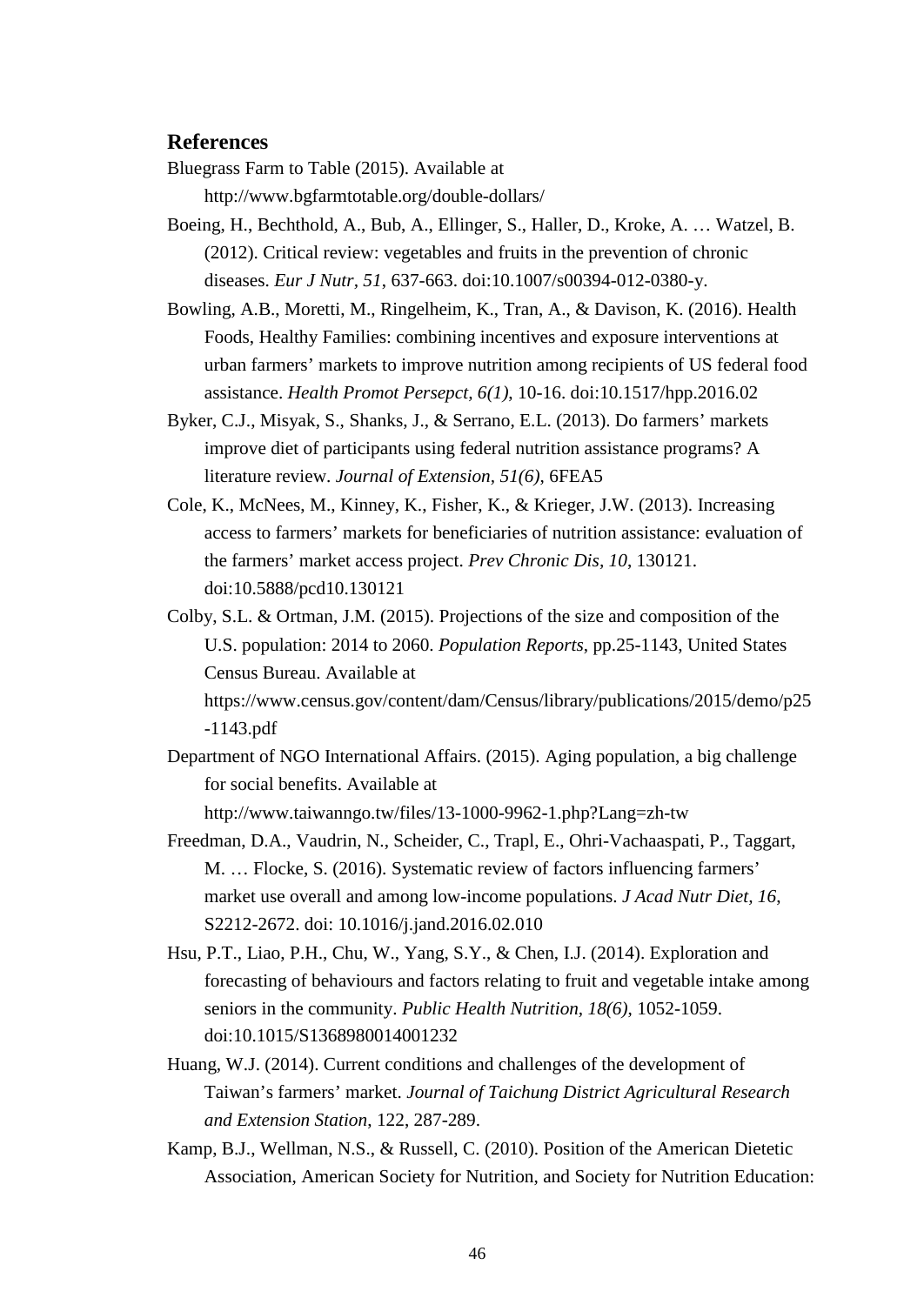food and nutrition programs for community-residing older adults. *Journal of Nutrition Education and Behavior, 42(2)*, 72-82. doi:10.1016/j.jned.2009.12.001

- Kunkel, M.E., Luccia, B., & Moore, A. (2003). Evaluation of the South Carolina Seniors Farmers' Market Nutrition Education Program. *J Am Diet Assoc, 103*, 880-883. doi:10.1053/j.ada.2003.50164
- Lee, J.S., Fisher, J.G., & Johnson, M.A. (2010). Food insecurity, food and nutrition programs, and aging: experiences from Georgia. *Journal of Nutrition for the Elderly, 29(2)*, 116-149. doi:10.1080/01639366.2010.480895
- Lin, F.R. & Wang, S.Y. (2014). Service value network for organic agricultural produce: an actor network theory perspective. *IEEE*, 1296-1305. doi:10.1109/HICSS.2014.167
- Middleton, C. & Smith S. (2011). Purchasing habits of senior farmers' market shoppers: utilizing the theory of planned behavior. *Journal of Nutrition in Gerontology and Geriatrics, 30*, 248-260. doi:10.1080/21551197.2011.591269
- Jilcott Pitts, S.B., Acheson, M.L.M, Ward, R.K., Wu, Q., McGuirt, J.T., Bullock, S.L. … Ammerman, A.S. (2015). Disparities in healthy food zoning, farmers' market availability, and fruit and vegetable consumption among North Carolina residents. *Archives of Public Health, 73*:35. doi:10.1186/s13690-015-0085-9
- Jilcott Pitts, S.B., Gustafson, A., Wu, Q., Acheson, M.L.M., Ward, R.K., McGuirt, J.T. … Ammerman, A.S. (2014). Farmers' market use is associated with fruit and vegetable consumption in diverse southern rural communities. *Nutrition Journal, 13*:1. doi:10.1186/1475-2891-13-1
- Jilcott Pitts, S.B., Wu, Q., Demarest, C.L., Dixon, C.E., Dortche, C.J.M., Bullock, S.L.… Ammerman, A.S. (2014). Farmers' market shopping and dietary behaviours among Supplemental Nutrition Assistance Program participants. *Public Health Nutrition, 18(13)*, 2407-2414
- Johnson, D.B., Beaudoin, S., Smith, L.T., Beresford, S.A.A., & LoGerfo, J.P. (2004). Increasing fruit and vegetable intake in homebound elders: the Seattle Senior Farmers' Market Nutrition Pilot Program. *Prev Chronic Dis, 1(1)*, A03
- Martinez, S., Hand, M.S., Pra, M.D., Pollack, S., Ralston, K., Smith, T. … Newman, C. (2015). Local food systems: concepts, impacts, and issues. *Economic Research Report No. 97*, p.87. Available at [http://www.ers.usda.gov/data-products/chart-gallery/detail.aspx?chartId=48561&](http://www.ers.usda.gov/data-products/chart-gallery/detail.aspx?chartId=48561) ref=collection&embed=True
- National Policy Foundation. (2012). Discussions about managing regulations of long-term care facilities. Available [at http://www.npf.org.tw/3/10760](http://www.npf.org.tw/3/10760)
- Nicklett, E.J. & Kadell, A.R. (2013). Fruit and vegetable intake among older adults: a scoping review. *Maturitas, 75(4)*, 305-312. doi:10.1016/j.maturitas.2013.05.005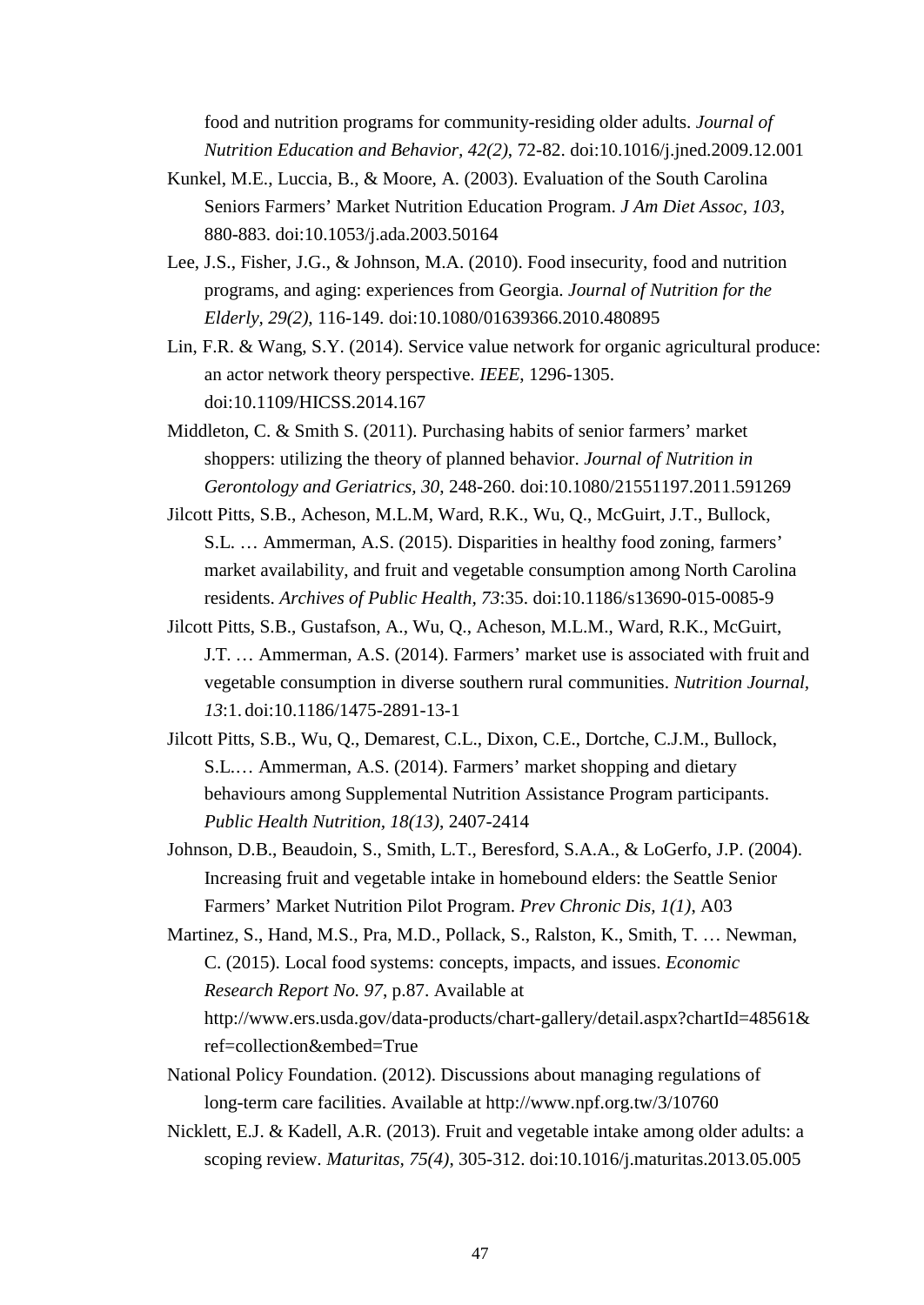- Olsho, L.E.W., Payne, G.H., Walker, D.K., Baronberg, S., Jernigan, J., & Abrami, A. (2015). Impacts of a farmers' market incentive programme on fruit and vegetable access, purchase and consumption. *Public Health Nutrition, 18(15)*, 2712-2721. doi:10.1017/S1368980015001056
- Perkin, S.G. (2013). Farmers' market shopping behaviors and the association of fruit and vegetable intake. Thesis and Dissertation-Dietetics and Human Nutrition, p.17. Available at [http://ukowledge.uky.edu/foodsci\\_etds/17.](http://ukowledge.uky.edu/foodsci_etds/17)
- Savoie-Roskos, M., Durward, C., Jeweks, M., & LeBlanc, H. (2015). Reducing food insecurity and improving fruit and vegetable intake among farmers' market incentive program participants. *J Nutr Educ Behav, 48(1)*, 70-6.e1. doi: 10.1016/j.jneb.2015.10.003
- Smith, L.T., Johnson, D.B., Beaudoin, S., Monsen, E.R., & LeGerfo, J.P. (2004). Qualitative assessment of participant utilization and satisfaction with the Seattle Senior Farmers' Market Nutrition Pilot Program. *Prev Chronic Dis, 1(1)*, A06
- The Academy of Nutrition and Dietetics. (2012). Position of the Academy of Nutrition and Dietetics: food and nutrition for older adults: promoting health and wellness. *Journal of the Academy and Nutrition and Dietetics, 112(8)*, 1255-1277. Doi:10.1016/j.and.2012.06.015
- Wan, J.W., Huang, W.S., & Chen, Y.E. (2010). Analysis motivation for purchasing local agricultural products—an example of Hsinchu County. *Journal of Agricultural Marketing, 142*, 25-42. Available at http://ir.lib.cyut.edu.tw:8080/bitstream/310901800/8421/1/
- Woodruff, R.C., Coleman, A., Hermstad, A.K., Honeycutt, S., Munoz, J., Loh, L. … Kegler, M.C. (2016). Increasing community access to fresh fruits and vegetables: a case study of the Farm Fresh Market Pilot Program in Cobb County, Georgia, 2014. *Prev Chronic Dis, 10(13)*, E36. doi: 10.5888/pcd13.150442
- Wu, S.J., Pan, W.H., Yeh, N.H., & Chang, H.Y. (2011). Trends in nutrient and dietary intake among adults and the elderly: from NAHSIT 1993-1996 to 2005-2008. *Asia Pac J Clin Nutr, 20(2)*, 251-265